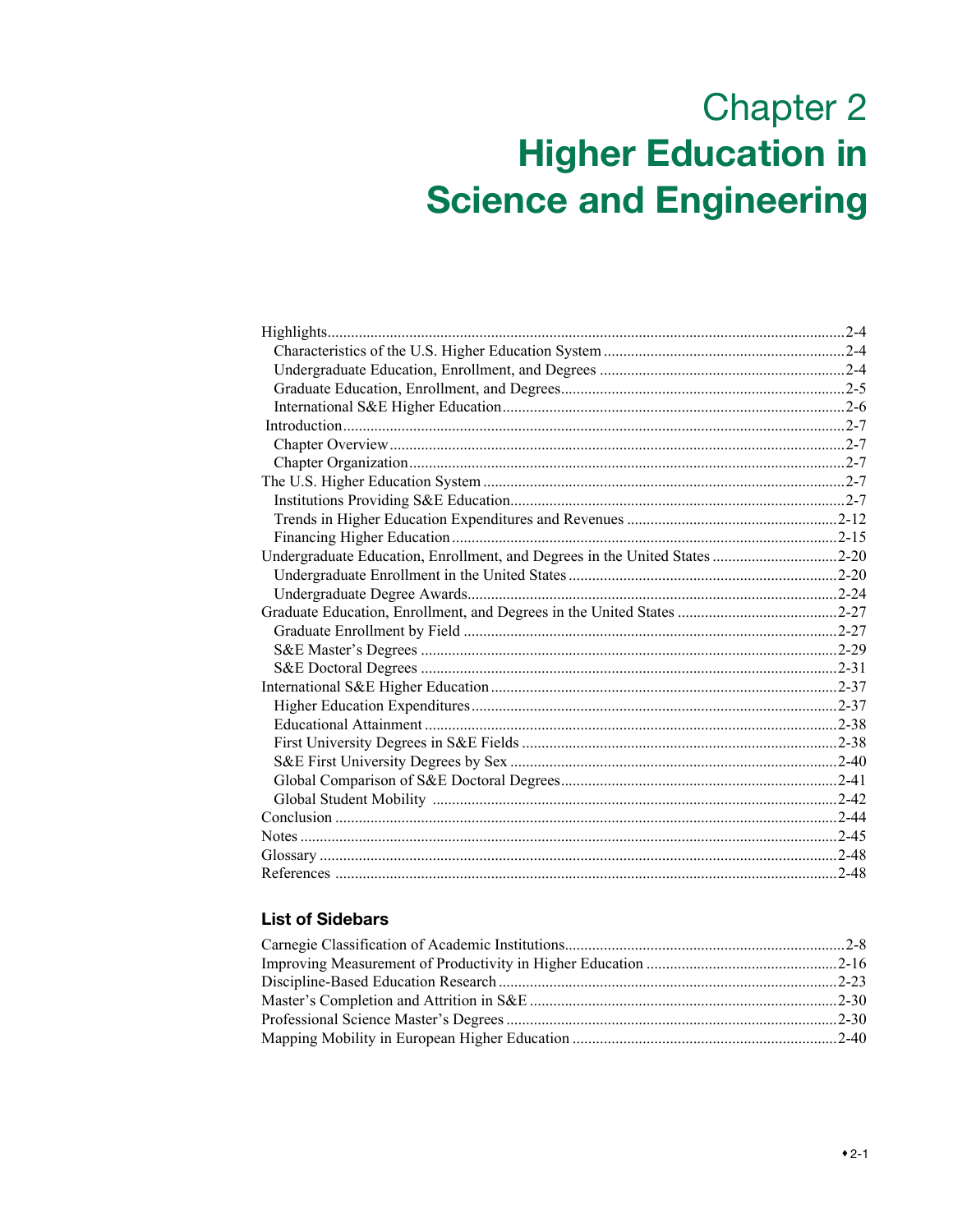# List of Tables

| Table 2-1. Degree-granting institutions, by control and level of institution: 2011–12 2-8   |           |
|---------------------------------------------------------------------------------------------|-----------|
| Table 2-2. U.S. citizen and permanent resident S&E doctorate recipients whose               |           |
| baccalaureate origin is a high Hispanic enrollment institution, by race and                 |           |
|                                                                                             | $2-9$     |
| Table 2-3. U.S. citizen and permanent resident S&E doctorate recipients whose               |           |
|                                                                                             | $2-9$     |
| Table 2-4. U.S. citizen and permanent resident S&E doctorate recipients who reported        |           |
| earning college credit from a community or 2-year college, by race and ethnicity:           |           |
|                                                                                             | $2 - 10$  |
| Table 2-5. Community college attendance among recent recipients of S&E bachelor's           |           |
|                                                                                             | $2 - 10$  |
| Table 2-6. Community college attendance among recent recipients of S&E degrees,             |           |
|                                                                                             | $2 - 11$  |
| Table 2-7. Title IV Institutions, by distance education status, control, and level of       |           |
|                                                                                             | $2 - 12$  |
| Table 2-8. Net tuition and fees for full-time undergraduate students by institutional       |           |
|                                                                                             | $2 - 16$  |
| Table 2-9. Full-time S&E graduate students, by source and mechanism of primary              |           |
|                                                                                             | $2 - 17$  |
| Table 2-10. Primary support mechanisms for S&E doctorate recipients, by 2010 Carnegie       |           |
|                                                                                             | $.2 - 20$ |
| Table 2-11. Foreign students enrolled in U.S. higher education institutions, by broad       |           |
|                                                                                             | $2 - 24$  |
| Table 2-12. Median number of years from entering graduate school to receipt of S&E          |           |
| doctorate, by 2010 Carnegie classification of doctorate-granting institution: 1997–20112-33 |           |
| Table 2-13. Foreign recipients of U.S. S&E doctorates, by country/economy of origin:        |           |
|                                                                                             | $2 - 34$  |
| Table 2-14. Asian recipients of U.S. S&E doctorates, by field and country/economy           |           |
|                                                                                             | $2 - 35$  |
| Table 2-15. European recipients of U.S. S&E doctorates, by field and region/country         |           |
|                                                                                             | $2 - 36$  |
| Table 2-16. North American, South American, and Middle Eastern recipients of U.S.           |           |
|                                                                                             | $.2 - 37$ |
| Table 2-17. Internationally mobile students in selected OECD countries and the United       |           |
|                                                                                             | $2 - 43$  |

# List of Figures

| Figure 2-1. Community college attendance among recent recipients of S&E degrees,        |          |
|-----------------------------------------------------------------------------------------|----------|
| by field of most recent degree: 2003 and 2010                                           | $2 - 11$ |
| Figure 2-2. Selected average revenues and expenditures at public very high research     |          |
| universities: $1987-2010$                                                               | $2 - 13$ |
| Figure 2-3. Average expenditures per FTE on research at public and private very high    |          |
| research universities: 1987–2010.                                                       | $2 - 13$ |
| Figure 2-4. Average expenditures per FTE on instruction at public and private very high |          |
|                                                                                         | $2 - 14$ |
| Figure 2-5. Selected average revenues and expenditures at public 4-year and other       |          |
| postsecondary institutions: 1987-2010                                                   | $2 - 14$ |
| Figure 2-6. Selected average revenues and expenditures at community colleges:           |          |
| $1987 - 2010$ .                                                                         | $2 - 15$ |
| Figure 2-7. Full-time S&E graduate students, by field and mechanism of primary support: |          |
|                                                                                         | $2 - 18$ |
| Figure 2-8. Full-time S&E graduate students with primary support from federal           |          |
| government, by field: 2011                                                              | $2 - 18$ |
| Figure 2-9. Full-time S&E graduate students, by source of primary support: 1997–2011    | $2 - 19$ |
| Figure 2-10. Freshmen intending S&E major, by race and ethnicity: 1997–2012             | $2 - 21$ |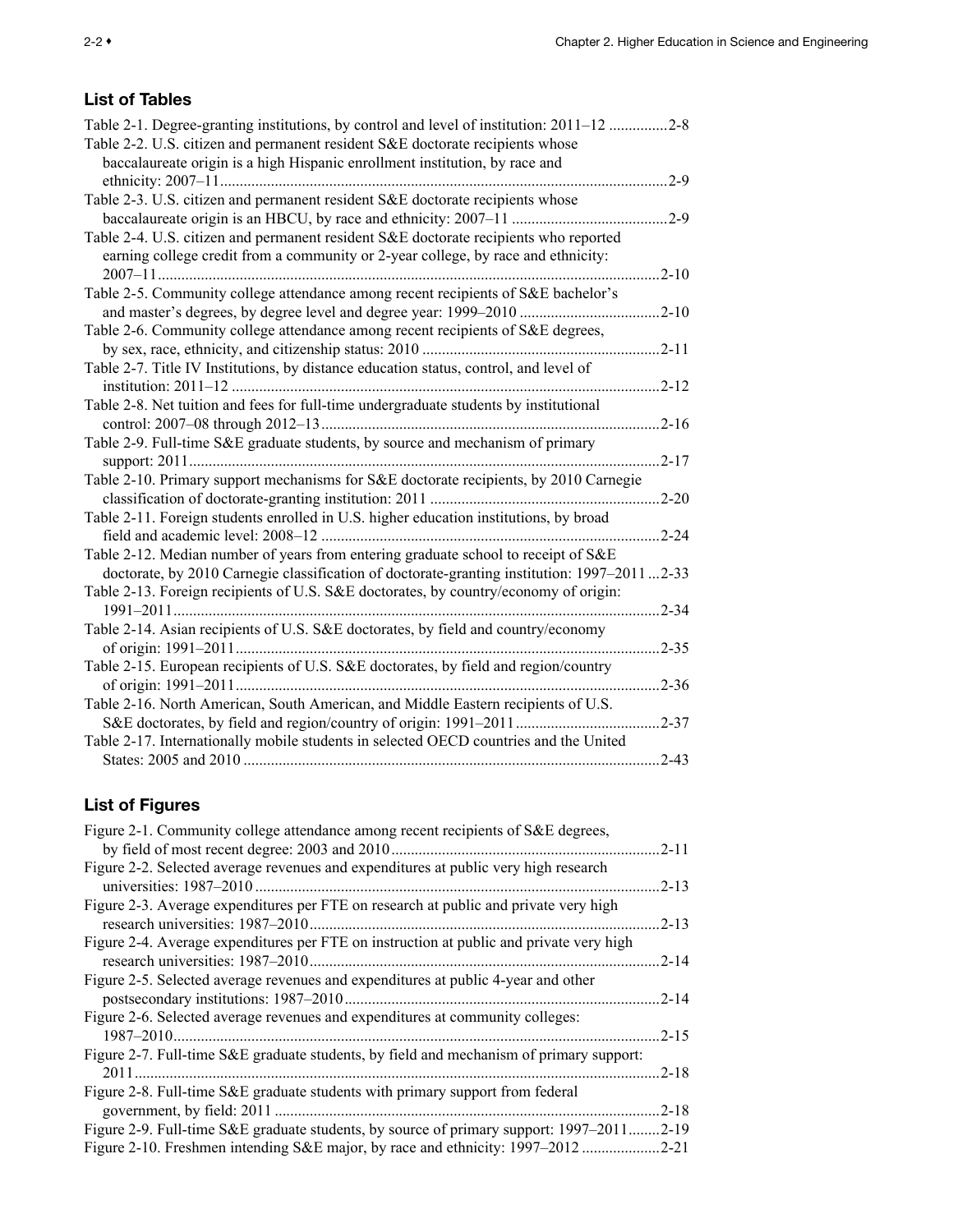| Figure 2-12. Engineering: Freshmen intentions and degrees, by race and ethnicity2-22         |           |
|----------------------------------------------------------------------------------------------|-----------|
| Figure 2-13. Natural sciences: Freshmen intentions and degrees, by sex 2-22                  |           |
| Figure 2-14. Natural sciences: Freshmen intentions and degrees, by race and ethnicity 2-22   |           |
| Figure 2-15. Foreign undergraduate student enrollment in U.S. universities, by top 10        |           |
|                                                                                              |           |
|                                                                                              |           |
|                                                                                              |           |
| Figure 2-18. Women's share of S&E bachelor's degrees, by field: 2000-11 2-26                 |           |
| Figure 2-19. Share of S&E bachelor's degrees among U.S. citizens and permanent               |           |
|                                                                                              | $.2 - 26$ |
| Figure 2-20. First-time, full-time graduate enrollment in engineering and computer           |           |
|                                                                                              | $.2 - 28$ |
|                                                                                              | $.2 - 29$ |
|                                                                                              | $.2 - 31$ |
| Figure 2-23. S&E master's degrees, by race, ethnicity, and citizenship of recipient:         |           |
|                                                                                              | $.2 - 31$ |
| Figure 2-24. S&E doctoral degrees earned in U.S. universities, by field: 2000-11             | $.2 - 32$ |
| Figure 2-25. S&E doctoral degrees earned by U.S. citizen and permanent resident              |           |
|                                                                                              | $.2 - 33$ |
| Figure 2-26. S&E doctoral degrees, by sex, race, ethnicity, and citizenship: 2000–11         | $.2 - 34$ |
| Figure 2-27. U.S. S&E doctoral degree recipients, by selected Asian country/economy          |           |
|                                                                                              | $.2 - 35$ |
| Figure 2-28. U.S. S&E doctoral degree recipients, by selected Western European               |           |
|                                                                                              | $.2 - 35$ |
| Figure 2-29. U.S. S&E doctoral degree recipients from Europe, by region: 1991–2011           | $.2 - 36$ |
| Figure 2-30. U.S. S&E doctoral degree recipients from Canada, Mexico, and Brazil:            |           |
|                                                                                              | $.2 - 36$ |
| Figure 2-31. Attainment of tertiary-type A and advanced research programs, by country        |           |
|                                                                                              | $.2 - 38$ |
| Figure 2-32. First university natural sciences and engineering degrees, by selected country: |           |
|                                                                                              | $.2 - 39$ |
| Figure 2-33. Natural sciences and engineering doctoral degrees, by selected country:         |           |
|                                                                                              | $.2 - 41$ |
| Figure 2-34. S&E doctoral degrees earned by Chinese students at home universities            |           |
|                                                                                              | $.2 - 41$ |
| Figure 2-35. Internationally mobile students enrolled in tertiary education, by selected     |           |
|                                                                                              | $2 - 42$  |
|                                                                                              |           |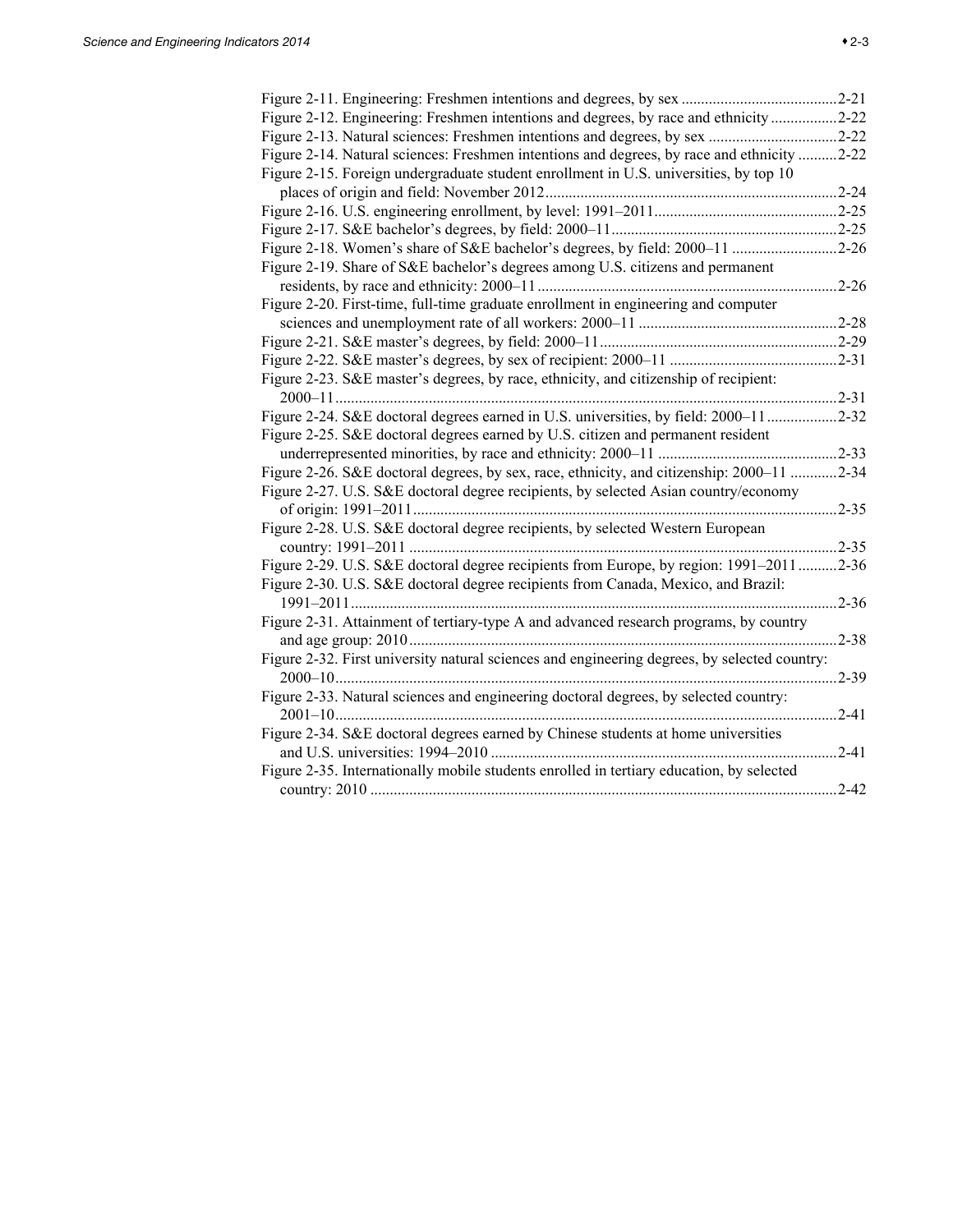# **Highlights**

## <span id="page-3-0"></span>Characteristics of the U.S. Higher Education System

**Doctorate-granting institutions with very high research activity are the leading producers of S&E degrees at the bachelor's, master's, and doctoral levels, but other types of institutions are also important in the education of S&E graduates.**

- ♦ In 2011, doctorate-granting institutions with very high research activity awarded 74% of doctoral degrees, 42% of master's degrees, and 38% of bachelor's degrees in S&E fields.
- ♦ Baccalaureate colleges are the source of relatively few S&E bachelor's degrees but are a prominent source of future S&E doctorate recipients.
- ♦ Master's colleges and universities awarded close to 30% of all S&E bachelor's degrees and 25% of all S&E master's degrees in 2011.
- ♦ Nearly one in five U.S. citizens or permanent residents who received a doctoral degree from 2007 to 2011 had earned some college credit from a community or 2-year college.

## **Higher education spending and revenue patterns and trends underwent substantial changes over the last two decades.**

- ♦ Net student tuition more than doubled at public universities, whereas state and local appropriations fell by more than 25%.
- ♦ Although tuition remained lower at public very high research universities than at their private counterparts, average revenue from student tuition increased more rapidly at public institutions.
- ♦ In public very high research universities, revenues from federal appropriations, grants, and contracts per full-time equivalent (FTE) student nearly doubled between 1987 and 2010, and research expenditures grew by 79% in the same period. In private very high research universities, revenues from federal appropriations, grants, and contracts per FTE student grew by 61%, and research expenditures increased by 89%.
- ♦ Since 2007, expanding enrollment at community colleges, coupled with reductions in state and local appropriations, contributed to an 8% reduction in instructional spending per FTE student.

## **Over the past decade in the United States, tuition and fees for colleges and universities have grown faster than median household income.**

♦ Undergraduate debt varies by type of institution and state. However, among recent graduates with S&E bachelor's degrees, the level of undergraduate debt does not vary by major.

- ♦ Levels of debt of doctorate recipients vary by field. In S&E fields, high levels of graduate debt were most common among doctorate recipients in social sciences, psychology, and medical or other health sciences.
- ♦ At the time of doctoral degree conferral, nearly half of 2011 S&E doctorate recipients had debt related to their undergraduate or graduate education.

# Undergraduate Education, Enrollment, and Degrees

**Undergraduate enrollment in U.S. higher education rose from 12.5 million to 18.3 million in the 15 years ending in 2011. The largest increases coincided with the two economic downturns, 2000–02 and 2008–10.**

- ♦ Associate's colleges enroll the largest number of students, followed by master's colleges and universities and doctorate-granting institutions with very high research activity.
- ♦ Increased enrollment in higher education is projected to come mainly from minority groups, particularly Hispanics and Asians.

**The number of S&E bachelor's degrees has risen steadily over the past 15 years, reaching a new peak of over half a million in 2011. The proportion of S&E bachelor's degrees has remained stable at about 32% during this period.**

- ♦ All S&E fields experienced increases in the numbers of bachelor's degrees awarded in 2011, including computer sciences, which had declined sharply in the mid-2000s and had remained flat through 2009.
- ♦ Women have earned about 57% of all bachelor's degrees and half of all S&E bachelor's degrees since the late 1990s. Men earn the majority of bachelor's degrees in engineering, computer sciences, and physics. More women than men earn degrees in the biological, agricultural, and social sciences and in psychology.
- ♦ Between 2000 and 2011, the proportion of S&E bachelor's degrees awarded to women remained flat. During this period, it declined in computer sciences, mathematics, physics, engineering, and economics.

## **The racial and ethnic composition of those earning S&E bachelor's degrees is changing, reflecting both population changes and increases in college attendance by members of minority groups.**

♦ For all racial and ethnic groups, the total number of bachelor's degrees earned, the number of S&E bachelor's degrees earned, and the number of bachelor's degrees in most S&E fields have increased since 2000.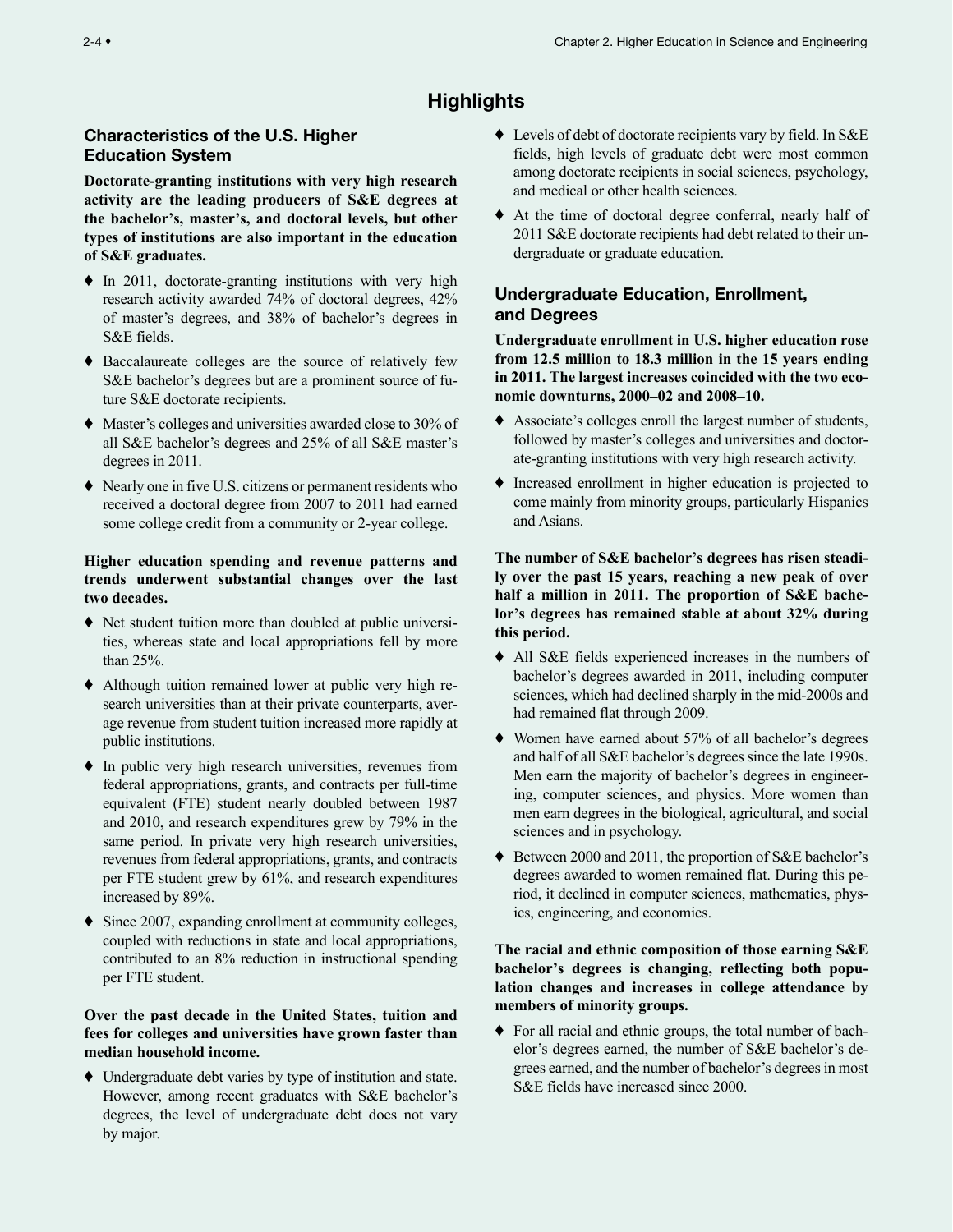## <span id="page-4-0"></span>**The number of foreign undergraduate students in the United States increased substantially (18%) between fall 2011 and fall 2012.**

- ♦ Most of the increase in undergraduate foreign enrollment was in non-S&E fields. Within S&E fields, the largest increases were in engineering and the social sciences.
- ♦ China, South Korea, and Saudi Arabia were the top countries sending undergraduates to the United States.

## Graduate Education, Enrollment, and Degrees

**Graduate enrollment in S&E increased from about 493,000 to more than 608,000 between 2000 and 2011.**

- ♦ Graduate enrollment grew in most S&E fields, with particularly strong growth in engineering and in the biological and social sciences.
- Women continued to enroll at disproportionately low rates in engineering (23%), computer sciences (25%), physical sciences (33%), and economics (38%).
- ♦ In 2011, underrepresented minority students (blacks, Hispanics, and American Indians and Alaska Natives) made up 12% of students enrolled in graduate S&E programs, with Asians and Pacific Islanders representing 6% and whites 47%. Temporary residents accounted for most of the remainder of graduate S&E enrollment.

## **In 2011, the federal government was the primary source of financial support for 19% of full-time S&E graduate students. In recent years, this proportion has fluctuated between 18% and 20%.**

- ♦ In 2009, the federal government funded 61% of S&E graduate students on traineeships, 51% of those with research assistantships, and 24% of those with fellowships.
- ♦ Graduate students in the biological sciences, the physical sciences, and engineering received relatively more federal financial support than those in computer sciences, mathematics, medical and other health sciences, psychology, and social sciences.

## **Between fall 2011 and fall 2012, the number of foreign graduate students increased by 3%, with all the increase occurring in non-S&E fields.**

- ♦ Nearly 6 out of 10 foreign graduate students in the United States in fall 2012 were enrolled in S&E fields, compared with about 3 in 10 foreign undergraduates.
- ♦ The number of foreign graduate students enrolled in S&E fields between 2011 and 2012 was stable, with declines in the numbers of foreign students in computer sciences, biological sciences, and engineering offset by increases in mathematics, social sciences, and psychology.
- ♦ In fall 2012, about 60% of the foreign S&E graduate students in the United States came from China and India.

**Master's degrees awarded in S&E fields increased from about 100,000 in 2000 to about 151,000 in 2011. In this period, the growth of S&E degrees at the master's level (57%) was higher than growth at the bachelor's (39%) and doctoral levels (38%).**

- ♦ Increases occurred in most major S&E fields, with the largest in engineering, psychology, and political sciences and public administration.
- ♦ The number and percentage of master's degrees awarded to women in most major S&E fields have increased since 2000.
- ♦ The number of S&E master's degrees awarded increased for all racial and ethnic groups from 2000 to 2011. During this period, the proportion earned by blacks and Hispanics increased, that of Asians and Pacific Islanders and American Indians and Alaska Natives remained flat, and that of whites decreased.

## **In 2011, U.S. academic institutions awarded about 38,000 S&E doctorates.**

- ♦ The number of S&E doctorates conferred annually by U.S. universities increased steeply from 2002 to 2007, then flattened and declined slightly in 2010, but increased again in 2011.
- ♦ Among fields that award large numbers of doctorates, the biggest increases in degrees awarded between 2000 and 2011 were in engineering (58%) and in the biological sciences (52%).

**Students on temporary visas continue to earn high proportions of U.S. S&E doctorates, and these students dominated degrees in some fields. They also earned large shares of the master's degrees in S&E fields.**

- ♦ In 2011, foreign students earned 56% of all engineering doctorates, 51% of all computer sciences doctorates, 44% of physics doctorates, and 60% of the economics doctorates. Their overall share of S&E degrees was about one-third.
- ♦ After steep growth from 2002 to 2008, the number of temporary residents earning S&E doctoral degrees declined through 2010, but it increased again in 2011.
- ♦ In 2011, temporary visa students earned 26% of S&E master's degrees, receiving 45% of those in computer sciences, 44% of those in economics, 42% of those in engineering, and 35% of those in physics.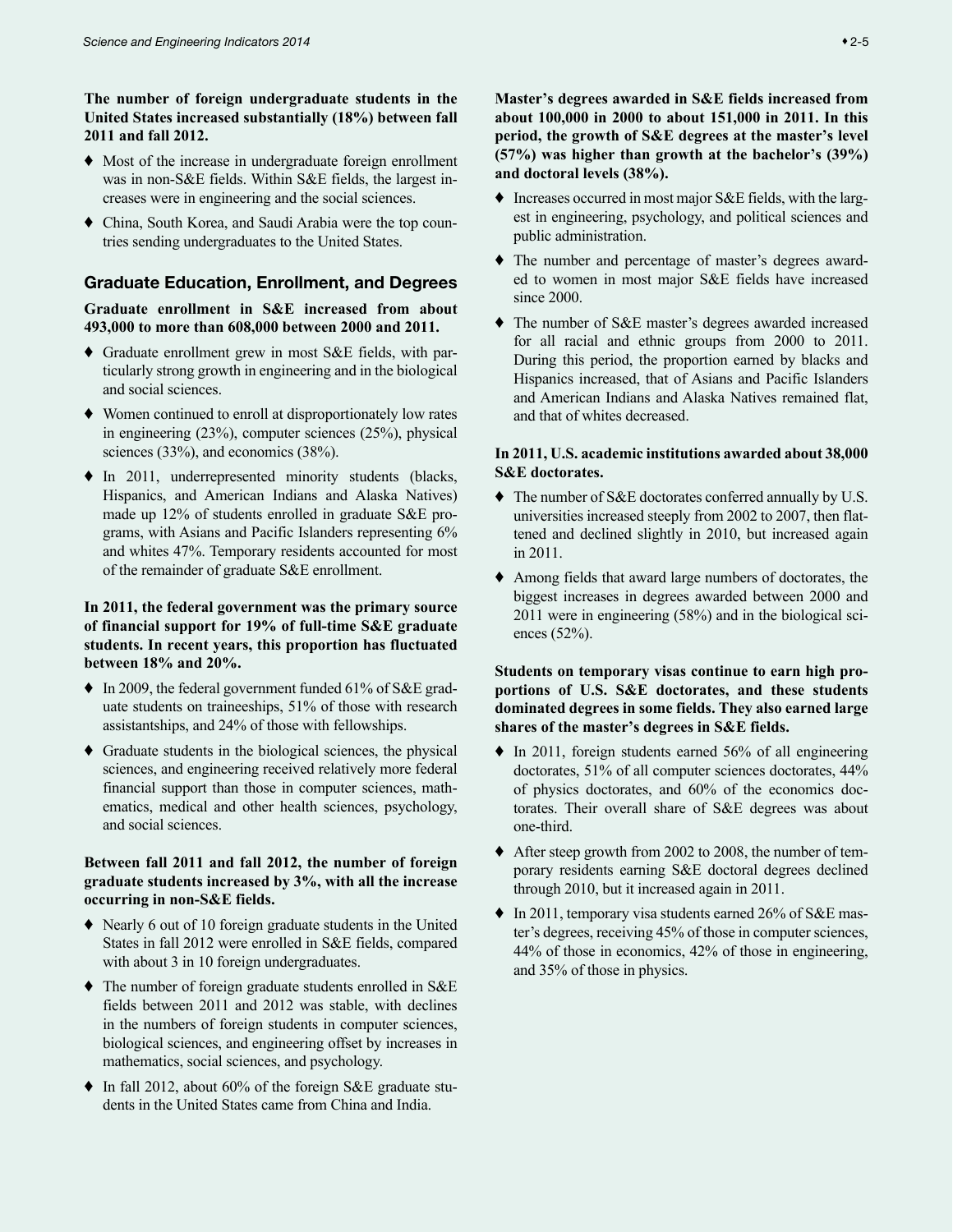## <span id="page-5-0"></span>International S&E Higher Education

**In 2010, more than 5.5 million first university degrees were awarded in S&E worldwide. Students in China earned about 24%, those in the European Union (EU) earned about 17%, and those in the United States earned about 10% of these degrees.**

- ♦ The number of S&E first university degrees awarded in China, Taiwan, Turkey, Germany, and Poland approximately doubled between 2000 and 2010. During this period, S&E first university degrees awarded in the United States and several other countries (e.g., Australia, Italy, the United Kingdom, Canada, and South Korea) increased between 23% and 56%, whereas those awarded in France, Japan, and Spain declined by 14%, 9%, and 4%, respectively.
- ♦ S&E degrees continue to account for about one-third of all bachelor's degrees awarded in the United States. In Japan, 6 out of 10 first degrees were awarded in S&E fields in 2010; in China, half.
- In the United States, about 5% of all bachelor's degrees awarded in 2010 were in engineering. This compares with about 18% throughout Asia and 31% in China specifically.

## **In 2010, the United States awarded the largest number of S&E doctoral degrees of any individual country, followed by China, Russia, Germany, and the United Kingdom.**

♦ The numbers of S&E doctoral degrees awarded in China and the United States have risen substantially in recent years. S&E doctorates awarded in South Korea and in many European countries have risen more modestly. S&E doctorates awarded in Japan increased fairly steadily through 2006 but have declined since then.

- ♦ In 2007, China overtook the United States as the world leader in the number of doctoral degrees awarded in the natural sciences and engineering; in 2010, this number in China was stable.
- ♦ Women earned 41% of S&E doctoral degrees awarded in the United States in 2010, about the same as women's percentages in Australia, Canada, the EU, and Mexico and a higher proportion than in Malaysia, South Korea, and Taiwan.

## **International student mobility expanded over the past two decades, as countries are increasingly competing for foreign students.**

- ♦ The United States remains the destination for the largest number of internationally mobile students worldwide (undergraduate and graduate), although its share decreased from 25% in 2000 to 19% in 2010. Among OECD countries, the U.S. share in natural sciences and engineering fields has declined during this period, but an increase in international students coming to the United States to study social and behavioral sciences has kept the overall S&E share stable.
- ♦ Some countries expanded recruitment of foreign students as their own populations of college-age students decreased.
- ♦ In addition to the United States, other countries that are among the top destinations for foreign students include the United Kingdom, Australia, Germany, and France.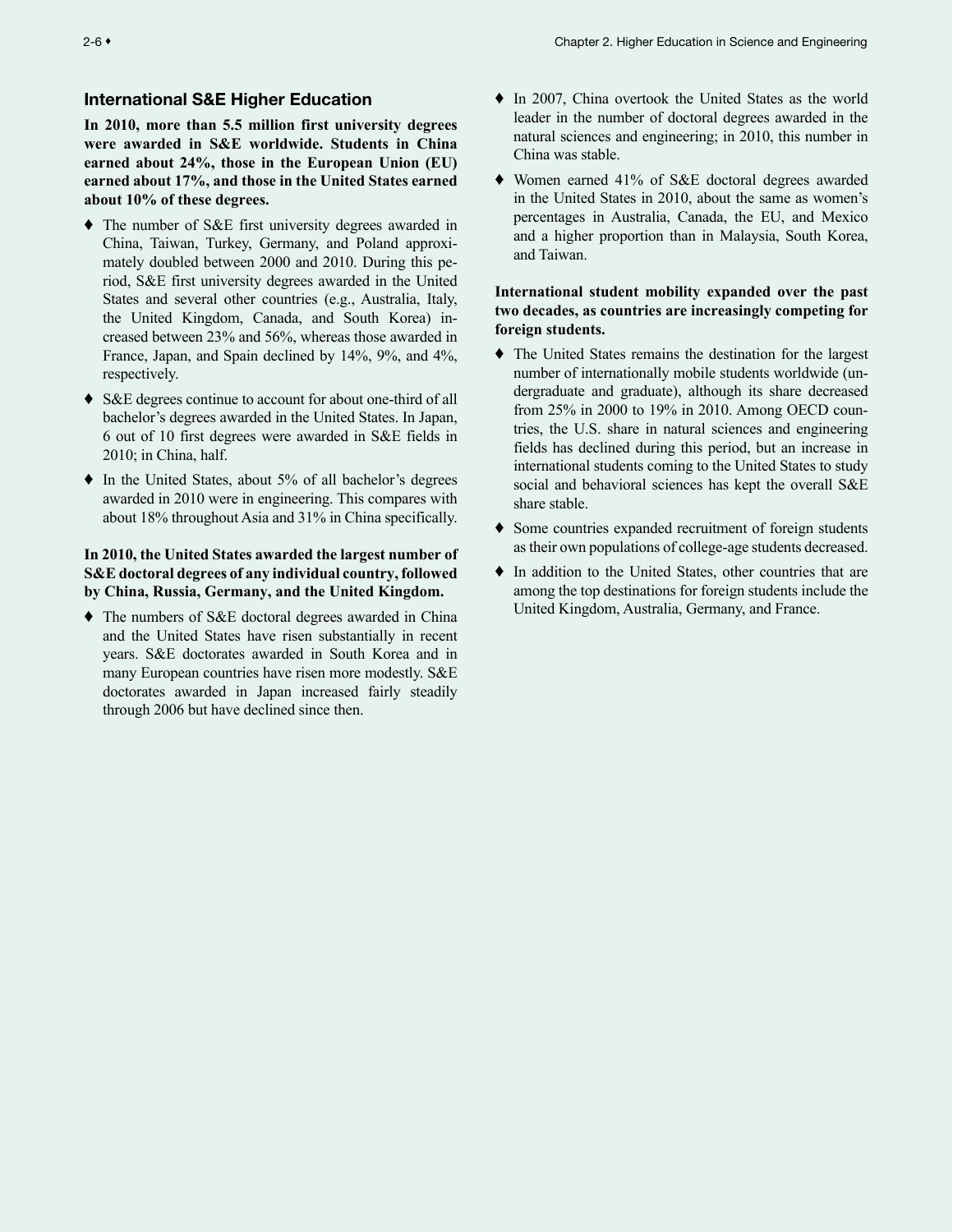# Introduction

## <span id="page-6-0"></span>Chapter Overview

Higher education performs a number of societal functions, including developing human capital; building the knowledge base through research and knowledge development; and disseminating, using, and maintaining knowledge (Organisation for Economic Co-operation and Development [OECD] 2008). S&E higher education provides the advanced skills needed for a competitive workforce and, particularly in the case of graduate-level S&E education, the research capability necessary for innovation. This chapter focuses on the development of human capital through higher education.

Indicators presented in this chapter are discussed in the context of national and global developments, including changing demographics, increasing foreign student mobility, and global competition in higher education. The composition of the U.S. college-age population is becoming more diverse as the Asian and Hispanic shares of the population increase. During the latest economic downturn, public institutions of higher education faced unique pressures due to a combination of increasing enrollments and tight state budgets. Private institutions likewise experienced financial challenges stemming from declining incomes and the effects of stock market fluctuations on endowment growth. Technology has enabled very rapid growth in the delivery of online courses; the consequences of these changes remain to be seen.

Although the United States has historically been a world leader in providing broad access to higher education and in attracting foreign students, many other countries are providing expanded educational access to their own populations and attracting growing numbers of foreign students. Nevertheless, increases in foreign students contributed to most of the growth in overall S&E graduate enrollment in the United States in recent years. Following a decline in the number of foreign students coming to the United States after 11 September 2001, foreign student enrollment in S&E has recovered.

## Chapter Organization

This chapter begins with an overview of the characteristics of U.S. higher education institutions providing instruction in S&E, followed by a discussion of characteristics of undergraduate and graduate education.<sup>1</sup> Trends are discussed by field and demographic group, with attention to the flow of foreign students into the United States by country. Various international higher education indicators are then presented, including comparative S&E degree production in several world regions and indicators that measure the growing dependence of industrialized countries on foreign S&E students.

The data in this chapter come from a variety of federal and nonfederal sources, primarily surveys conducted by the National Science Foundation's (NSF's) National Center for Science and Engineering Statistics (NCSES) and the National Center for Education Statistics (NCES) at the U.S. Department of Education. Data also come from international organizations, such as the OECD and the United Nations Educational, Scientific and Cultural Organization (UNESCO) Institute of Statistics, as well as individual countries. Most of the data in the chapter are from censuses of the population—for example, all students receiving degrees from U.S. academic institutions—and are not subject to sampling variability.

## The U.S. Higher Education System

Higher education in S&E produces an educated S&E workforce and an informed citizenry. It has also been receiving increased attention as an important component of U.S. economic competitiveness. In his 24 February 2009 address to a joint session of Congress, President Barack Obama called for every American to commit to at least 1 year of education or career training after completing high school. A 2012 report by the President's Council of Advisors on Science and Technology (PCAST 2012) notes that economic forecasts point to a need to increase the proportion of college graduates going into the natural sciences and engineering over the next decade. This section discusses the characteristics of U.S. higher education institutions providing S&E education and the financing of higher education.

## Institutions Providing S&E Education

The U.S. higher education system consists of a large number of diverse academic institutions that vary in their missions, learning environments, selectivity levels, religious affiliations, types of students served, types of degrees offered, and sectors (public, private nonprofit, or private forprofit) (Aud et al. 2010). There were approximately 4,700 postsecondary degree-granting institutions in the United States in the 2011–12 academic year. Of these, 63% offered bachelor's or higher degrees, 30% offered only associate's degrees, and 7% offered degrees that were at least 2-year but less than 4-year as the highest degree awarded.<sup>2</sup> More than half of the 4-year institutions are private nonprofits, 23% are public, and 25% are private for-profits. The majority of 2-year degree-granting institutions are public (56%) or private for-profit (39%) (table 2-1) (NCES 2012). In 2011, U.S. academic institutions awarded nearly 3.5 million associate's, bachelor's, master's, and doctoral degrees; 23% of the degrees were in S&E (appendix table  $2-1$ ).<sup>3</sup>

Doctorate-granting institutions with very high research activity, though few in number, are the leading producers of S&E degrees at the bachelor's, master's, and doctoral levels. In 2011, these research institutions awarded 74% of doctoral degrees, 42% of master's degrees, and 38% of bachelor's degrees in S&E fields (appendix table 2-1). (See sidebar, "Carnegie Classification of Academic Institutions.") Master's colleges and universities awarded another 29% of S&E bachelor's degrees and 25% of S&E master's degrees in 2011.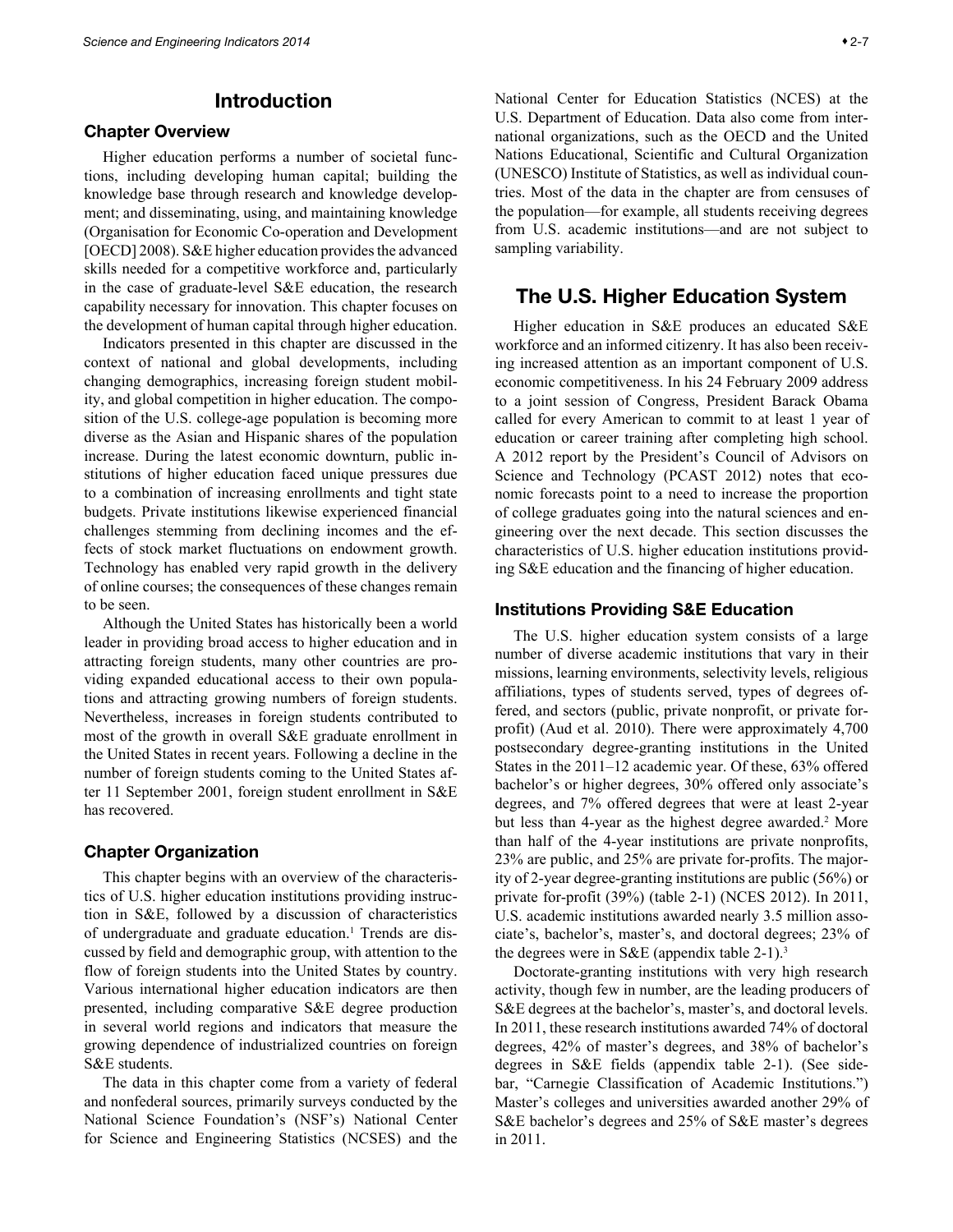<span id="page-7-0"></span>Baccalaureate colleges were the source of relatively few S&E bachelor's degrees (12%) (appendix table 2-1), but they produce a larger proportion of future S&E doctorate recipients (15%) (NSF/NCSES 2013b). When adjusted by the number of bachelor's degrees awarded in all fields, baccalaureate colleges as a group yield more future S&E doctorates per 100 bachelor's degrees awarded than all other types of institutions except research universities.

High Hispanic enrollment institutions (HHEs) and historically black colleges and universities (HBCUs) play an important role in training Hispanic and black U.S. citizens and

permanent residents for doctoral-level study in S&E fields.4 Among Hispanic U.S. citizen and permanent resident S&E doctorate recipients who received their doctorates between 2007 and 2011, 29% had obtained their baccalaureate credential at an HHE (table 2-2). Similarly, among black U.S. citizen and permanent resident doctorate recipients who received their doctorates in S&E fields during the same period, 26% had obtained their baccalaureate degree at an HBCU (table 2-3). HBCUs are the second most important contributor of black S&E doctorate recipients after non-HBCU institutions with very high research activity (NSF/NCSES 2013b).

Table 2-1

Degree-granting institutions, by control and level of institution: 2011–12

|                   | All degree-granting |        |                   |                    |
|-------------------|---------------------|--------|-------------------|--------------------|
| Institution level | institutions        | Public | Private nonprofit | Private for-profit |
| Total.            | 4,706               | .649   | .653              | ,404               |
|                   | 1,738               | 967    | 100               | 671                |
|                   | 2,968               | 682    | .553              | 733                |

SOURCE: U.S Department of Education, National Center for Education Statistics, *Digest of Education Statistics*, 2011, table 279, based on data from Integrated Postsecondary Education Data System Fall 2011 Institutional Characteristics component.

*Science and Engineering Indicators 2014*

# Carnegie Classification of Academic Institutions

The Carnegie Classification of Institutions of Higher Education is widely used in higher education research to characterize and control for differences in academic institutions.

The 2010 classification update retains the structure adopted in 2005. It includes 4,634 institutions, 483 of which were added after the 2005 update. More than three-quarters of the new institutions (77%) are from the private for-profit sector, 19% from the private nonprofit sector, and 4% from the public sector.

The Carnegie Classification categorizes academic institutions primarily on the basis of highest degree conferred, level of degree production, and research activity.\* In this report, several Carnegie categories have been aggregated for statistical purposes. The characteristics of those aggregated groups are as follows:

♦ *Doctorate-granting universities* include institutions that award at least 20 doctoral degrees per year. They include three subgroups based on level of research activity: very high research activity (108 institutions), high research activity (99 institutions), and doctoral/research universities (90 institutions). Because doctorategranting institutions with very high research activity are central to S&E education and research, data on these institutions are reported separately.

- ♦ *Master's colleges and universities* include the 724 institutions that award at least 50 master's degrees and fewer than 20 doctoral degrees per year.
- ♦ *Baccalaureate colleges* include the 810 institutions at which baccalaureate degrees represent at least 10% of all undergraduate degrees and that award fewer than 50 master's degrees or 20 doctoral degrees per year.
- ♦ *Associate's colleges* include the 1,920 institutions at which all degrees awarded are associate's degrees or at which bachelor's degrees account for less than 10% of all undergraduate degrees.
- ♦ *Special-focus institutions* are the 851 institutions at which at least 75% of degrees are concentrated in a single field or a set of related fields (e.g., medical schools and medical centers, schools of engineering, and schools of business and management).
- ♦ *Tribal colleges* are the 32 colleges and universities that are members of the American Indian Higher Education Consortium.

<sup>\*</sup>Research activity is based on two indexes (aggregate level of research and per capita research activity) derived from a principal components analysis of data on research and development expenditures, S&E research staff, and field of doctoral degree. See http://classifications. carnegiefoundation.org for more information on the classification system and on the methodology used in defining the categories.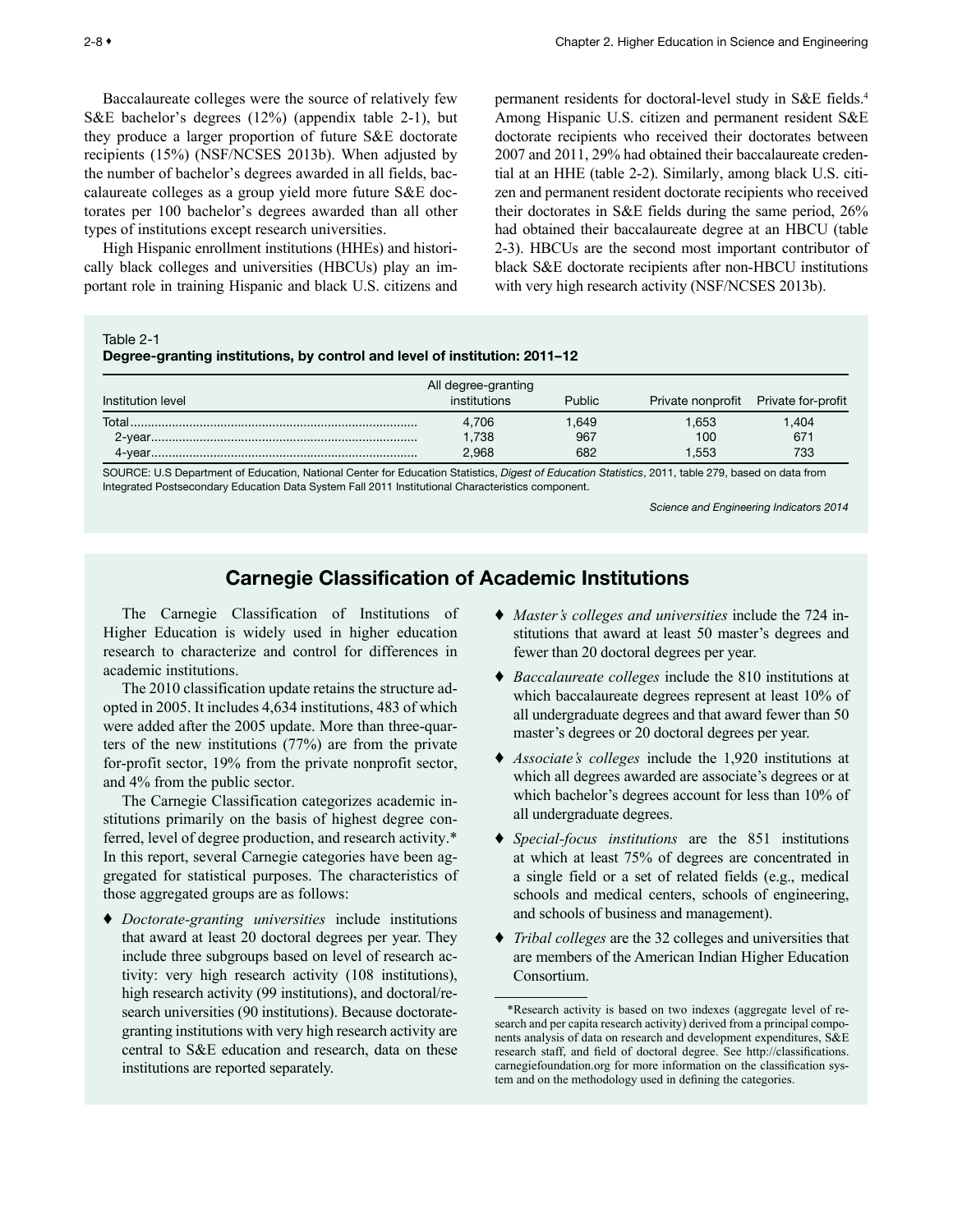<span id="page-8-0"></span>Minority-serving academic institutions enroll a substantial fraction of minority undergraduates (NSF/NCSES 2013a).5 In 2010, HBCUs awarded 19% of the 43,000 S&E bachelor's degrees earned by black U.S. citizens and permanent residents; HHEs awarded about 30% of the 46,000 S&E bachelor's degrees earned by Hispanic U.S. citizens and permanent residents. However, the percentages of blacks earning S&E bachelor's degrees from HBCUs and of Hispanics earning S&E bachelor's degrees from HHEs have declined since 2001. Tribal colleges, which mainly offer 2-year degrees, account for about 1% of S&E

bachelor's degrees to American Indians; this proportion has been fairly stable over time.<sup>6</sup>

## *Community Colleges*

Community colleges (also known as public 2-year colleges or associate's colleges) play a key role in increasing access to higher education for all citizens. These institutions serve diverse groups of students and offer a more affordable means of participating in postsecondary education. Community colleges are important in preparing students to enter the workforce with certificates or associate's

Table 2-2

U.S. citizen and permanent resident S&E doctorate recipients whose baccalaureate origin is a high Hispanic enrollment institution, by race and ethnicity: 2007–11

|                    |         |       | Earned baccalaureate<br>degree from a high Hispanic<br>enrollment institution |            |  |
|--------------------|---------|-------|-------------------------------------------------------------------------------|------------|--|
| Race and ethnicity | All     | Yes   | No                                                                            | Yes $(\%)$ |  |
|                    | 101.216 | 3.773 | 97.443                                                                        | 3.7        |  |
|                    | 376     | 21    | 355                                                                           | 5.6        |  |
|                    | 10.258  | 178   | 10.080                                                                        | 1.7        |  |
|                    | 4.958   | 181   | 4.777                                                                         | 3.7        |  |
|                    | 5.776   | 1.652 | 4.124                                                                         | 28.6       |  |
|                    | 218     | 15    | 203                                                                           | 6.9        |  |
|                    | 75.973  | 1.601 | 74.372                                                                        | 2.1        |  |
|                    | 2.110   | 69    | 2.041                                                                         | 3.3        |  |
|                    | 1.547   | 56    | 1.491                                                                         | 3.6        |  |

a Hispanic may be any race. American Indian or Alaska Native, Asian, black or African American, Native Hawaiian or Other Pacific Islander, white, and more than one race refer to individuals who are not of Hispanic origin.

SOURCE: National Science Foundation, National Center for Science and Engineering Statistics, special tabulations (2013) of the Survey of Earned Doctorates, 2007–11.

*Science and Engineering Indicators 2014*

#### Table 2-3

#### U.S. citizen and permanent resident S&E doctorate recipients whose baccalaureate origin is an HBCU, by race and ethnicity: 2007–11

|                    |         |       | Earned baccalaureate<br>degree from an HBCU |            |  |
|--------------------|---------|-------|---------------------------------------------|------------|--|
| Race and ethnicity | All     | Yes   | N٥                                          | Yes $(\%)$ |  |
|                    | 101.216 | 1.480 | 99.736                                      | 1.5        |  |
|                    | 376     |       |                                             |            |  |
|                    | 10.258  | 9     | 10.249                                      | 0.1        |  |
|                    | 4.958   | 1.304 | 3.654                                       | 26.3       |  |
|                    | 5.776   | 21    | 5.755                                       | 0.4        |  |
|                    | 218     |       |                                             |            |  |
|                    | 75.973  | 88    | 75.885                                      | 0.1        |  |
|                    | 2.110   | 40    | 2.070                                       | 1.9        |  |
|                    | 1.547   |       |                                             |            |  |

a Hispanic may be any race. American Indian or Alaska Native, Asian, black or African American, Native Hawaiian or Other Pacific Islander, white, and more than one race refer to individuals who are not of Hispanic origin.

D = suppressed to avoid disclosure of confidential information.

HBCU = historically black college or university.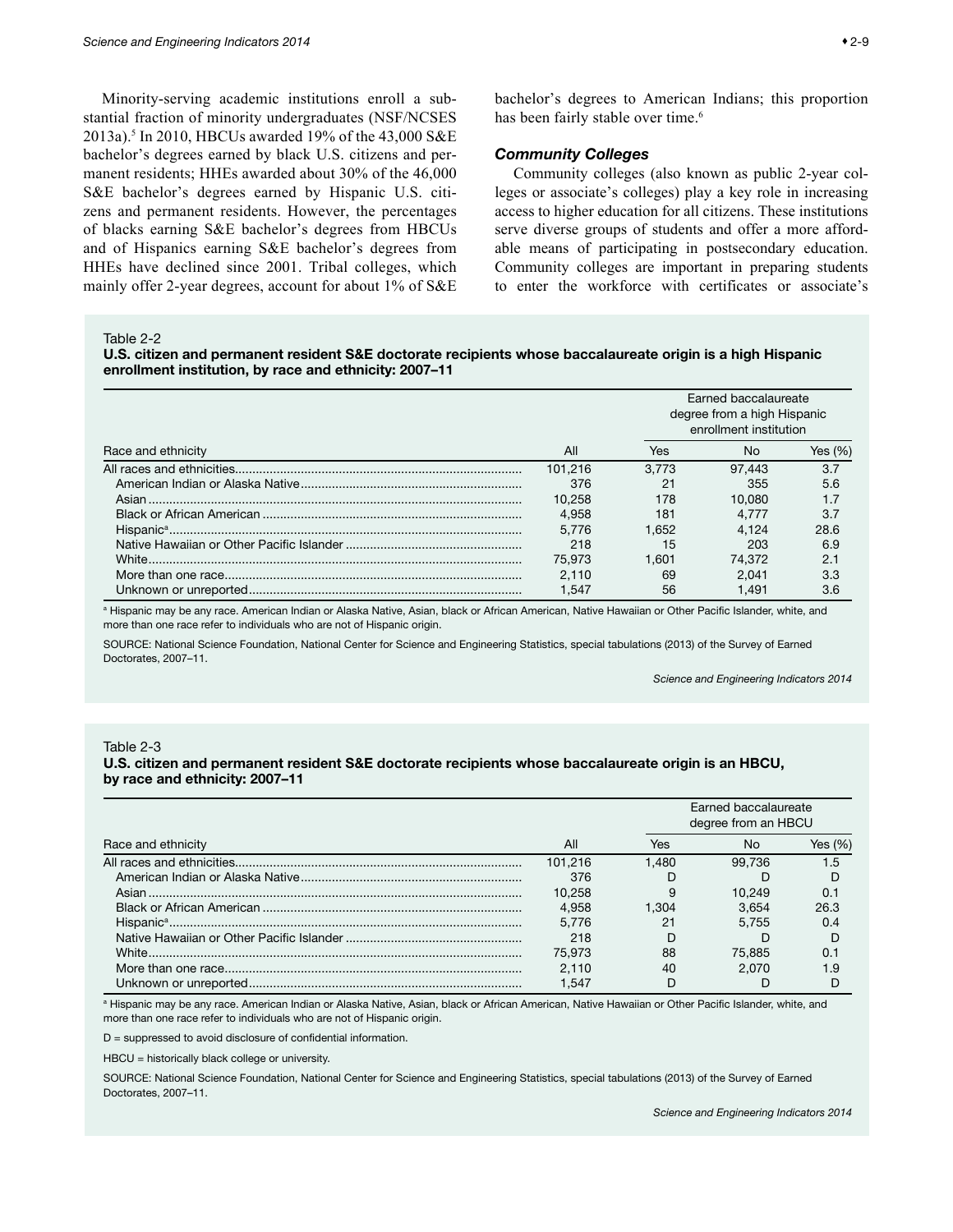<span id="page-9-0"></span>degrees or to transition to 4-year colleges or universities. Community colleges tend to be closely connected with local businesses, community organizations, and government, so they can be more responsive to local workforce needs (NRC and NAE 2012).

In the 2011–12 academic year, there were nearly 1,000 community colleges in the United States, enrolling more than 7 million students, or about a third of all postsecondary students (NCES 2012). Six out of 10 community college students were enrolled part time. With the economic recession, enrollment in community colleges increased by about 800,000 students between 2007 and 2009 but slowed down in 2010 and declined slightly in 2011 as the labor market improved (Knapp, Kelly-Reid, and Ginder 2009, 2011).

Community colleges play a significant role in the education of individuals who go on to acquire advanced S&E credentials. Among U.S. citizen and permanent resident S&E doctorate holders who received their doctorates between 2007 and 2011, nearly 20% indicated that they had earned college credit from a community or 2-year college (table 2-4). According to data from the National Survey of Recent College Graduates (NSRCG), the proportion of recent bachelor's S&E graduates who reported ever attending a community college has increased since the late 1990s (table 2-5). Nearly half of 2008 and 2009 S&E graduates said that they had attended a community college (49% of the bachelor's recipients and 36% of the master's recipients). Graduates in physical sciences, engineering, and computer and mathematical sciences were less likely than those in the biological and social sciences to have attended a community college. Between 2003 and 2010, the proportion of S&E graduates who attended community colleges remained stable in all broad fields (figure 2-1).

In 2010, female S&E bachelor's and master's degree recipients were more likely to have attended a community college than their male counterparts (table 2-6). Attendance was higher among U.S. citizens and permanent visa holders than among temporary visa holders. Attendance was

Table 2-4

U.S. citizen and permanent resident S&E doctorate recipients who reported earning college credit from a community or 2-year college, by race and ethnicity: 2007–11

|                    |        |        | Earned college credit from a<br>community or 2-year college |         |
|--------------------|--------|--------|-------------------------------------------------------------|---------|
| Race and ethnicity | All    | Yes    | No                                                          | Yes (%) |
|                    | 99.029 | 18.484 | 80.545                                                      | 18.7    |
|                    | 360    | 125    | 235                                                         | 34.7    |
|                    | 10.197 | 1.279  | 8.918                                                       | 12.5    |
|                    | 4.755  | 819    | 3.936                                                       | 17.2    |
|                    | 5.517  | 1.236  | 4.281                                                       | 22.4    |
|                    | 200    | 58     | 142                                                         | 29.0    |
|                    | 74.649 | 14.237 | 60.412                                                      | 19.1    |
|                    | 2.076  | 461    | 1.615                                                       | 22.2    |
|                    | 1.275  | 269    | 1.006                                                       | 21.1    |

a Hispanic may be any race. American Indian or Alaska Native, Asian, black or African American, Native Hawaiian or Other Pacific Islander, white, and more than one race refer to individuals who are not of Hispanic origin.

SOURCE: National Science Foundation, National Center for Science and Engineering Statistics, special tabulations (2012) of the Survey of Earned Doctorates, 2007–11.

*Science and Engineering Indicators 2014*

Table 2-5

#### Community college attendance among recent recipients of S&E bachelor's and master's degrees, by degree level and degree year: 1999–2010

|                               | 1999    |     | 2001    |    | 2003    |    | 2006                                                                                      |     | 2008      |    | 2010      |     |
|-------------------------------|---------|-----|---------|----|---------|----|-------------------------------------------------------------------------------------------|-----|-----------|----|-----------|-----|
| Degree level                  |         |     |         |    |         |    | Number Percent Number Percent Number Percent Number Percent Number Percent Number Percent |     |           |    |           |     |
| All recent graduates  900,400 |         | -41 | 918,400 | 44 | 958.400 | 45 | 1.634.200                                                                                 | 45  | 1.138.400 | 46 | 1.136.700 | -46 |
|                               |         | 43  | 758,300 | 46 | 794.400 | 47 | 1.343.000                                                                                 | 47  | 934.300   | 49 | 916.500   | -49 |
| Master's                      | 157.000 | 35  | 160.100 | 34 | 164,000 | 34 | 291.200                                                                                   | -34 | 204.100   | 35 | 220,300   | 36  |

NOTES: Recent graduates are those who earned degrees in the 2 academic years preceding the survey year or, for the 2006 survey year, in the 3 preceding academic years. For 2006, recent graduates are those who earned degrees between 1 July 2002 and 30 June 2005. Data are rounded to the nearest 100. Detail may not add to total because of rounding.

SOURCE: National Science Foundation, National Center for Science and Engineering Statistics, special tabulations (2013) of the National Survey of Recent College Graduates, 1999, 2001, 2003, 2006, 2008, and 2010.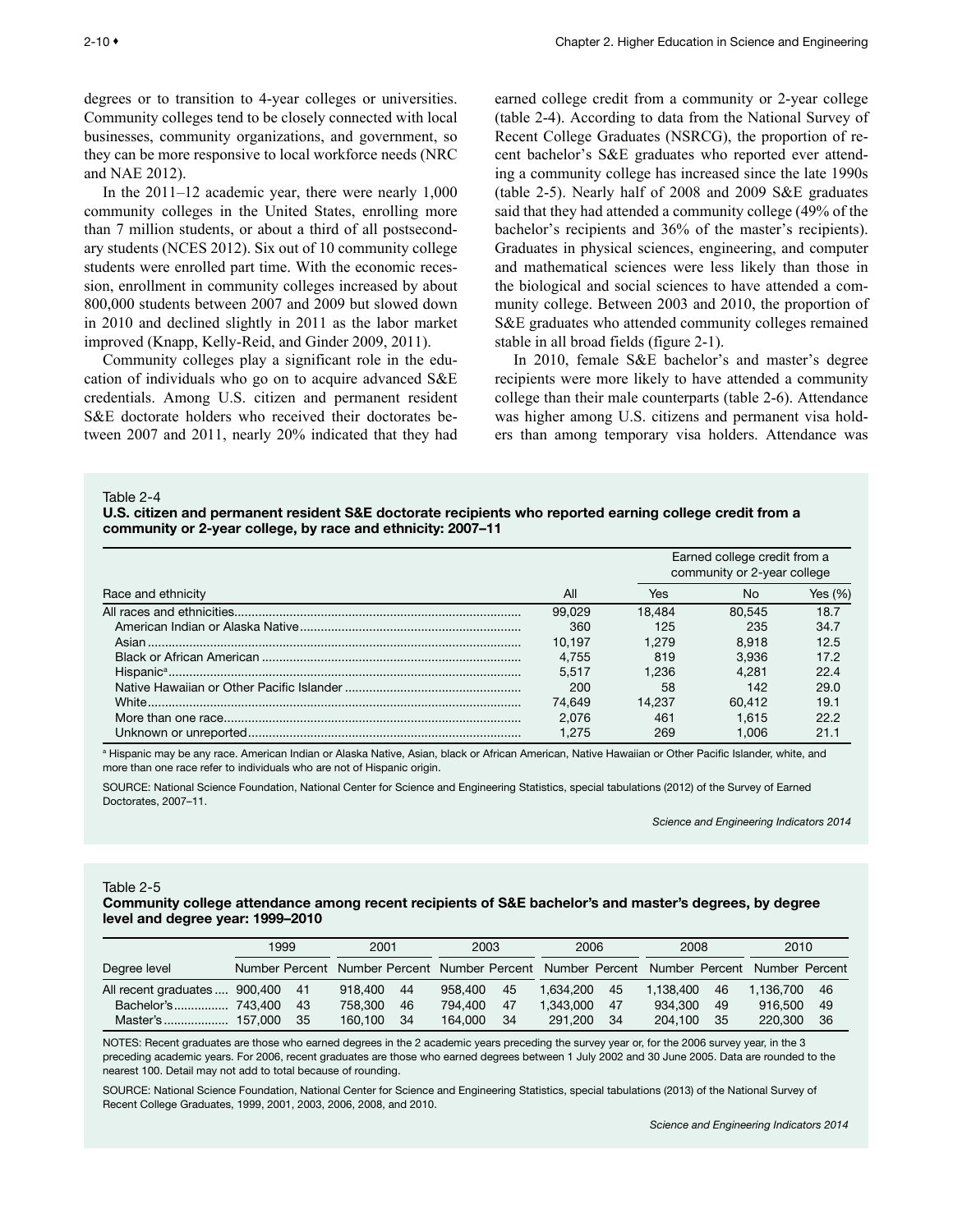<span id="page-10-0"></span>lower for Asian S&E graduates than for whites, blacks, or Hispanics. The likelihood of attending a community college before receiving an S&E bachelor's or master's degree was related to parental education level. Nearly 6 out of 10 of the S&E graduates who reported that their fathers or mothers had less than a high school diploma attended a community college, compared with about one-third of those whose fathers or mothers had a professional or a doctoral degree.

#### *For-Profit Institutions*

In 2011, about 3,400 higher education institutions in the United States operated on a for-profit basis. Nearly half of these institutions offer only less-than-2-year programs, and about 4 out of 10 are degree-granting institutions.7 Two-year, for-profit institutions enroll considerably fewer students than community colleges. Over the last 12 years, however, the number of for-profit institutions has grown rapidly, and the number of degrees they award has more than tripled (NCES 2012; appendix table 2-2). A large part of that increase is accounted for by the growth of the University of Phoenix.

In 2011, for-profit academic institutions awarded between 2% and 6% of S&E degrees at the bachelor's, master's, and doctoral levels, as well as 33% of S&E degrees at the associate's level (appendix tables 2-1 and 2-2). Computer sciences accounted for 73% of the associate's degrees and 51% of the bachelor's degrees awarded by for-profit institutions in S&E fields in 2011 (appendix table 2-3). For-profit institutions awarded fewer S&E master's and doctoral degrees than associate's and bachelor's. At the master's level, S&E degrees were mainly in psychology, social sciences, and

Figure 2-1





NOTE: Recent graduates are those who earned degrees in the 2 academic years preceding the survey year.

SOURCE: National Science Foundation, National Center for Science and Engineering Statistics, National Survey of Recent College Graduates, 2003 and 2010.

*Science and Engineering Indicators 2014*

computer sciences; at the doctoral level, they were almost exclusively in psychology and social sciences. In 2011, degrees in psychology represented nearly half of the master's and three-quarters of the doctoral degrees awarded by forprofit institutions in S&E fields. Degrees in social science accounted for one-quarter of the master's and a similar proportion of the doctoral degrees awarded in S&E fields.

#### Table 2-6

Community college attendance among recent recipients of S&E degrees, by sex, race, ethnicity, and citizenship status: 2010

| Characteristic                   | Number    | Percent |
|----------------------------------|-----------|---------|
|                                  | 1,136,700 | 46      |
| Sex                              |           |         |
|                                  | 564,600   | 49      |
|                                  | 572,100   | 43      |
| Race, ethnicity                  |           |         |
| American Indian or Alaska Native | 1,900     | 39      |
|                                  | 155,300   | 39      |
| Black or African American        | 72,000    | 46      |
|                                  | 120,600   | 51      |
| Native Hawaiian or Other         |           |         |
| Pacific Islander                 | 4,900     | 64      |
|                                  | 746,400   | 46      |
| More than one race               | 35,700    | 52      |
| Citizenship status               |           |         |
|                                  | 1,033,400 | 48      |
| Permanent visa                   | 27,200    | 42      |
| Temporary visa                   | 76,100    | 15      |
| Father's education               |           |         |
| Less than high school            | 65,200    | 59      |
| High school diploma              |           |         |
| or equivalent                    | 210,300   | 52      |
| Some college, vocational,        |           |         |
| or trade school                  | 221,500   | 50      |
|                                  | 292,100   | 45      |
|                                  | 175,500   | 43      |
| Professional degree              | 86,300    | 31      |
|                                  | 64,600    | 34      |
| Not applicable                   | 21,100    | 47      |
| Mother's education               |           |         |
| Less than high school            | 63,600    | 58      |
| High school diploma              |           |         |
| or equivalent                    | 226,600   | 53      |
| Some college, vocational,        |           |         |
|                                  | 284,400   | 49      |
|                                  | 313,400   | 41      |
|                                  | 175,200   | 42      |
| Professional degree              | 34,700    | 36      |
|                                  | 27,900    | 33      |
| Not applicable                   | 10,900    | 37      |

a Hispanic may be any race. American Indian or Alaska Native, Asian, black or African American, Native Hawaiian or Other Pacific Islander, white, and more than one race refer to individuals who are not of Hispanic origin.

NOTES: Recent graduates are those who earned degrees between 1 July 2007 and 30 June 2009. Data are rounded to the nearest 100.

SOURCE: National Science Foundation, National Center for Science and Engineering Statistics, special tabulations (2013) of the National Survey of Recent College Graduates, 2010.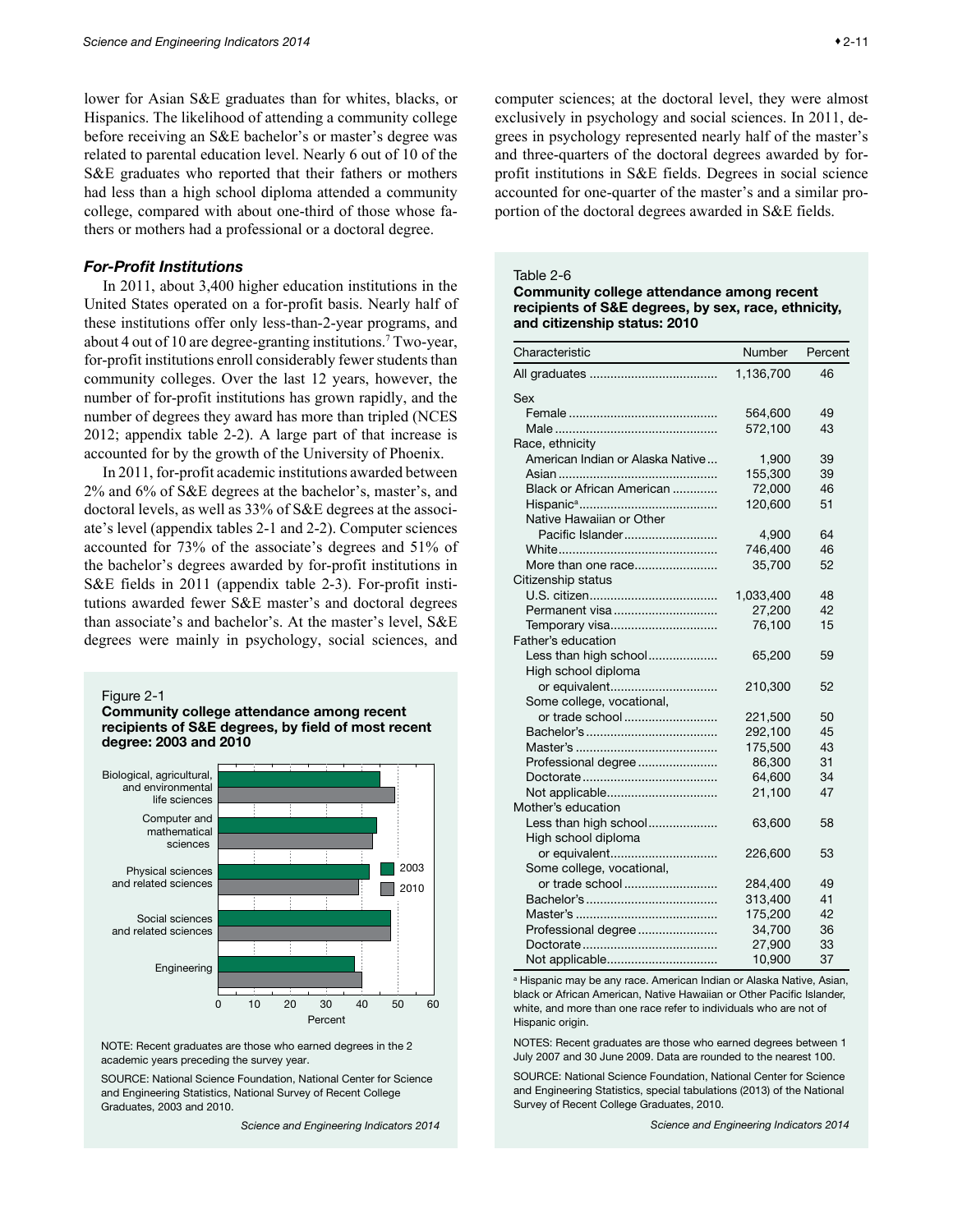## <span id="page-11-0"></span>*Online and Distance Education*

Online education and distance education enable institutions of higher education to reach a wider audience by expanding access for students in remote geographic locations and providing greater flexibility for students who face time constraints, physical impairments, responsibility to care for dependents, and similar challenges. Online education is a relatively new phenomenon, and online enrollment has grown substantially in recent years. In 2011–12, about 62% of 2- and 4-year Title IV institutions (i.e., institutions that participate in federal financial aid programs) offered some distance education opportunities to their students (table 2-7) (Ginder and Sykes 2013).<sup>8</sup> The vast majority of public institutions offered some distance education to their students, as did more than half of the private nonprofit and about 71% of the private for-profit 4-year institutions. In the United States, 30 Title IV institutions were exclusively distance education institutions; most of these institutions were private for-profits, and more than 90% of the degrees awarded were in non-S&E fields (Ginder and Sykes 2013).

More recently, changes in the online education landscape have accelerated with the appearance of massive open online courses (MOOCs). MOOCs can provide broad access to higher education. Through their online platforms, they also have the potential to collect massive amounts of information that can be used to conduct experimental research on how people learn and to identify online practices that improve learning (U.S. Department of Education 2013).

MOOCs originated when a Stanford professor, Sebastian Thrun, and the director of research at Google, Peter Norvig, opened admission to their course on artificial intelligence in fall 2011. Until then, enrollment was typically 200 students. When free online access was offered, 160,000 students from 190 countries registered for the class, and about 23,000 completed it. Previous efforts by academic institutions, such as the Open Learning Initiative at Carnegie Mellon University and OpenCourseWare at the Massachusetts Institute of Technology, had included online courses for public access; however, the Stanford class also allowed students to take quizzes, submit homework, and attend virtual office hours. In the wake of the popular response to this class, other selective universities have collaborated in joint ventures (e.g., Udacity, Coursera, edX) to offer free versions of their courses online, reaching large populations of students around the world. These companies are growing rapidly, adding new courses and students, and increasing the number of university partners in the United States and abroad (Lewin 2013). In fall 2012, edX and Udacity gave students the option of paying a small fee to take a proctored final exam that will validate their learning (Parry 2012). In February 2013, the American Council on Education approved five Coursera courses for college credit (Kolowich 2013). It is not clear whether colleges will generally be willing to grant credit for those courses.

Changing modes of online education are prompting questions about how the use of this technology will affect the higher education sector. In particular, it is not yet clear how many students can sustain commitment to learning in the absence of more personal contact and to what extent the growing access to higher education facilitated by MOOCs will translate into learning and, in the long run, to higher levels of educational achievement.

## Trends in Higher Education Expenditures and Revenues

Higher education spending and revenue patterns changed substantially over the last two decades, in trends that intensified during the economic downturn of the late 2000s. Although all types of higher education institutions faced competing demands in a stringent budget environment, each type faced unique challenges. Increases in the number

Table 2-7

Title IV Institutions, by distance education status, control, and level of institution: 2011–12

| Institutional control and level | All   | No distance<br>education | education | Some distance Exclusively distance<br>education |
|---------------------------------|-------|--------------------------|-----------|-------------------------------------------------|
|                                 | 5.288 | 1.966                    | 3.292     | 30                                              |
|                                 | 1.755 | 138                      | 1.616     |                                                 |
|                                 | 1.072 | 74                       | 998       |                                                 |
|                                 | 683   | 64                       | 618       |                                                 |
|                                 | 1.751 | 823                      | 921       |                                                 |
|                                 | 185   | 149                      | 36        |                                                 |
|                                 | 1.566 | 674                      | 885       |                                                 |
|                                 | 1.782 | 1.005                    | 755       | 22                                              |
|                                 | 1.048 | 811                      | 235       | ◠                                               |
|                                 | 734   | 194                      | 520       | 20                                              |

NOTES: Title IV institutions are those with a written agreement with the Secretary of Education that allows the institution to participate in any of the Title IV federal student financial assistance programs. Data are for institutions surveyed during 2011–12.

SOURCES: U.S. Department of Education, National Center for Education Statistics (NCES), Integrated Postsecondary Education Data System, Fall 2011, Institutional Characteristics Component; NCES, 2013. *Characteristics of Exclusively Distance Education Institutions, by State: 2011–12*. NCES 2013-172. Washington DC. http://nces.ed.gov/pubs2013/2013172.pdf. Accessed 17 September 2013.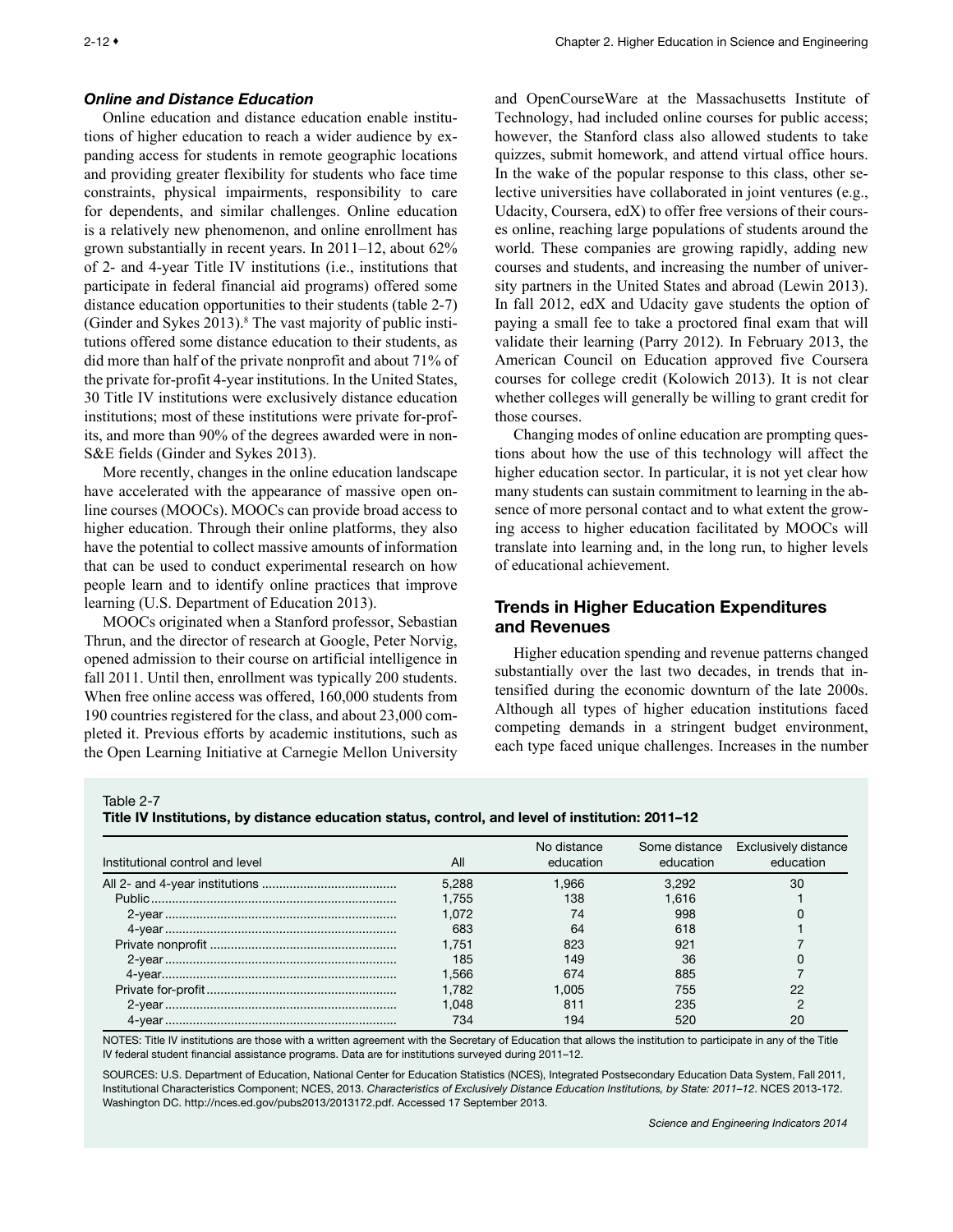<span id="page-12-0"></span>of students seeking an affordable college education compounded the challenges created by tight budgets. This section shows trends in inflation-adjusted average spending and revenue per full-time equivalent (FTE) student from 1987 to 2010, based on data from the Delta Cost Project.9

## *Very High Research Universities— Public and Private Institutions*

Net tuition and federal appropriations, grants, and contracts are the largest sources of revenues centrally involved with education for both public and private very high research institutions (appendix table  $2-4$ ).<sup>10</sup> For public institutions, state and local appropriations are also critical, supplying a similar amount of revenue as either of the other two sources (nearly \$10,000 per FTE in 2010); in contrast, they are a small source of revenue for their private counterparts (about \$400 per FTE in 2010). Much more important for private institutions are private and affiliated gifts, investment returns, and endowment income, which are usually the largest source of revenue.<sup>11</sup>

State and local appropriations for public very high research universities have declined since 1987, with a particularly steep drop between 2007 and 2010 (figure 2-2). This decline coincided with a compensating increase in net tuition. In 1987, average state appropriations per FTE at public very high research institutions were more than three times the amount of net tuition (\$13,600 versus \$4,000). By 2010, however, appropriations had dropped to \$9,800 per FTE, whereas net tuition had increased from \$4,000 to \$9,600 per FTE (appendix table 2-4). This change represents a shift in tuition burden from state and local governments to individual students and their families. Starting at a higher level,





NOTE: Data are per full-time equivalent student.

SOURCE: IPEDS Analytics: Delta Cost Project Database, 1987–2010, special tabulations (2013).

*Science and Engineering Indicators 2014*

net tuition at private very high research universities also increased during this period. But the increase, from \$16,000 to \$23,000, was proportionally much smaller.

Revenue from federal appropriations, grants, and contracts, the source used for most research expenditures, is highest at the most research-intensive universities (appendix table 2-4). Between 1987 and 2010, these funds increased at both the public and the private very high research institutions. At the public very high research institutions, these funds per FTE almost doubled, reaching the same level as the state and local appropriations (about \$10,000). At private very high research institutions, they increased somewhat less, by more than 60% in this 24-year period.

Research and instruction are the two largest core education expenditures at both public and private very high research universities. Between 1987 and 2010, research expenditures increased substantially at both types of institutions—by 89% at the private universities and by 79% at their public counterparts (figure 2-3; appendix table  $2-5$ ).<sup>12</sup>

Instructional spending per FTE followed a pattern similar to that of research expenditures. It was much higher at private very high research institutions than at their public counterparts, and it also increased at a higher rate. In the late 1980s and early 1990s, instructional spending at private very high research universities was slightly more than double that of the public ones. By the mid-2000s, it was more than triple (figure 2-4).

Most other expenditures also increased at both types of very high research institutions; however, at the public ones, spending on plant operation and maintenance declined from 2007 to 2010, with a sharp drop in 2010 (appendix table 2-5).



SOURCE: IPEDS Analytics: Delta Cost Project Database, 1987–2010, special tabulations (2013).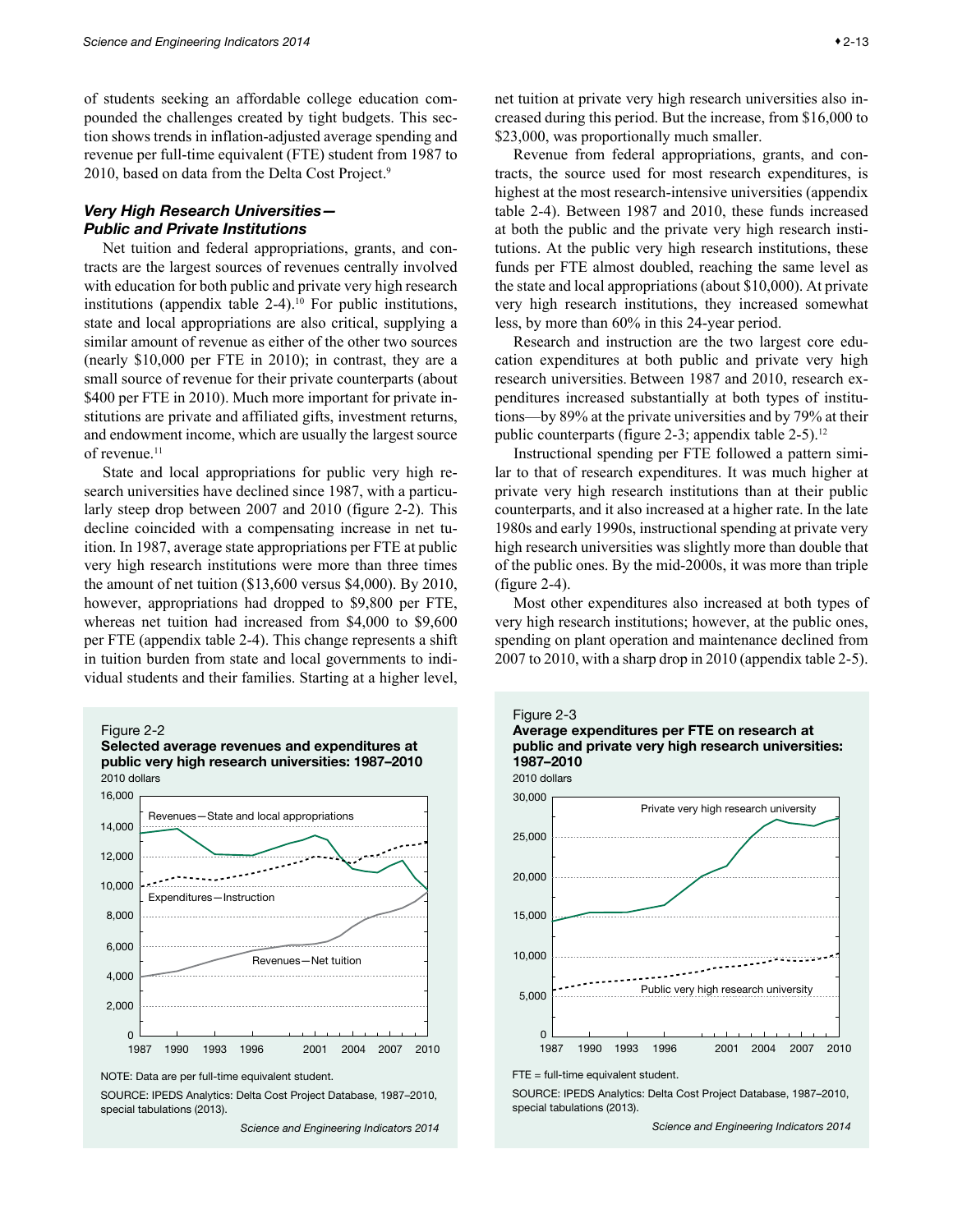#### <span id="page-13-0"></span>*Four-Year and Other Graduate Public Institutions*

From 1987 to 2010, state and local appropriations and net student tuition were the largest sources of revenues centrally involved with education at other public institutions offering 4-year and graduate degrees (appendix table 2-4).<sup>13</sup> At these institutions, total revenues from these two sources were lower than those at public very high research universities and higher than those at community colleges. Overall, the percentage drop in revenue per FTE from state and local appropriations was similar to that experienced at the public very high research institutions. In 2010, net student tuition replaced state and local appropriations as the largest source of revenue in the public 4-year institutions. Average state appropriations per FTE in 1987 (\$8,400) were three times higher than the corresponding amount of tuition revenue (\$2,800). By 2010, average revenues from net student tuition, at \$6,600 per FTE, exceeded average revenues from state appropriations per FTE by more than \$500 (figure 2-5).

Spending on instruction at these institutions has been at least three times as high as almost all the other standard expense categories. It increased from an average of \$5,800 per FTE in 1987 to \$6,800 per FTE in 2010 (appendix table 2-5). Other expenditures represented much smaller shares of total spending; most of these expenditures increased. Spending on plant operation and maintenance fell by 4% over the 24 year period, with a large decline from 2007 to 2010 (18%).

## *Community Colleges*

Both revenues and expenditures are much lower for community colleges than for other public institutions of higher education.14 As in these other institutions, the main sources of



SOURCE: IPEDS Analytics: Delta Cost Project Database, 1987–2010, special tabulations (2013).

*Science and Engineering Indicators 2014*

revenue at community colleges are state and local appropriations and net student tuition (appendix table 2-4). In 2010, average revenues from state and local appropriations at community colleges were about \$5,600 per FTE, compared with \$9,800 at public very high research institutions; average revenues from net tuition were \$3,300 per FTE, compared with \$9,600 at public very high research institutions.

Between 1987 and 2010, revenues from state and local appropriations at community colleges decreased from an average of \$6,800 per FTE to \$5,600 per FTE, with a steep drop from 2007 to 2010 (figure 2-6). During this 24-year period, as state support declined, revenues from net tuition more than doubled. In 1987, revenues from state and local appropriations represented 64% of total revenues at community colleges, and tuition accounted for 15%. By 2010, state and local appropriations had dropped to 46% of total revenues, whereas the proportion of revenues from tuition nearly doubled, to 27%.

At community colleges, instruction is by far the largest expenditure (appendix table 2-5). In 1987, spending on instruction was \$4,700 per FTE, about 43% of total expenditures. In 2010, average instructional spending per FTE (\$4,800) was nearly identical to the 1987 level. Overall, these expenditures had increased somewhat through 2008 but dropped by 10% between 2008 and 2010 (figure 2-6). Expenditures on student services, institutional and academic





NOTES: Average expenditures and revenues are per full-time equivalent. Four-year and other postsecondary institutions include doctorate-granting universities/high research activity, doctoral/research universities, master's colleges/universities, and baccalaureate colleges, according to the 2005 Carnegie Classification of Institutions.

SOURCE: IPEDS Analytics: Delta Cost Project Database, 1987–2010, special tabulations (2013).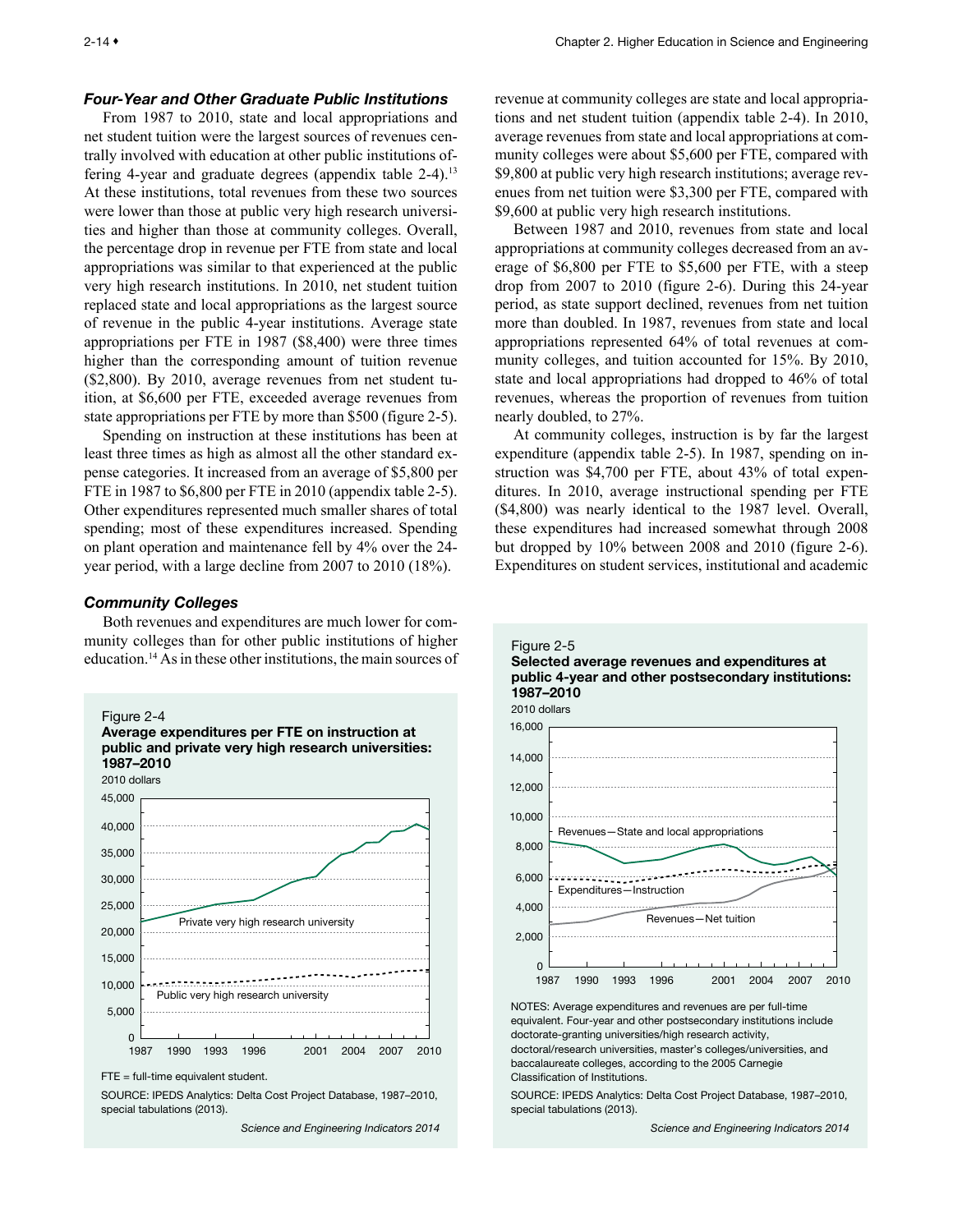<span id="page-14-0"></span>support, and plant operation and maintenance also declined between 2007 and 2010.

## *Public Institutions Comparison*

Between 1987 and 2010, revenues from state and local appropriations and net tuition, the main two revenue sources at public institutions, grew less at community colleges than at the other two types of public institutions. In community colleges, these two revenue sources combined increased by 6% during this period, lower than the comparable increases at the public 4-year and other graduate institutions (14%) and the very high research institutions (11%). However, trends in these individual revenue sources were substantially different. States and localities cut funding for all three categories of institutions, but the reduction was smaller in the community colleges (18%) than in the very high research public institutions (28%) and the 4-year and other graduate public institutions (27%). Unlike the community colleges, though, the other two types of public institutions were able to increase revenues from net tuition. FTE net tuition revenues increased by 143% at the public very high research universities and by 136% at the 4-year and other graduate public institutions, compared with 104% at community colleges (appendix table 2-4).

Expenditures for instruction followed a different pattern. They rose most rapidly at the very high research institutions (30%), where there was pressure to keep faculty salaries (a major component of instructional expenses) competitive with those of their private counterparts, which spent more on instruction to begin with and were increasing these expenses



NOTES: Revenues and expenditures are per full-time equivalent. Community colleges are public associate's colleges in the 2005 Carnegie Classification of Institutions.

SOURCE: IPEDS Analytics: Delta Cost Project Database, 1987–2010, special tabulations (2013).

*Science and Engineering Indicators 2014*

at an even more rapid rate (79%) (appendix table 2-5). At community colleges, FTE instructional expenses were essentially the same at the end of the period as they were at the beginning;<sup>15</sup> in 4-year and other graduate institutions, they fell somewhere in between. Overall, during this period, community colleges had more limited resources and less flexibility to draw on alternate revenue sources to support their instructional expenses, which were growing because of large increases in enrollment (see section "Undergraduate Enrollment in the United States").

In recent years, universities have been under pressure to improve the way they monitor and manage their performance and are attempting to contain costs without compromising quality or accessibility. In May 2012, the National Research Council released a report titled "Improving Measurement of Productivity in Higher Education" (NRC 2012a), which examined key issues regarding the measurement of productivity (for a summary of the panel's conclusions and recommendations, see sidebar, "Improving Measurement of Productivity in Higher Education").

## Financing Higher Education

## *Cost of Higher Education*

Affordability and access to U.S. higher education institutions are continuing concerns (NCPPHE 2008; NRC 2012a). Estimated average net tuition and fees (i.e., the published prices minus grant aid and tax benefits) paid by full-time undergraduate students in public 4-year colleges declined from 2007–08 to 2009–10 and in their private counterparts from 2007–08 to 2010–11 because of unusually large increases in grant aid and tax credits. However, since then, net tuition and fees have increased at both public and private nonprofit institutions. At public 2-year colleges, net tuition and fees followed a similar pattern, but since 2008–09, the average student enrolled full time has received enough funding through federal tax benefits and grant aid from all sources to cover other expenses, in addition to tuition and fees (–\$1,220 net tuition in 2012–13) (table 2-8) (College Board 2012a).16

For at least the past 10 years, tuition and fees for colleges and universities in the United States have grown rapidly (see section "Trends in Higher Education Expenditures and Revenues"), whereas real median household income declined 8.9% between 1999 and 2011 (DeNavas-Walt, Proctor, and Smith 2012). Some evidence suggests that increases in net tuition and fees, however, have fallen disproportionately on households at higher levels in the income distribution, where financial aid is less readily available (College Board 2012a).17

## *Undergraduate Financial Support Patterns and Debt*

**Financial Support for Undergraduate Education.** With rising tuition, students increasingly rely on financial aid (particularly loans) to finance their education. Financial aid for undergraduate students comes mainly in the form of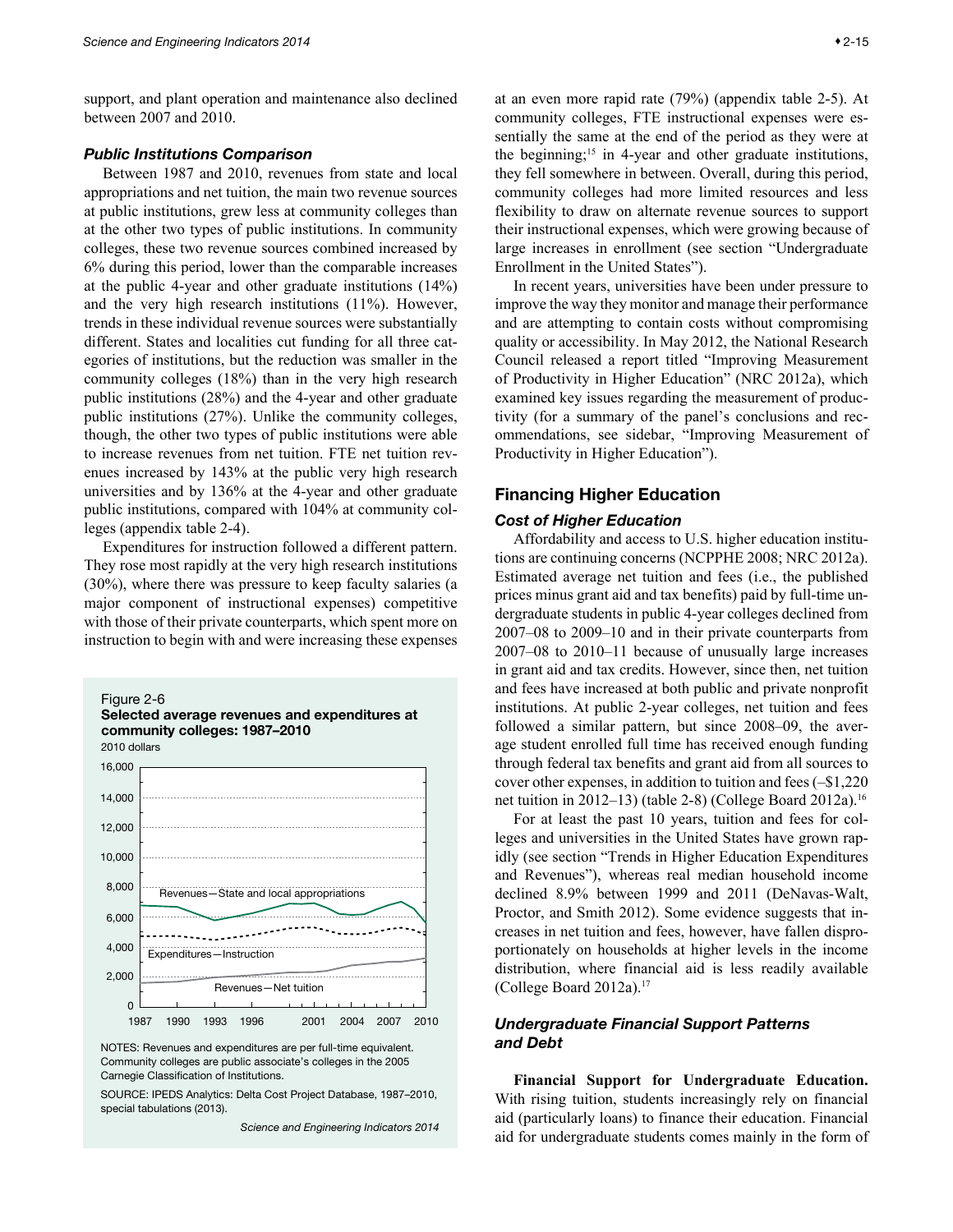<span id="page-15-0"></span>grants, student loans, and work-study. A financial aid package may contain one or more of these kinds of support. In the 2011–12 academic year, federal loans constituted 38% of the \$185 billion in student aid that undergraduate students received, followed by federal grants (26%), institutional grants (18%), state grants (5%), private employer grants (4%), and federal work-study programs (1%) (College Board 2012b). According to the latest data available from the NCES National Postsecondary Student Aid Study, a higher proportion of undergraduates in private for-profit institutions (96%) and in private nonprofit 4-year institutions

# Improving Measurement of Productivity in Higher Education

An expert panel convened by the National Research Council produced a report on measuring productivity in higher education (NRC 2012a). The panel defined productivity as a ratio of outputs (degrees completed, credit hours passed, or other indicators of successful completion) to inputs (labor and nonlabor factors of production).

The panel identified the many complexities characteristic of higher education processes that complicate the measurement of productivity in this sector. Among them are the following:

- ♦ The need to disentangle the joint production of outputs (e.g., educated citizens, research findings, athletic events, hospital services) and inputs (e.g., labor, public service)
- ♦ The high variability in the quality and characteristics of inputs (e.g., teachers and students) and outputs (e.g., degrees)
- ♦ The difficulty of making meaningful comparisons across institutions, given that the diversity of its institutions is in itself one of the system's main strengths
- ♦ The need to account for the differences in students' preparedness for college and to measure the academic value added in terms of student achievement of learning outcomes and competencies

 $(85%)$  than those in public 4-year  $(71%)$  or public 2-year (48%) institutions received some type of financial aid (Wei et al. 2009).

**Undergraduate Debt.** Among recent graduates with S&E bachelor's degrees, the level of undergraduate debt does not vary much by undergraduate major (NSF/NCSES 2010); however, levels of debt vary by type of institution and state. Levels of undergraduate debt for students from public colleges and universities are almost as high as those for students from private colleges and universities. Nearly 6

The panel made several recommendations to develop the data infrastructure necessary to measure productivity and to improve data collection across the federal statistical system, in particular by the National Center for Education Statistics (NCES) and the Bureau of Labor Statistics (BLS). The panel noted that, at the moment, the graduation rates produced by the NCES Integrated Postsecondary Education Data System (IPEDS) survey restrict the denominator to first-time, full-time students, so graduation rates are not meaningful productivity indicators for institutions that enroll more part-time students or in instances in which students transfer to a different institution. More accurate productivity measurement will require the development of comprehensive longitudinal student databases to be able to calculate more precise graduation rates, follow students through their college years and into their careers, and compile detailed reports on which colleges produce the most successful graduates. To do that, the panel recommended that the BLS facilitate multistate links of unemployment insurance records and education data. That step will enable research on issues such as return on investment from postsecondary training or placement rates in different occupations. Given the importance of higher education, the panel also advocated efforts to include colleges and universities in the U.S. Economic Census, as was the case in 1977.

Table 2-8

Net tuition and fees for full-time undergraduate students by institutional control: 2007–08 through 2012–13 (2012 U.S. dollars)

| Institutional control | 2007-08 | 2008-09 | 2009-10 | $2010 - 11$ | $2011 - 12$ | $2012 - 13a$ |
|-----------------------|---------|---------|---------|-------------|-------------|--------------|
|                       | 10      | $-450$  | -890    | $-1.460$    | $-1.350$    | $-1.220$     |
|                       | 2.470   | 2.340   | .950    | 2.120       | 2.620       | 2.910        |
|                       | 13.870  | 13.440  | 12.650  | 12.540      | 12.600      | 13,380       |

a Estimated value.

NOTES: Prices have been rounded to the nearest \$10. Net tuition and fees equal published tuition and fees minus total grant aid and tax benefits.

SOURCE: The College Board, *Annual Survey of Colleges, Trends in College Pricing* (2012).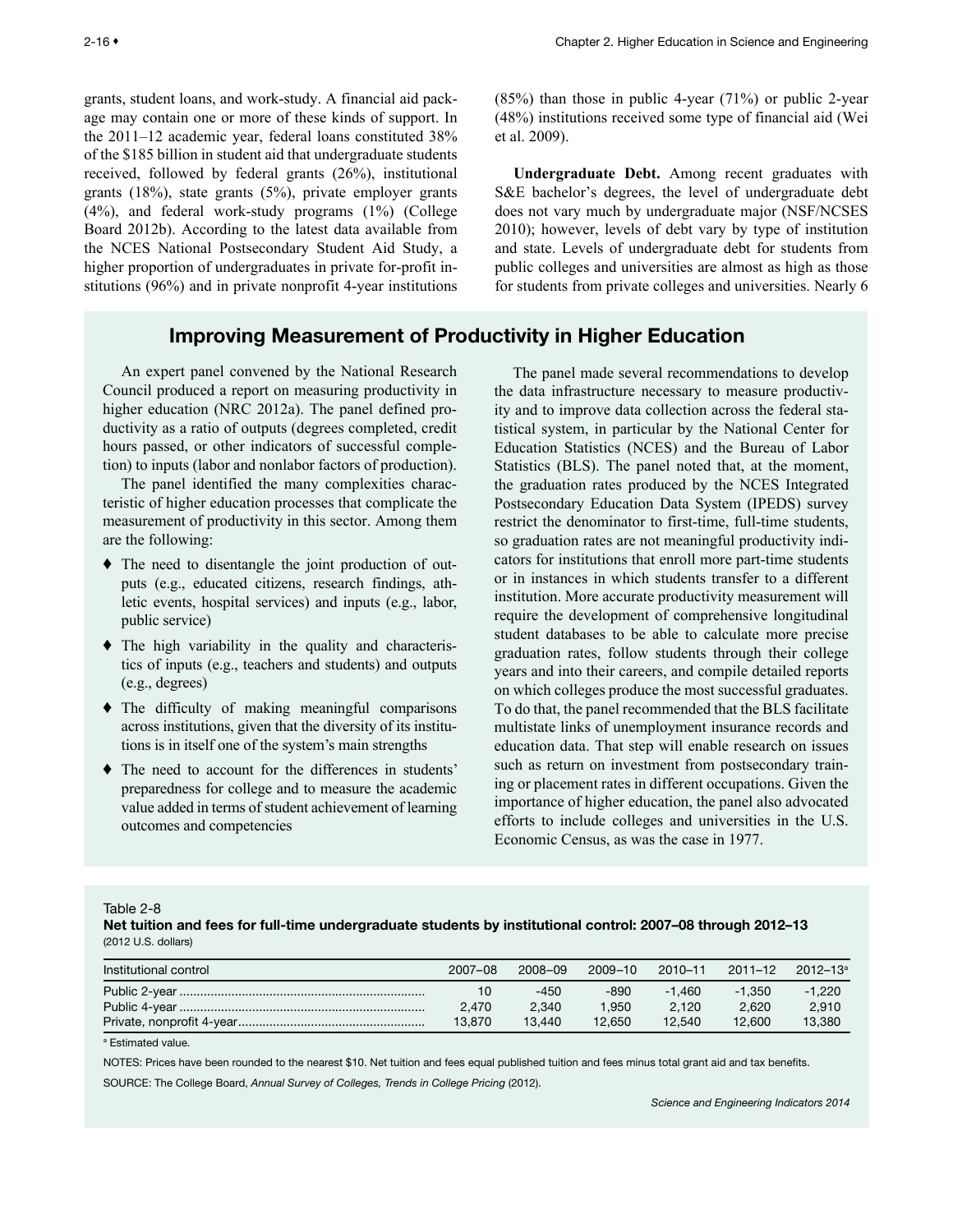<span id="page-16-0"></span>out of 10 students who earned bachelor's degrees in 2010– 11 from the public 4-year colleges where they began their studies graduated with debt, and their average total debt was \$23,800. Among students who earned their bachelor's from the private 4-year institutions where they began their studies, two-thirds graduated with debt, and their average total debt was \$29,900. Students who attend private for-profit institutions are more likely to borrow, and to borrow larger amounts, than those who attend public and private nonprofit institutions (College Board 2012b).

Levels of debt varied widely by state. Average debt for 2011 graduates of public 4-year colleges and universities ranged from \$16,317 in Utah to \$32,385 in New Hampshire. Average debt for graduates of private nonprofit colleges and universities ranged from \$18,614 in Utah to \$34,017 in Connecticut (Reid and Cochrane 2012). Cost of living may account for some of the differences by state.

#### *Graduate Financial Support Patterns and Debt*

**Financial Support for S&E Graduate Education.** More than one-third of all S&E graduate students are primarily self-supporting; that is, they rely primarily on loans, their own funds, or family funds for financial support. The other approximately two-thirds receive primary financial support from a variety of sources, including the federal government, university sources, employers, nonprofit organizations, and foreign governments.

Support mechanisms include research assistantships (RAs), teaching assistantships (TAs), fellowships, and traineeships. Sources of funding include federal agency support, nonfederal support, and self-support. Nonfederal support includes state funds, particularly in the large public university systems; these funds are affected by the condition of overall state budgets. Most graduate students, especially those who pursue doctoral degrees, are supported by more than one source or mechanism during their time in graduate school, and some receive support from several different sources and mechanisms in any given academic year.

Other than self-support, over time RAs have been the most prevalent primary mechanism of financial support for full-time S&E graduate students (appendix table 2-6). In 2011, 27% of full-time S&E graduate students were supported primarily by RAs, 18% primarily through TAs, and 12% primarily by fellowships or traineeships (table 2-9).

Primary mechanisms of support differ widely by S&E field of study (figure 2-7; appendix table 2-7). For example, in fall 2011, full-time students in physical sciences were financially supported mainly through RAs (40%) and TAs (38%). RAs also were important in agricultural sciences (51%); earth, atmospheric, and ocean sciences (39%); biological sciences (38%); and engineering (38%, and in particular in materials and chemical engineering). In mathematics, nearly half (49%) of full-time students were supported primarily through TAs and another quarter were self-supported. Full-time students in computer sciences and the social and behavioral sciences were mainly self-supporting (49% and 48%, respectively) or received TAs (14% and 20%, respectively). Students in medical and other health sciences were mainly self-supporting (59%).

The federal government plays a substantial role in supporting S&E graduate students in some fields but a smaller role in others. Federal financial support for graduate education reaches a larger proportion of students in the biological sciences; the physical sciences; the earth, atmospheric, and ocean sciences; and engineering. Lower proportions of students in computer sciences, mathematics, medical and other health sciences, psychology, and social sciences receive federal support (figure 2-8). Appendix table 2-8 provides detailed information by field and mechanism.

Table 2-9

Full-time S&E graduate students, by source and mechanism of primary support: 2011

|                      | Research |               |            |             | Teaching      |        |                           |  |  |
|----------------------|----------|---------------|------------|-------------|---------------|--------|---------------------------|--|--|
| Source               | All      | assistantship | Fellowship | Traineeship | assistantship | Other  | Self-support <sup>a</sup> |  |  |
| All sources (number) | 444.991  | 121.010       | 40.583     | 12.557      | 80.719        | 29.799 | 160.323                   |  |  |
|                      | 84.816   | 61.799        | 9.766      | 7.600       | 1.091         | 4.560  | NA                        |  |  |
| Nonfederal           | 199.852  | 59.211        | 30.817     | 4.957       | 79.628        | 25.239 | <b>NA</b>                 |  |  |
| All sources (%)      | 100.0    | 27.2          | 9.1        | 2.8         | 18.2          | 6.7    | 36.1                      |  |  |
|                      | 100.0    | 72.9          | 11.5       | 9.0         | 1.3           | 5.4    | <b>NA</b>                 |  |  |
| Nonfederal           | 100.0    | 29.6          | 15.4       | 2.5         | 39.8          | 12.6   | <b>NA</b>                 |  |  |

NA = not available; self-support is not included in federal or nonfederal counts.

a Includes any loans (including federal) and support from personal or family financial contributions.

NOTES: S&E includes health fields (i.e., medical sciences and other health sciences). These fields are reported separately in data from the National Science Foundation's Survey of Graduate Students and Postdoctorates in Science and Engineering (GSS). S&E excludes fields that are collected by the GSS (architecture, communication, and family and consumer sciences/human sciences) that are not included in other tables in this report from other data sources. Percentages may not add to 100% because of rounding.

SOURCE: National Science Foundation, National Center for Science and Engineering Statistics, special tabulations (2012) of the Survey of Graduate Students and Postdoctorates in Science and Engineering, 2011.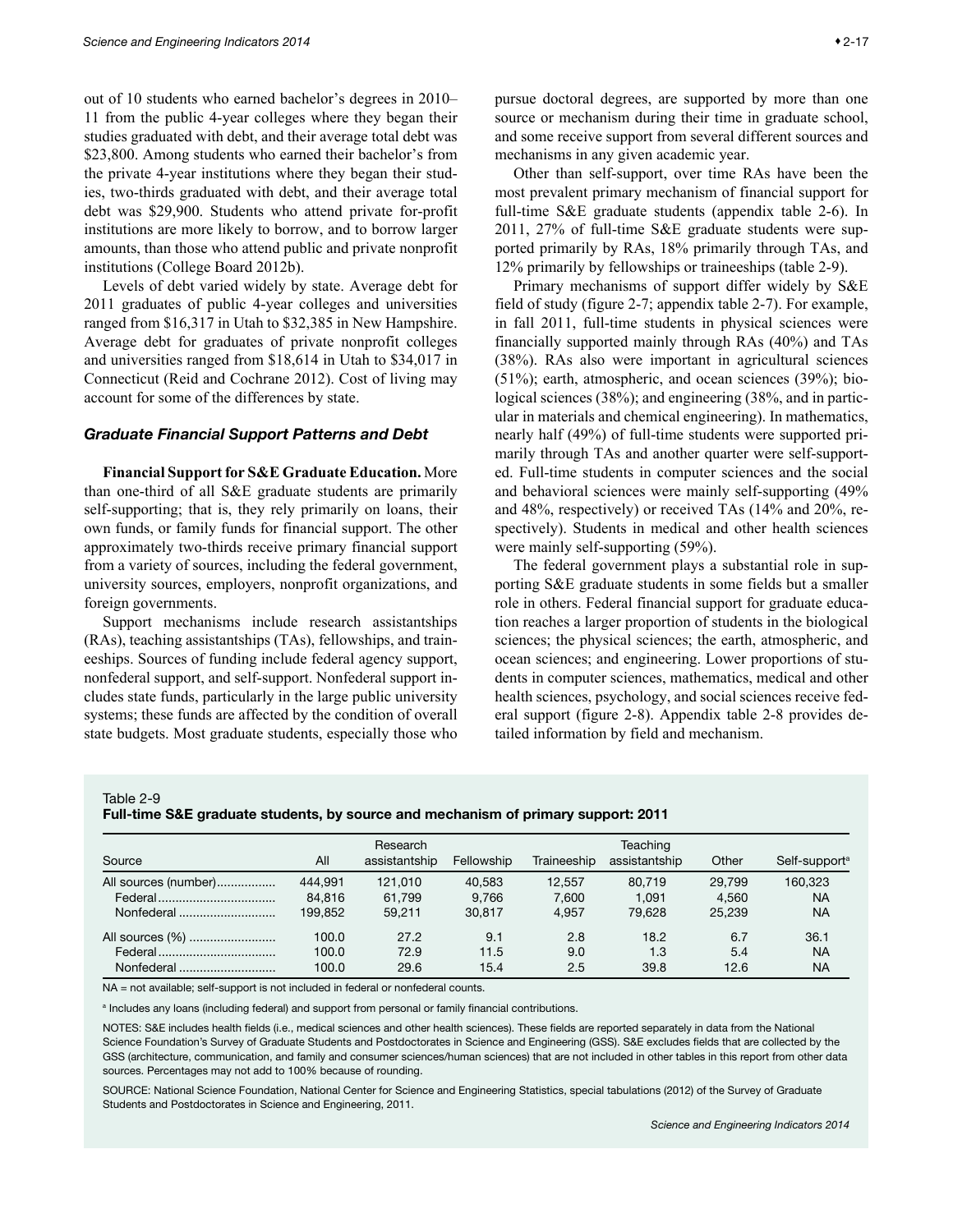<span id="page-17-0"></span>The federal government was the primary source of financial support for 19% of full-time S&E graduate students in 2011, whereas 45% were supported by nonfederal sources (institutional, state or local government, other U.S. sources, or other non-U.S. sources) and 36% were self-supported (appendix table 2-6). The number of full-time S&E graduate students supported by the federal government increased between 1998 and 2004 but has been fairly stable since then, whereas the number of students supported by nonfederal sources or through self-support has gradually increased between 1997 and 2011 (figure 2-9).

For some mechanisms of support, the federal role is fairly large. In 2011, the federal government funded 61% of S&E graduate students who were on traineeships, 51% of those with RAs, and 24% of those with fellowships (appendix table 2-8).



NOTE: Self-support includes any loans (including federal) and support from personal or family financial contributions.

SOURCE: National Science Foundation, National Center for Science and Engineering Statistics, special tabulations (2012) of the Survey of Graduate Students and Postdoctorates in Science and Engineering, 2011.

*Science and Engineering Indicators 2014*

Most federal financial support for graduate education is in the form of RAs funded through grants to universities for academic research. RAs are the primary mechanism of support for 73% of federally supported full-time S&E graduate students. Fellowships and traineeships are the means of funding for 21% of the federally funded full-time S&E graduate students. For students supported through nonfederal sources in 2011, TAs were the most prominent mechanism (40%), followed by RAs (30%) (table 2-9; appendix table 2-6).

The National Institutes of Health (NIH) and NSF support most of the full-time S&E graduate students whose primary support comes from the federal government, followed by the U.S. Department of Defense (DOD) (appendix table 2-9). In 2011, NIH supported about 26,000 students, NSF about 24,000, and DOD about 9,000. Trends in federal agency support of graduate students show considerable increases from 1997 to 2011 in the proportion of students funded by NSF, from 21% to 29% (appendix table 2-9). NSF supported nearly 60% of students in computer sciences or mathematics whose primary support comes from the federal government; 50% of those in earth, atmospheric, and ocean sciences; 39% of those in the physical sciences; and 34% of those in engineering overall (about 43% of those in chemical and electrical engineering) (appendix table 2-10). The proportion



SOURCE: National Science Foundation, National Center for Science and Engineering Statistics, special tabulations (2012) of the Survey of Graduate Students and Postdoctorates in Science and Engineering, 2011.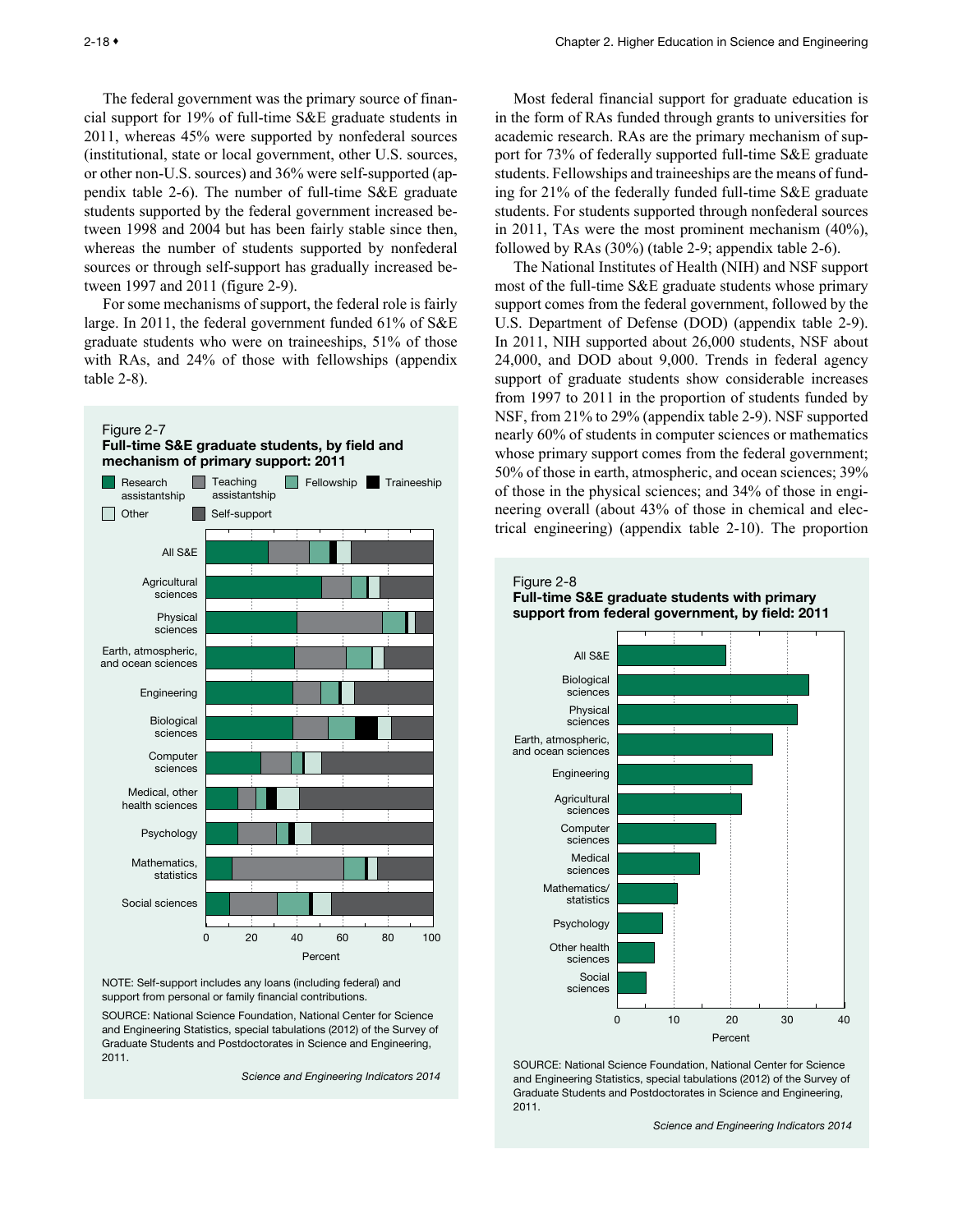<span id="page-18-0"></span>of students funded by NIH increased from 28% to 33% between 1997 and 2008 but since then has decreased to 30%. In 2011, NIH funded about 71% of such students in the biological sciences, 53% of those in the medical sciences, and 43% of those in psychology. The proportion of graduate students supported by DOD decreased slightly between 1997 and 2011. In 2011, DOD supported almost half of the S&E graduate students in aerospace engineering, about one-third of those in industrial and electrical engineering, and close to one-quarter of those in mechanical engineering and in computer sciences.

For doctoral degree students, notable differences exist in primary support mechanisms by type of doctorate-granting institution (table 2-10). In 2011, RAs were the primary support mechanism for S&E doctorate recipients from research universities (i.e., doctorate-granting institutions with very high research activity, which receive the most federal funding, as well as those with high research activity). For those from medical schools, which are heavily funded by NIH, fellowships or traineeships accounted for the main source of support. Students at less research-intensive universities relied mostly on personal funds. These differences by type of institution hold for all S&E fields (NSF/NCSES 2000; NSB 2010).



NOTES: Self support includes any loans (including federal) and support from personal or family financial contributions. In 2007, the survey was redesigned to improve reporting. In this figure, "2007" shows data as collected in 2007. Because of methodological changes, counts should be used with caution for trend analysis. See http://www.nsf.gov/statistics/nsf10307/ for more detail. S&E excludes fields that were collected in this survey starting in 2007 (architecture, communication, and consumer sciences/human sciences) that are not included in other tables in this report.

SOURCE: National Science Foundation, National Center for Science and Engineering Statistics, special tabulations (2012) of the Survey of Graduate Students and Postdoctorates in Science and Engineering, 2011.

*Science and Engineering Indicators 2014*

Notable differences also exist in primary support mechanisms for doctoral degree students by sex, race or ethnicity, and citizenship (appendix table 2-11). In 2011, among U.S. citizens and permanent residents, men were more likely than women to be supported by RAs (31% compared with 22%). Women were more likely than men to be supported by fellowships or traineeships (29% compared with 24%) and to support themselves from personal sources (18% compared with 12%). Also, among U.S. citizens and permanent residents, whites and Asians were more likely than other racial or ethnic groups to receive primary support from RAs (28% and 32%, respectively), whereas underrepresented minorities depended more on fellowships or traineeships (35%). The primary source of support for doctoral degree students with temporary visas was an RA  $(50\%)$ .

To some extent, the sex, citizenship, and racial and ethnic differences in types of support mechanisms are related to differences in field of study. White and Asian men, as well as foreign doctoral degree students, are more likely than white and Asian women and underrepresented minority doctoral degree students of both sexes to receive doctorates in engineering and physical sciences, fields largely supported by RAs. Women and underrepresented minorities are more likely than other groups to receive doctorates in social sciences and psychology, fields in which self-support is prevalent. However, differences in type of support by sex, race or ethnicity, or citizenship remain, even after accounting for doctoral field (NSF/NCSES 2000, NSB 2010).

**Graduate Debt.** At the time of doctoral degree conferral, 45% of S&E doctorate recipients have debt related to their undergraduate or graduate education. In 2011, 28% of S&E doctorate recipients reported having undergraduate debt, and 32% reported having graduate debt. For some, debt levels were high, especially for graduate debt: 5% reported more than \$40,000 of undergraduate debt, and 7% reported more than \$70,000 of graduate debt (appendix table 2-12).

Levels of debt vary widely by doctoral field. A higher percentage of doctorate recipients in non-S&E fields (49%) than those in S&E fields (32%) reported graduate debt. In 2011, within S&E, high levels of graduate debt were most common among doctorate recipients in social sciences, psychology, and medical and other health sciences. The proportion of doctorate recipients in these fields who reported graduate debt has increased since 2001. Psychology doctorate recipients were most likely to report having graduate debt and also high levels of debt.<sup>18</sup> In 2011, 24% of psychology doctoral degree recipients reported graduate debt of more than \$70,000 (appendix table 2-12). Doctorate recipients in mathematics and computer sciences were the least likely to report graduate debt. Since 2001, the proportion of doctorate recipients reporting graduate debt higher than \$30,000 has increased in all broad fields except engineering and mathematics (appendix table 2-13).

Men and women differed little in level of undergraduate debt, but women were more likely to have accumulated more graduate debt. U.S. citizens and permanent residents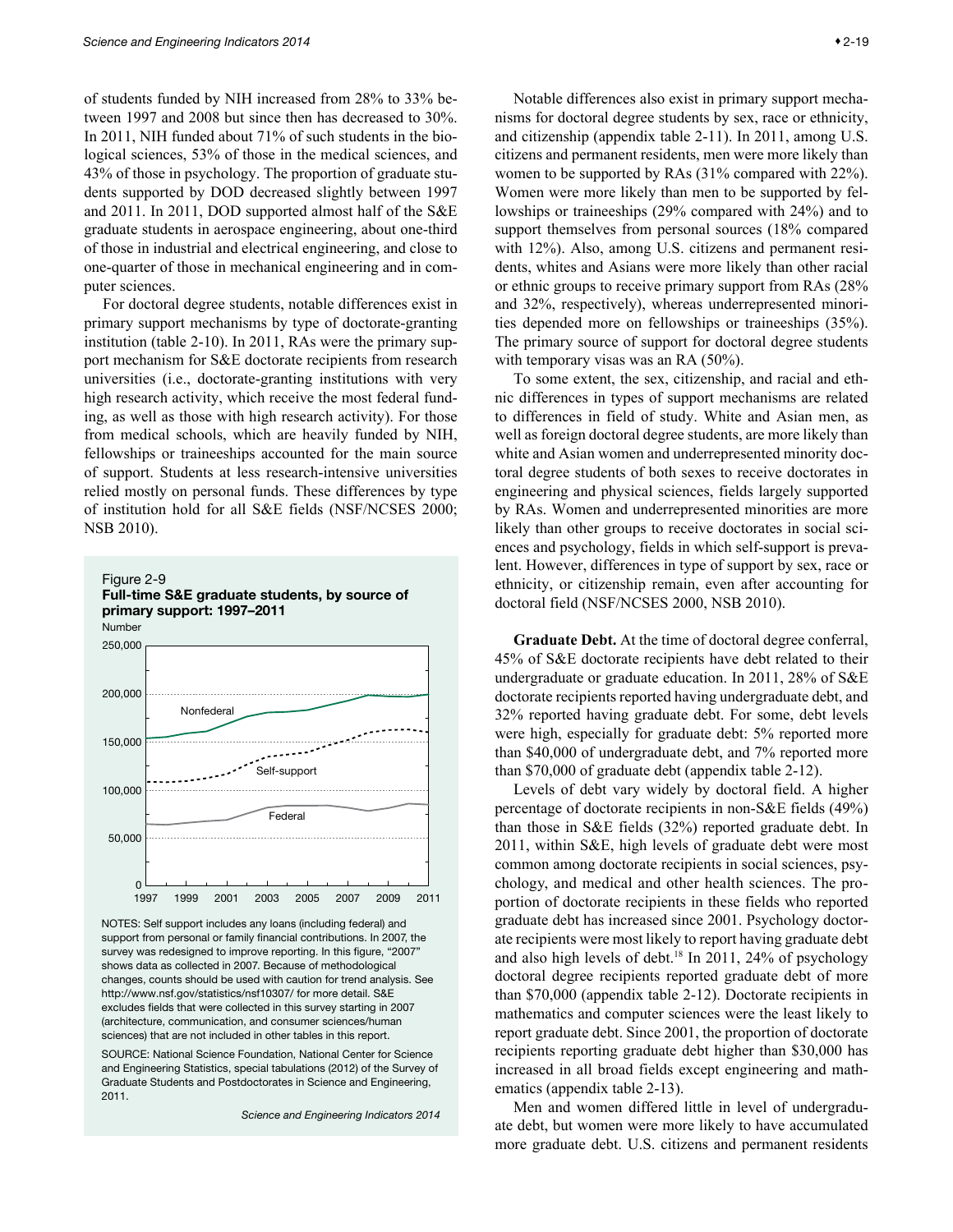<span id="page-19-0"></span>accumulated more debt than temporary visa holders. Blacks, Hispanics, and American Indian and Alaska Natives had higher levels of graduate debt than whites, even accounting for differences in field of doctorate (NSF/NCSES 2012).

# Undergraduate Education, Enrollment, and Degrees in the United States

Undergraduate education in S&E courses prepares students majoring in S&E for the workforce. It also prepares nonmajors to become knowledgeable citizens with a basic understanding of science and mathematics concepts. This section includes indicators related to enrollment by type of institution, field, and demographic characteristics; intentions to major in S&E fields; and recent trends in the number of earned S&E degrees.

## Undergraduate Enrollment in the United States

## *Overall Undergraduate Enrollment*

Over the last 15 years, enrollment in U.S. institutions of higher education at all levels rose from 14.5 million students in fall 1996 to 21.3 million in fall 2011, with two main periods of high growth—between 2000 and 2002 and between 2007 and 2010, the two most recent recessionary periods. Undergraduate enrollment typically represents about 86% of all postsecondary enrollment (appendix table 2-14).

In 2011, for the first time since 1996, undergraduate enrollment declined slightly. As in previous years, the types of institutions enrolling the largest numbers of students at the undergraduate level were associate's colleges (8.2 million,

45% of all students enrolled), master's colleges/universities (3.8 million, 21%), and doctorate-granting universities with very high research activity (2.0 million, 11%). Between 1996 and 2011, undergraduate enrollment nearly doubled at doctoral/research universities and increased by 56% at associate's colleges, 47% at master's colleges, and 39% at baccalaureate colleges (appendix table 2-14). (See sidebar, "Carnegie Classification of Academic Institutions," for definitions of the types of academic institutions.)

According to the latest Census Bureau projections, the number of college-age individuals (ages 20–24) is expected to decline from 22.6 million in 2015 to 21.6 million in 2025 but increase in the longer term (to 25.3 million by 2060) (appendix table 2-15). The short-term decline in this segment of the population is mostly due to a drop in the number of whites who are not Hispanic, which is projected overall to continue to fall through 2060, and a decline in the population of blacks who are not Hispanic between 2015 and 2035. The populations of 20–24-year-old Hispanics and of Asians who are not Hispanic are expected to increase continuously between 2015 and 2060. The proportion of Hispanics in this age group is expected to grow from 22% in 2015 to 36% in 2060, and the proportion of Asians in this age group is expected to increase from 5% to 7%. Increased enrollment in higher education is projected to come mainly from minority groups, particularly Hispanics.19

## *Undergraduate Enrollment in S&E*

**Freshmen's Intentions to Major in S&E.** Since 1971, the annual The American Freshman: National Norms survey, administered by the Higher Education Research Institute at

Table 2-10

Primary support mechanisms for S&E doctorate recipients, by 2010 Carnegie classification of doctorategranting institution: 2011

| Mechanism                 | All institutions | Research<br>universities<br>(very high<br>research<br>activity) | Research<br>universities<br>(high research<br>activity) | Doctoral/<br>research<br>universities | Medical schools<br>and medical<br>centers | Other/not<br>classified |
|---------------------------|------------------|-----------------------------------------------------------------|---------------------------------------------------------|---------------------------------------|-------------------------------------------|-------------------------|
| Doctorate recipients (n)  | 36.654           | 27.641                                                          | 5.773                                                   | 1.219                                 | 1.197                                     | 824                     |
|                           | 100.0            | 100.0                                                           | 100.0                                                   | 100.0                                 | 100.0                                     | 100.0                   |
| Fellowship or traineeship | 20.9             | 22.6                                                            | 13.2                                                    | 11.7                                  | 35.2                                      | 12.5                    |
|                           | 6.4              | 6.8                                                             | 3.2                                                     | 2.5                                   | 18.0                                      | 3.2                     |
| Teaching assistantship    | 16.1             | 16.3                                                            | 21.2                                                    | 7.7                                   | 1.3                                       | 7.3                     |
| Research assistantship    | 32.7             | 35.8                                                            | 28.6                                                    | 7.9                                   | 20.2                                      | 14.1                    |
| Other assistantship       | 0.5              | 0.4                                                             | 1.1                                                     | 1.1                                   | D                                         | D                       |
|                           | 9.6              | 6.3                                                             | 17.3                                                    | 34.8                                  | 9.4                                       | 30.0                    |
|                           | 3.3              | 2.8                                                             | 4.4                                                     | 7.1                                   | D                                         | D                       |
|                           | 10.4             | 8.9                                                             | 11.1                                                    | 27.2                                  | 12.2                                      | 28.5                    |

D = suppressed to avoid disclosure of confidential information.

NOTES: Personal support mechanisms include personal savings, other personal earnings, other family earnings or savings, and loans. Traineeships include internships and residencies. Other support mechanisms include employer reimbursement or assistance, foreign support, and other sources. Percentages may not add to 100% because of rounding.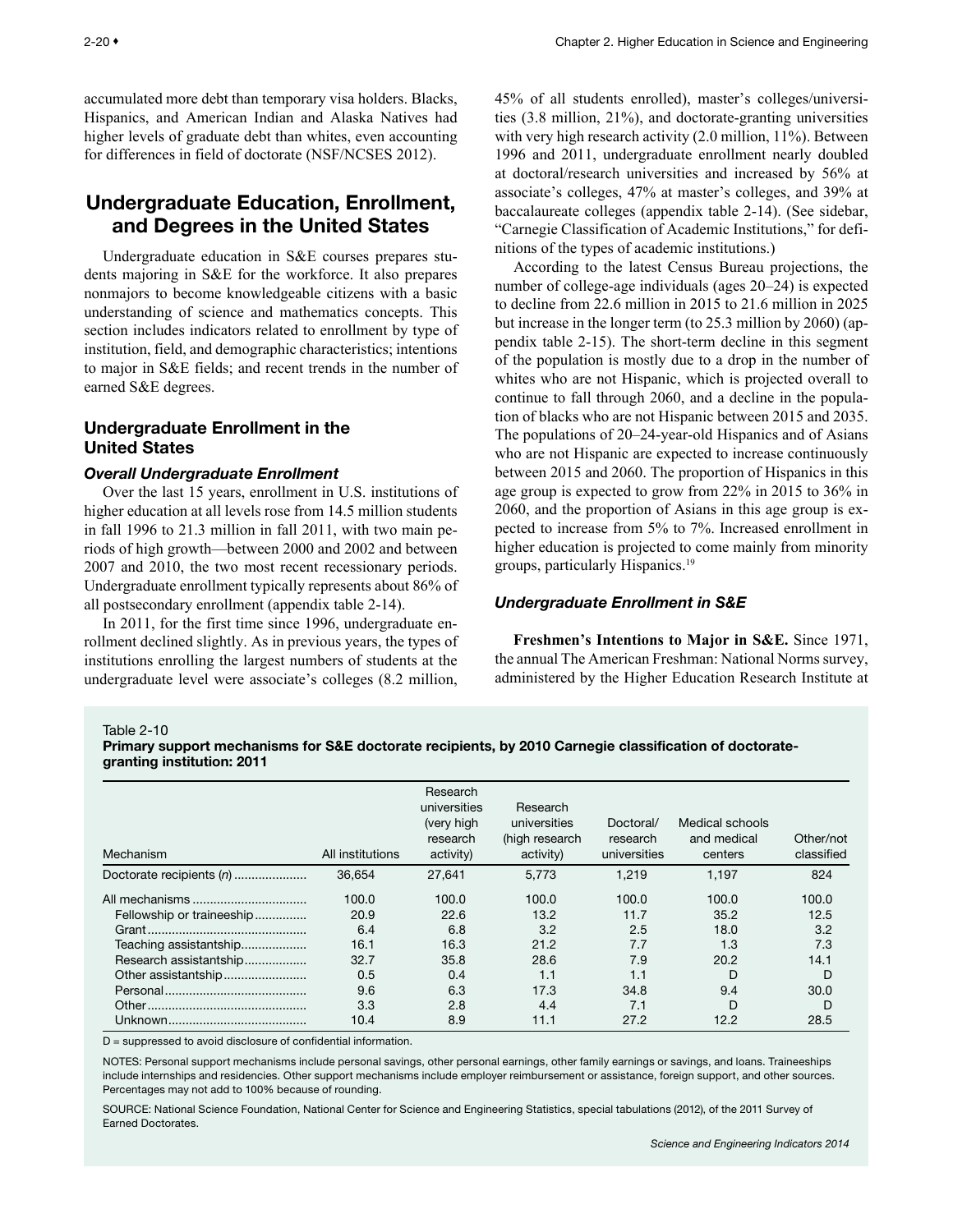<span id="page-20-0"></span>the University of California–Los Angeles, has asked freshmen at a large number of universities and colleges about their intended majors.20 The data have proven to be a broadly accurate picture of trends in degree fields several years later.<sup>21</sup> Data show that up until 2007, about one-third of all freshmen planned to study S&E; this proportion gradually rose to 39% by 2012. Increases in the proportion of freshmen planning to major in biological and agricultural sciences account for most of this growth. In 2012, about 13% of freshmen intended to major in the biological and agricultural sciences and about 10% each in the social and behavioral sciences and engineering. About 3% each intended to major in physical sciences and mathematics, statistics, or computer sciences (appendix table 2-16).

In 2012, more than half of Asian American or Asian freshmen reported that they intended to major in S&E; proportions were lower for Hispanic or Latino freshmen (42%) and lower still for white (37%), black (36%), and American Indian or Alaska Native (33%) freshmen (figure 2-10). The proportions planning to major in S&E were higher for men than for women in every racial and ethnic group (appendix table 2-16). For most racial and ethnic groups, about 10% planned to major in social and behavioral sciences; about 8%–10% in engineering; about 12% in biological and agricultural sciences; 3% in mathematics, statistics, or computer sciences; and 2% in physical sciences. Higher proportions of Asian American or Asian freshmen than of those from other racial and ethnic groups planned to major in engineering; biological and agricultural sciences; and mathematics, statistics, or computer sciences. Higher proportions of blacks



NOTE: In 2001, Native Hawaiian or Pacific Islander was added as a category under Asian American or Asian.

SOURCE: Higher Education Research Institute, University of California at Los Angeles, Survey of the American Freshman: National Norms, special tabulations (2013).

*Science and Engineering Indicators 2014*

and Hispanics or Latinos intended to major in the social and behavioral sciences. The percentage of all freshmen intending to major in mathematics, statistics, or computer sciences has dropped since the late 1990s, whereas the percentages of students intending to major in biological and agricultural sciences, engineering, and the social and behavioral sciences have increased.

Generally, the percentages of students earning bachelor's degrees in specific S&E fields are similar to the percentages planning to major in those fields, with the exception of engineering and social and behavioral sciences (see "S&E Bachelor's Degrees" section and appendix tables 2-17 and 2-23 for trends in bachelor's degrees; see section on "Persistence and Retention in Undergraduate Education [S&E versus Non-S&E Fields]" in NSB 2012 for a discussion of longitudinal data on undergraduate attrition in S&E). For both sexes and all racial and ethnic groups, the percentage of students earning bachelor's degrees in engineering is smaller than the percentage planning to major in it (figures 2-11 and 2-12). The percentage earning bachelor's degrees in social and behavioral sciences in 2011 (16%) (appendix table 2-17) is larger than the percentage that planned to major in those fields as freshmen 6 years earlier (10%) (appendix table 2-16). For women, blacks, and Hispanics—unlike for men, whites, and Asians—the proportion earning bachelor's degrees in the natural sciences is smaller than the proportion who begin college planning to major in these fields (figures 2-13 and 2-14).





NOTES: Degrees do not reflect the same student cohort.

SOURCES: Higher Education Research Institute, University of California at Los Angeles, Survey of the American Freshman: National Norms, special tabulations (2013); National Center for Education Statistics, Integrated Postsecondary Education Data System, Completions Survey, 2011; and National Science Foundation, National Center for Science and Engineering Statistics, WebCASPAR database, http://webcaspar.nsf.gov.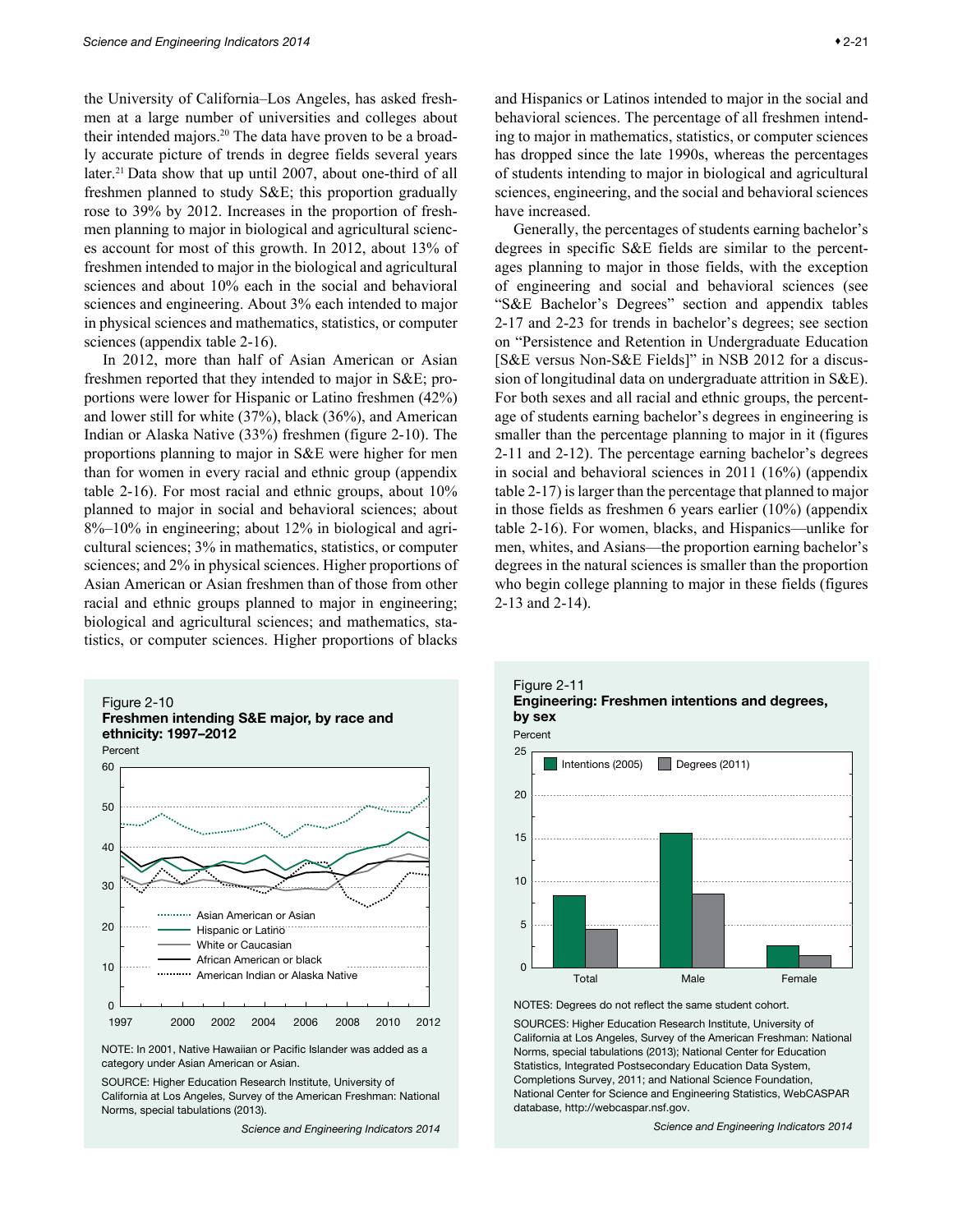<span id="page-21-0"></span>

NOTES: Degrees do not reflect the same student cohort. Asian American or Asian includes Native Hawaiian or Pacific Islander.

SOURCES: Higher Education Research Institute, University of California at Los Angeles, Survey of the American Freshman: National Norms, special tabulations (2013); National Center for Education Statistics, Integrated Postsecondary Education Data System, Completions Survey, 2011; and National Science Foundation, National Center for Science and Engineering Statistics, WebCASPAR database, http://webcaspar.nsf.gov.

*Science and Engineering Indicators 2014*

#### Figure 2-13 Natural sciences: Freshmen intentions and degrees, by sex



NOTE: Degrees do not reflect the same student cohort.

SOURCES: Higher Education Research Institute, University of California at Los Angeles, Survey of the American Freshman: National Norms, special tabulations (2013); National Center for Education Statistics, Integrated Postsecondary Education Data System, Completions Survey, 2011; and National Science Foundation, National Center for Science and Engineering Statistics, WebCASPAR database, http://webcaspar.nsf.gov.

*Science and Engineering Indicators 2014*

According to the 2012 PCAST report on science, technology, engineering, and mathematics (STEM) education (PCAST 2012), to retain the U.S. historical preeminence in S&E, the United States will need to increase the proportion of students who receive undergraduate degrees in STEM (or the natural sciences and engineering) fields considerably over current rates. Persistent historic patterns suggest that generating such an increase may be challenging because the following have been true for at least 15 years:

- ♦ The proportion of freshmen intending to major in the different S&E fields changed little for most fields, except for biological and agricultural sciences, and even declined for mathematics, statistics, and computer sciences (appendix table 2-16).
- ♦ The proportion of bachelor's degrees in the natural sciences and engineering combined has remained 15%–17% (appendix table 2-17 and NSB 2010).<sup>22</sup>
- ♦ The patterns of net undergraduate migration into S&E majors and attrition out of them have been stable (see section on "Persistence and Retention in Undergraduate Education [S&E versus Non-S&E Fields]" in NSB 2008 and NSB 2012).

One strategy to increase retention of students in STEM fields, however, is to improve student learning by improving the quality of undergraduate education in S&E. The 2012

Figure 2-14



NOTES: Degrees do not reflect the same student cohort. Asian American or Asian includes Native Hawaiian or Pacific Islander.

SOURCES: Higher Education Research Institute, University of California at Los Angeles, Survey of the American Freshman: National Norms, special tabulations (2013); National Center for Education Statistics, Integrated Postsecondary Education Data System, Completions Survey, 2011; and National Science Foundation, National Center for Science and Engineering Statistics, WebCASPAR database, http://webcaspar.nsf.gov.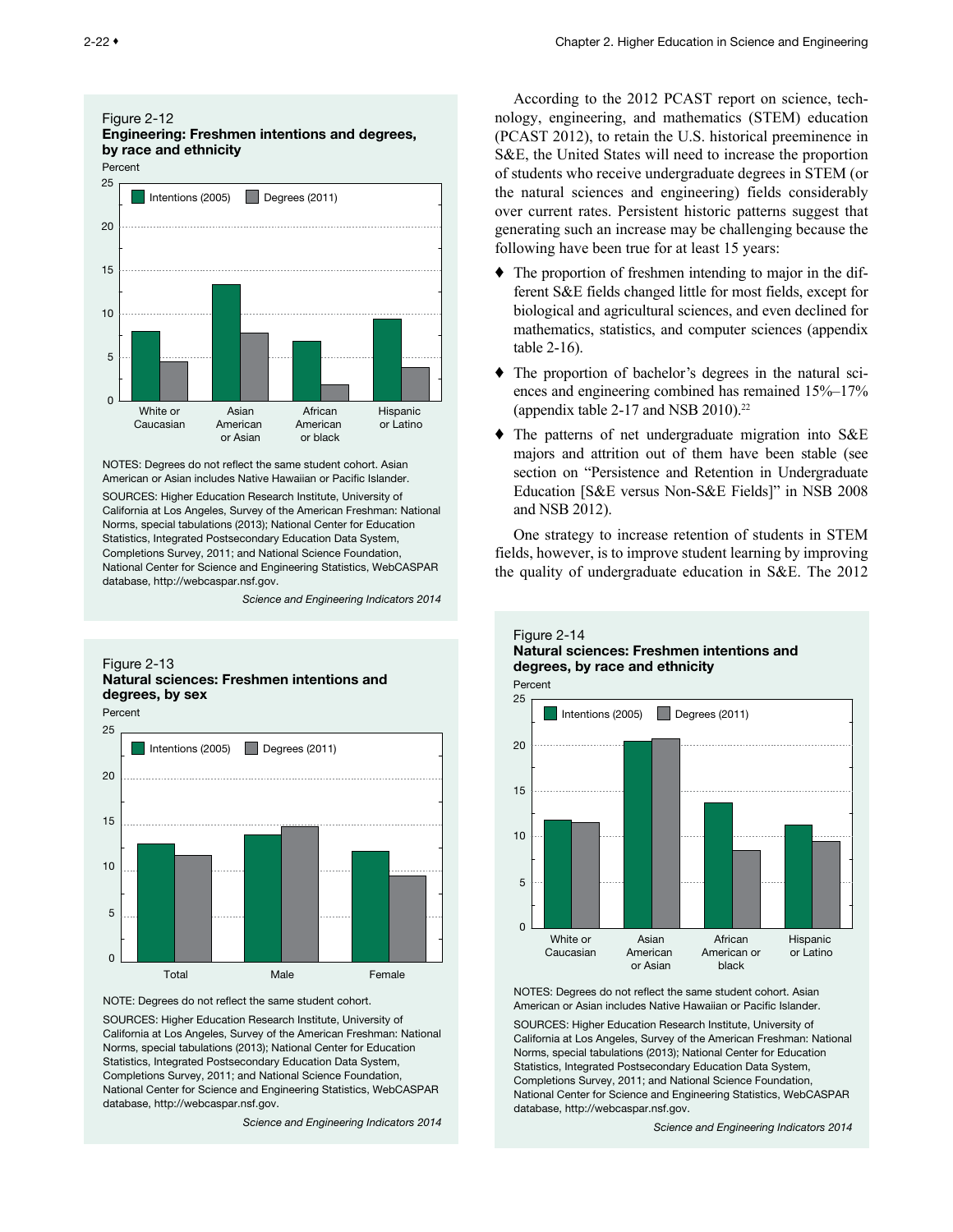<span id="page-22-0"></span>National Academies report, "Discipline-Based Education Research: Understanding and Improving Learning in Undergraduate Science and Engineering" (NRC 2012b), examines available research on current teaching practices that have been shown to be more effective than the traditional lecture (see sidebar, "Discipline-Based Education Research").

The demographic profile of students planning to major in S&E has become more diverse over time. The proportion of white students declined from about three-quarters in 1998 to about two-thirds in 2012. On the other hand, in the same period, the proportion of Asian American or Asian students doubled to 16%, and the proportion of Hispanic students nearly tripled, also to 16%, in 2012. American Indian or Alaska Native and black students accounted for roughly

# Discipline-Based Education Research

The purpose of discipline-based education research (DBER) is to improve teaching and learning in S&E by bringing together general findings and perspectives from the science of learning and expert knowledge of specific S&E disciplines. DBER seeks to understand how people learn the concepts, practices, and thinking of S&E fields. It focuses on a group of related research fields (physics, chemistry, engineering, biology, the geosciences, and astronomy).

In 2012, at the request of the National Science Foundation, the National Research Council (NRC) examined the status, contributions, and future directions of DBER in undergraduate education. It found that across the different disciplines, students have incorrect understandings of basic concepts, in particular those involving time or space scales that are very large or very small. The NRC also concluded that students find important aspects of the fields that seem easy or obvious to experts to be challenging and to pose barriers to further learning, especially when instructors are unaware of the challenges for the novice.

DBER has shown that actively involving undergraduate students in the learning process improves understanding more than listening to a traditional lecture. Effective instruction strategies can promote conceptual change. Such strategies include, for example, making lectures more interactive, having students work in groups, and incorporating authentic activities and open-ended problems into teaching (e.g., learning in laboratories or learning in a field setting). Students can be taught more expert-like problem-solving skills and strategies to improve their understanding of concepts by instructional practices that provide steps and prompts to guide them, use multiple ways to represent those concepts, and help them to make their own thinking visible.

2% and 11%, respectively, of freshmen intending to major in S&E in both 1998 and 2012 (appendix table 2-18).

**Foreign Undergraduate Enrollment.** 23 In recent years, foreign undergraduate enrollment has been on the rise. In the 2011–12 academic year, the number of foreign students enrolled in bachelor's degree programs in U.S. academic institutions rose 11% from the previous year, to approximately 245,000 (IIE 2012). This rise continues a 5-year trend following the decline seen after 9/11. The number of foreign undergraduates enrolled in 2011–12 was 18% above the peak in 2001–02. New enrollments of foreign undergraduates in 2011–12 increased by 8% over the previous year. The countries that accounted for the largest numbers of foreign undergraduates enrolled in a U.S. institution in 2011–12 were China (75,000), South Korea (38,000), Saudi Arabia (14,000), India (13,000), Canada (13,000), and Vietnam (11,000). The numbers of Chinese and Saudi Arabian undergraduates each increased by 31% over the previous year. The numbers of South Korean undergraduates increased by 1%, whereas the numbers of Indian undergraduates decreased by 7%. In 2011–12, among all foreign students (undergraduate and graduate), the number of those studying mathematics and computer sciences increased 11% over the preceding year, and the number of those studying engineering, physical and life sciences, and social sciences also grew, each by 4% (IIE 2012).

More recent data from the Student and Exchange Visitor Information System (SEVIS) at the Department of Homeland Security show a substantial increase in foreign undergraduate enrollment in the United States between November 2011 and November 2012 (table 2-11; appendix table  $2-19$ ).<sup>24</sup> Most of the increase in foreign enrollment was in non-S&E fields, but within S&E the largest increases were in engineering and the social sciences. The top 10 countries sending foreign undergraduates in fall 2012 were similar to those in the preceding year (figure 2-15; appendix table 2-19). Onethird of all foreign students in undergraduate programs at U.S. institutions are enrolled in S&E fields; in 2012, the proportion of undergraduate students enrolled in S&E fields was 50% or higher among students from Malaysia, Kuwait, India, and Nigeria.25 Between 2008 and 2011, undergraduate foreign enrollment in S&E increased each year by about  $6\%$ –10%, with the growth rate more than doubling in 2012  $(21\%)$ . At the undergraduate level, growth in non-S&E fields was between 1% and 3% each year between 2008 and 2011 but climbed to 16% in 2012 (table 2-11). About 50% of the growth in foreign undergraduate enrollment in the last year, both in S&E and non-S&E fields, is accounted for by the increase in the number of students from China.

**Engineering Enrollment.** For the most part, students do not declare majors until their sophomore year. Because of this, undergraduate enrollment data for domestic students are not available by field. However, engineering is an exception. Engineering programs generally require students to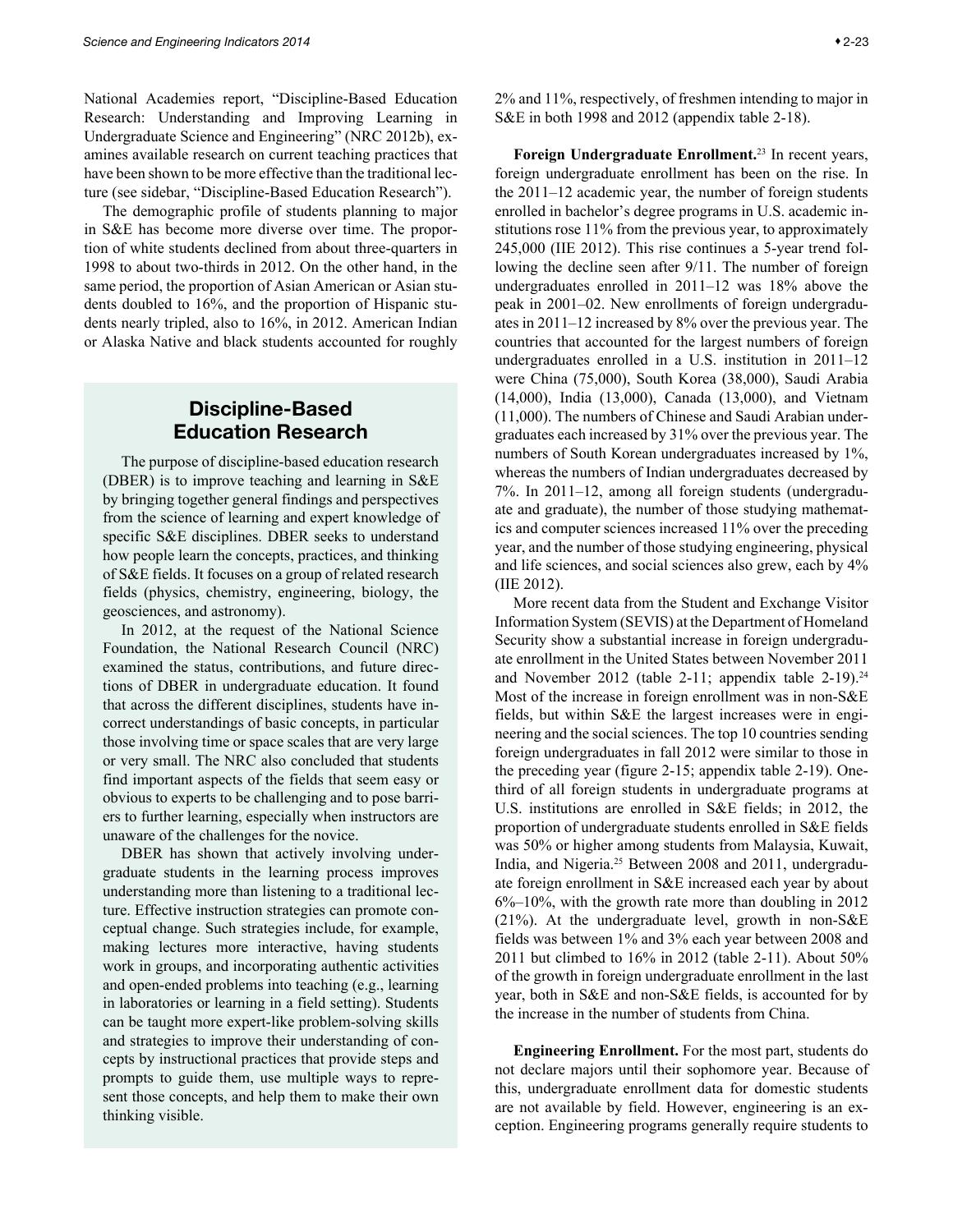<span id="page-23-0"></span>declare a major or an intent to major in the first year of college, so engineering enrollment data can serve as an early indicator of both future undergraduate engineering degrees and student interest in engineering careers. The Engineering Workforce Commission administers an annual fall survey that tracks enrollment in undergraduate and graduate engineering programs (EWC 2012).

Undergraduate engineering enrollment was flat in the late 1990s, increased from 2000 to 2003, declined slightly through 2006, and has risen steadily since then to a peak of 511,000 in 2011 (figure 2-16; appendix table 2-20). The number of undergraduate engineering students increased by 26% between 2006 and 2011. Full-time freshman enrollment followed a similar pattern, reaching 122,000 in 2011—the highest since 1982. These trends correspond with declines in the college-age population through the mid-1990s, particularly the drop in white 20–24-year-olds, who account for the majority of engineering students (NSF/NCSES 2013a).

**Enrollment by Disability Status.** According to the most recent available estimates, 11% of undergraduate students reported a disability in 2008. Nearly half of them were enrolled in 2-year institutions, 41% in 4-year institutions, 3% in less-than-2-year institutions, and 8% in more than one institution. About one in five undergraduates with a disability was in an S&E field (NSF/NCSES 2013a).

## Undergraduate Degree Awards

The number of undergraduate degrees awarded by U.S. academic institutions has been increasing over the past two decades in both S&E and non-S&E fields. These trends are expected to continue at least through 2021 (Hussar and Bailey 2013).

#### Figure 2-15

Foreign undergraduate student enrollment in U.S. universities, by top 10 places of origin and field: November 2012



NOTES: Data include active foreign national students on F-1 visas and exclude those on optional practical training. Undergraduate enrollment includes associate's and bachelor's degrees.

SOURCE: Bureau of Citizenship and Immigration Services, Student and Exchange Visitor Information System database, special tabulations (2013).

*Science and Engineering Indicators 2014*

Table 2-11

Foreign students enrolled in U.S. higher education institutions, by broad field and academic level: 2008–12

| Field and level | 2008    | 2009    | 2010    | 2011    | 2012    |
|-----------------|---------|---------|---------|---------|---------|
| All fields      |         |         |         |         |         |
|                 | 526,570 | 525.680 | 537.650 | 574.360 | 635,650 |
|                 | 266,320 | 272,980 | 284,770 | 297.950 | 351,030 |
|                 | 260,260 | 252,710 | 252,890 | 276,400 | 284.620 |
| S&F fields      |         |         |         |         |         |
|                 | 229,010 | 229,230 | 235,990 | 260,280 | 280,020 |
|                 | 76.780  | 81.110  | 87.590  | 96.400  | 116,640 |
|                 | 152.230 | 148.120 | 148,400 | 163.880 | 163.390 |
| Non-S&E fields  |         |         |         |         |         |
|                 | 297.560 | 296,460 | 301.670 | 314.080 | 355,630 |
|                 | 189.530 | 191.870 | 197.180 | 201.560 | 234.390 |
|                 | 108.030 | 104.590 | 104.490 | 112.520 | 121.240 |

NOTES: Data include active foreign national students on F-1 visas and exclude those on optional practical training. Undergraduate level includes associate's and bachelor's degrees; graduate level includes master's and doctoral degrees. Numbers are rounded to the nearest 10. Detail may not add to total because of rounding.

SOURCE: U.S. Department of Homeland Security, U.S. Immigration and Customs Enforcement, Student and Exchange Visitor Information System database, special tabulations (2013).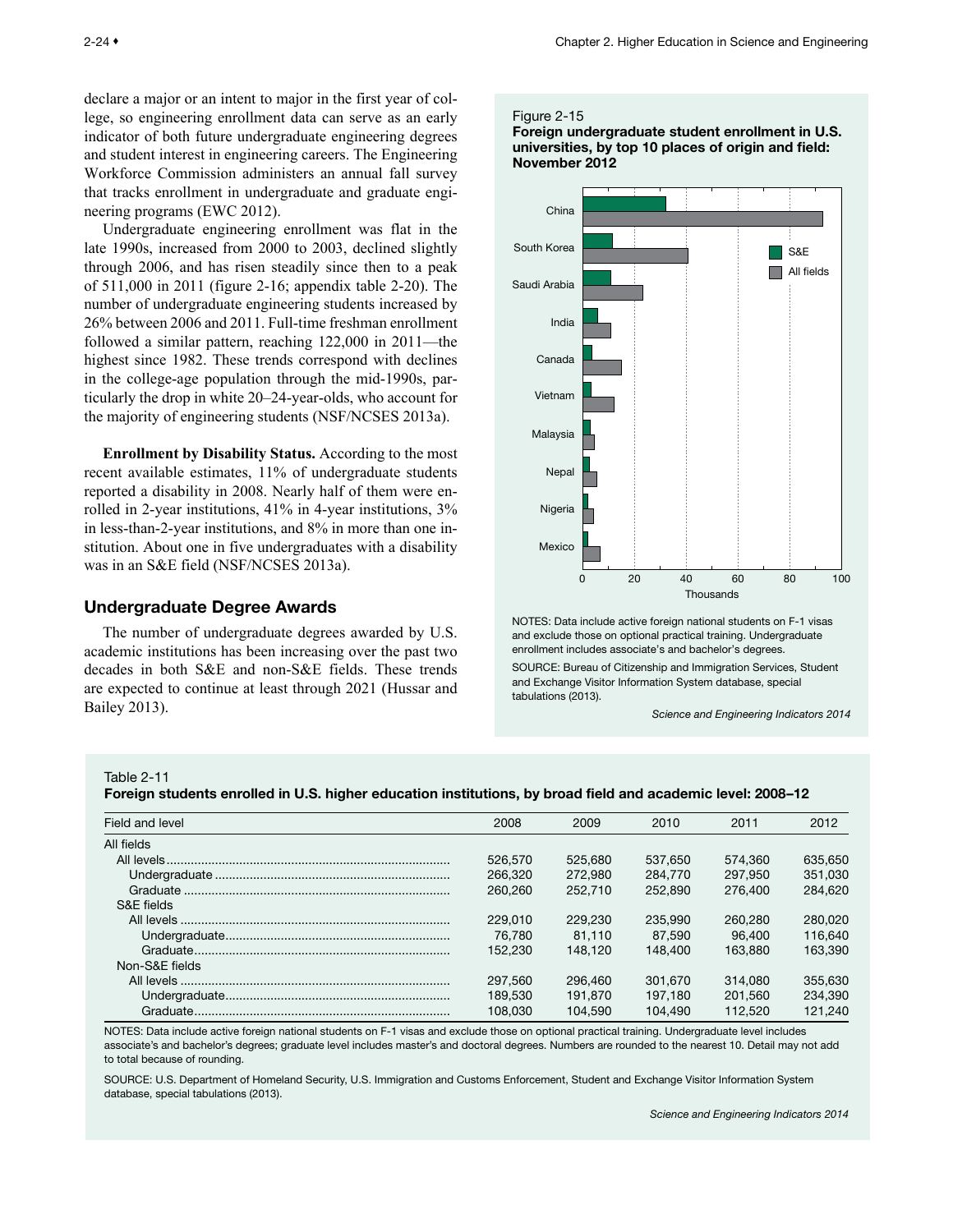#### <span id="page-24-0"></span>*S&E Associate's Degrees*

Community colleges often are an important and relatively inexpensive gateway for students entering higher education. Associate's degrees, largely offered by 2-year programs at community colleges, are the terminal degree for some, but others continue their education at 4-year colleges or universities and subsequently earn higher degrees.<sup>26</sup> Many who transfer to baccalaureate-granting institutions do not earn associate's degrees before transferring. Combined, associate's degrees in S&E and in engineering technologies accounted for about 12% of all associate's degrees in 2011 (appendix table 2-21).

S&E associate's degrees from all types of academic institutions have been rising continuously since 2007, after a steep decline between 2003 and 2007. The overall trend mirrors the pattern of computer sciences, which also peaked in 2003, declined through 2007, and increased through 2011. Associate's degrees earned in engineering technologies (not included in S&E degree totals because of their applied focus) declined from about 40,000 in 2000 to about 30,000 in 2006, but they have been rising since then to about 38,000 in 2011 (appendix table 2-21).27

In 2011, women earned 62% of all associate's degrees, up from 60% in 2000, and 43% of S&E associate's degrees, down from 48% in 2000. Most of the decline is attributable to a decrease in women's share of computer sciences degrees, which dropped from 42% in 2000 to 23% in 2011 (appendix table 2-21).

Students from underrepresented minority groups (blacks, Hispanics, and American Indians and Alaska Natives) earn a higher proportion of associate's degrees than of bachelor's or more advanced degrees, both in S&E fields and in



Engineering Workforce Commission, Engineering & Technology Enrollments (various years).

*Science and Engineering Indicators 2014*

all fields.28 (See the "S&E Bachelor's Degrees by Race and Ethnicity" and "Doctoral Degrees by Race and Ethnicity" sections.) In 2011, underrepresented minorities earned 27% of S&E associate's degrees—more than one-third of all associate's degrees in social and behavioral sciences and more than one-quarter of all associate's degrees in biological sciences, physical sciences, and mathematics (appendix table 2-22). Since 2000, the number of S&E associate's degrees earned by these students grew faster than the overall national increase.

## *S&E Bachelor's Degrees*

The baccalaureate is the most prevalent S&E degree, accounting for nearly 70% of all S&E degrees awarded. S&E bachelor's degrees have consistently accounted for roughly one-third of all bachelor's degrees for at least the past 10 years. The number of S&E bachelor's degrees awarded rose steadily from about 400,000 in 2000 to more than 550,000 in 2011 (appendix table 2-17).29

In the last decade, the number of bachelor's degrees awarded increased fairly consistently, although to different extents, in all S&E fields. The exception was computer sciences, where the number increased sharply from 2000 to 2004, dropped as sharply through 2009, but increased again in 2010 and 2011 (figure 2-17; appendix table 2-17).

**S&E Bachelor's Degrees by Sex.** Since 1982, women have outnumbered men in undergraduate education. They have earned relatively constant fractions of all bachelor's and S&E bachelor's degrees for several years. Since the



NOTE: Physical sciences include earth, atmospheric, and ocean sciences.

SOURCES: National Center for Education Statistics, Integrated Postsecondary Education Data System, Completions Survey; and National Science Foundation, National Center for Science and Engineering Statistics, WebCASPAR database, http://webcaspar.nsf.gov.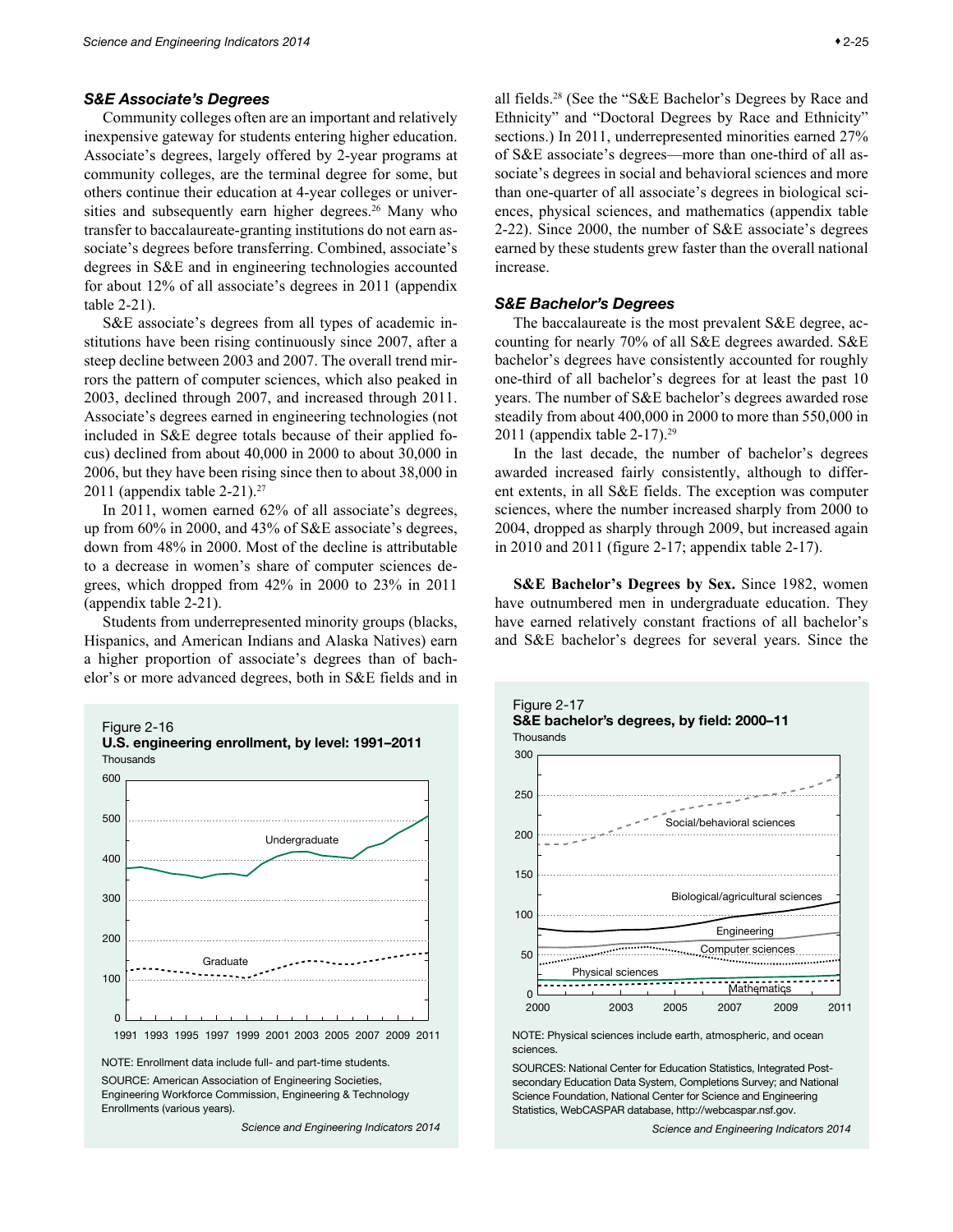<span id="page-25-0"></span>late 1990s, women have earned about 57% of all bachelor's degrees and about half of all S&E bachelor's degrees. Among U.S. citizens and permanent residents, women also earn about half of all S&E bachelor's degrees (NSF/ NCSES 2013a).

Within S&E, men and women tend to study different fields; these tendencies are also observed at the master's and doctoral levels, as will be seen below and in the workforce data in chapter 3. In 2011, men earned the vast majority of bachelor's degrees awarded in engineering, computer sciences, and physics. Women earned half or more of the bachelor's degrees in psychology, biological sciences, agricultural sciences, and all the broad fields within social sciences except for economics (appendix table 2-17).

Since 2000, changes have not followed a consistent pattern. The share of bachelor's degrees awarded to women declined in computer sciences (by 10%), mathematics (by 5%), physics (by 2%), and engineering (by 2%) (figure 2-18; appendix table 2-17). Fields in which the proportion of bachelor's degrees awarded to women grew during this period include atmospheric sciences (by 9%), agricultural sciences (by 6%), astronomy (by 3%), chemistry (by 2%), anthropology (by 3%), and political science and public administration (by 1%) (appendix table 2-17).

The number of bachelor's degrees awarded to men and women in S&E and in all fields increased in similar proportions between 2000 and 2011.30

**S&E Bachelor's Degrees by Race and Ethnicity.** The racial and ethnic composition of the cohort of S&E bachelor's



NOTE: Physical sciences include earth, atmospheric, and ocean sciences. SOURCES: National Center for Education Statistics, Integrated

Postsecondary Education Data System, Completions Survey; and National Science Foundation, National Center for Science and Engineering Statistics, WebCASPAR database, http://webcaspar.nsf.gov.

*Science and Engineering Indicators 2014*

degree recipients has changed over time, reflecting both population changes and increasing rates of college attendance by members of minority groups.<sup>31</sup> Between 2000 and 2011, the share of S&E degrees awarded to white students among U.S. citizens and permanent residents declined from 71% to 63%, although the number of S&E bachelor's degrees earned by white students increased during that time (figure 2-19; appendix table 2-23). The share awarded to Hispanic students increased from 7% to 10% and to Asians and Pacific Islanders from 9% to 10%. The shares to black and American Indian or Alaska Native students have remained flat since 2000, at 9% and 1%, respectively. The number of S&E bachelor's degrees earned by students of unknown race or ethnicity nearly tripled in this period, to about 42,000.

Despite considerable progress over the past two decades for underrepresented minority groups earning bachelor's degrees in any field, the gap in educational attainment between young minorities and whites continues to be wide. In 2011, the percentage of the population ages 25–29 with bachelor's or higher degrees was 20% for blacks, 13% for Hispanics, and 39% for whites. These figures changed from the 1980 shares of 12%, 8%, and 25%, respectively (Aud et al. 2012). Differences in completion of bachelor's degrees in S&E by



URM = underrepresented minorities (black, Hispanic, and American Indian or Alaska Native).

NOTES: Hispanic may be any race. American Indian or Alaska Native, Asian or Pacific Islander, black or African American, and white refer to individuals who are not of Hispanic origin. Percentages do not sum to 100 because data do not include individuals who did not report their race and ethnicity.

SOURCES: National Center for Education Statistics, Integrated Postsecondary Education Data System, Completions Survey; and National Science Foundation, National Center for Science and Engineering Statistics, WebCASPAR database, http://webcaspar.nsf.gov.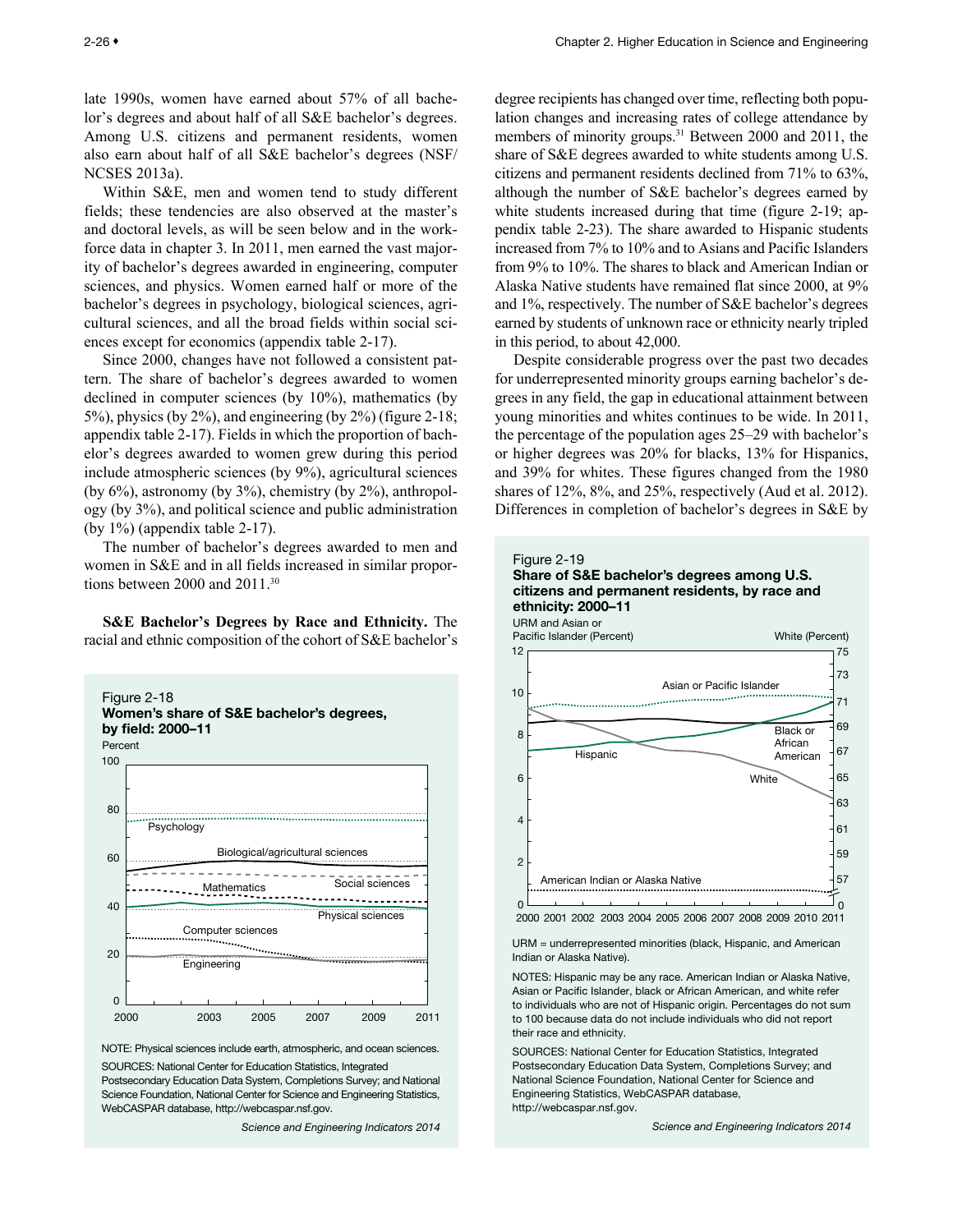<span id="page-26-0"></span>race or ethnicity reflect differences in high school completion rates, college enrollment rates, and college persistence and attainment rates. In general, blacks, Hispanics, and American Indians and Alaska Natives are less likely than whites and Asians or Pacific Islanders to graduate from high school, to enroll in college, and to graduate from college. (For information on immediate post-high school college enrollment rates, see the "Transition to Higher Education" section in chapter 1.) Among those who do enroll in or graduate from college, blacks, Hispanics, and American Indians and Alaska Natives are about as likely as whites to choose S&E fields; Asians or Pacific Islanders are more likely than members of other racial and ethnic groups to choose these fields. For Asians and Pacific Islanders, almost half of all bachelor's degrees received are in S&E, compared with close to one-third of all bachelor's degrees earned by each of the other racial and ethnic groups. However, the proportion of Asians and Pacific Islanders earning degrees in the social sciences is similar to that of other racial and ethnic groups (appendix table 2-23).

The contrast in field distribution among whites, blacks, Hispanics, and American Indians and Alaska Natives on the one hand and Asians and Pacific Islanders on the other is apparent within S&E fields as well. White, black, Hispanic, and American Indian and Alaska Native S&E baccalaureate recipients share a similar distribution across broad S&E fields. In 2011, between 9% and 11% of all baccalaureate recipients in each of these racial and ethnic groups earned their degrees in the natural sciences, 2%–4% in engineering, and 15%–18% in the social and behavioral sciences. Asian and Pacific Islander baccalaureate recipients earned 21% of their bachelor's degrees in natural sciences and 8% in engineering (appendix table 2-23).

Since 2000, the total number of bachelor's degrees and the number of S&E bachelor's degrees rose for all racial and ethnic groups. The number of bachelor's degrees in all broad S&E fields except computer sciences also rose for most racial and ethnic groups (appendix table 2-23). In all racial and ethnic groups, the number of degrees in computer sciences followed the pattern for the general population: it increased considerably through 2003–04 and then sharply declined through 2008–09. In the last 2 or 3 years, the numbers started to increase, and in the case of Hispanics, the number of earned bachelor's degrees in computer sciences in 2011 was close to the peak reached in 2004.

**Bachelor's Degrees by Citizenship.** Students on temporary visas in the United States have consistently earned a small share (3%–4%) of S&E degrees at the bachelor's level. In 2011, these students earned a larger share of bachelor's degrees awarded in economics and in chemical, electrical, and industrial engineering (about 10%). The number of S&E bachelor's degrees awarded to students on temporary visas increased from about 15,000 in 2000 to about 19,000 in 2004, then declined to 17,000 by 2008, but it increased through 2011, peaking at almost 21,000 (appendix table 2-23).

Graduate education in S&E contributes to global competitiveness, producing the highly skilled workers of the future and the research needed for a knowledge-based economy. This section includes indicators related to graduate enrollment; recent trends in the number of earned degrees in S&E fields; and participation by women, minorities, and foreign students in graduate education in U.S. academic institutions.

## Graduate Enrollment by Field

S&E graduate enrollment in the United States increased between 2000 and 2011 to more than 600,000 (appendix table 2-24).<sup>32</sup> Graduate enrollment grew considerably in most S&E fields, particularly in engineering and in the biological and the social sciences (where most of the growth is accounted for by the increase of graduate enrollment in political science and public administration). Graduate enrollment in computer sciences grew rapidly in the early 2000s, then decreased through 2006, but it has generally increased since then.

Graduate enrollment in engineering grew between 2000 and 2011. Although the rate of growth slowed somewhat in 2011, the number of full-time engineering students reached a new peak in that year (appendix table 2-25).

The number of full-time students enrolled for the first time in S&E graduate departments is an indicator of developing trends. Despite some drops in first-time, full-time enrollment in engineering and computer sciences in the early to mid-2000s, this indicator has increased fairly steadily in most broad S&E fields, particularly between 2008 and 2011. In 2011, the number of first-time, full-time S&E graduate students reached a new peak in most S&E fields (appendix table 2-26).

 First-time, full-time graduate enrollment, particularly in engineering and to some extent in computer sciences, often follows trends in employment opportunities. When employment opportunities are plentiful, recent graduates often forgo graduate school, but when employment opportunities are scarce, further training in graduate school may be perceived as a better option. Figure 2-20 shows trends in unemployment rates and trends in first-time, full-time graduate enrollment in engineering and computer sciences. Enrollment in S&E fields that offer fewer employment opportunities at the bachelor's level (e.g., biological sciences) does not follow this trend. According to data from the NSRCG, the proportion of recent S&E bachelor's recipients who were taking classes or enrolled full-time in a degree program after obtaining their degree increased to about 30% among those who graduated in 2008 and 2009, up from about 25% among those who graduated earlier in the decade.<sup>33</sup>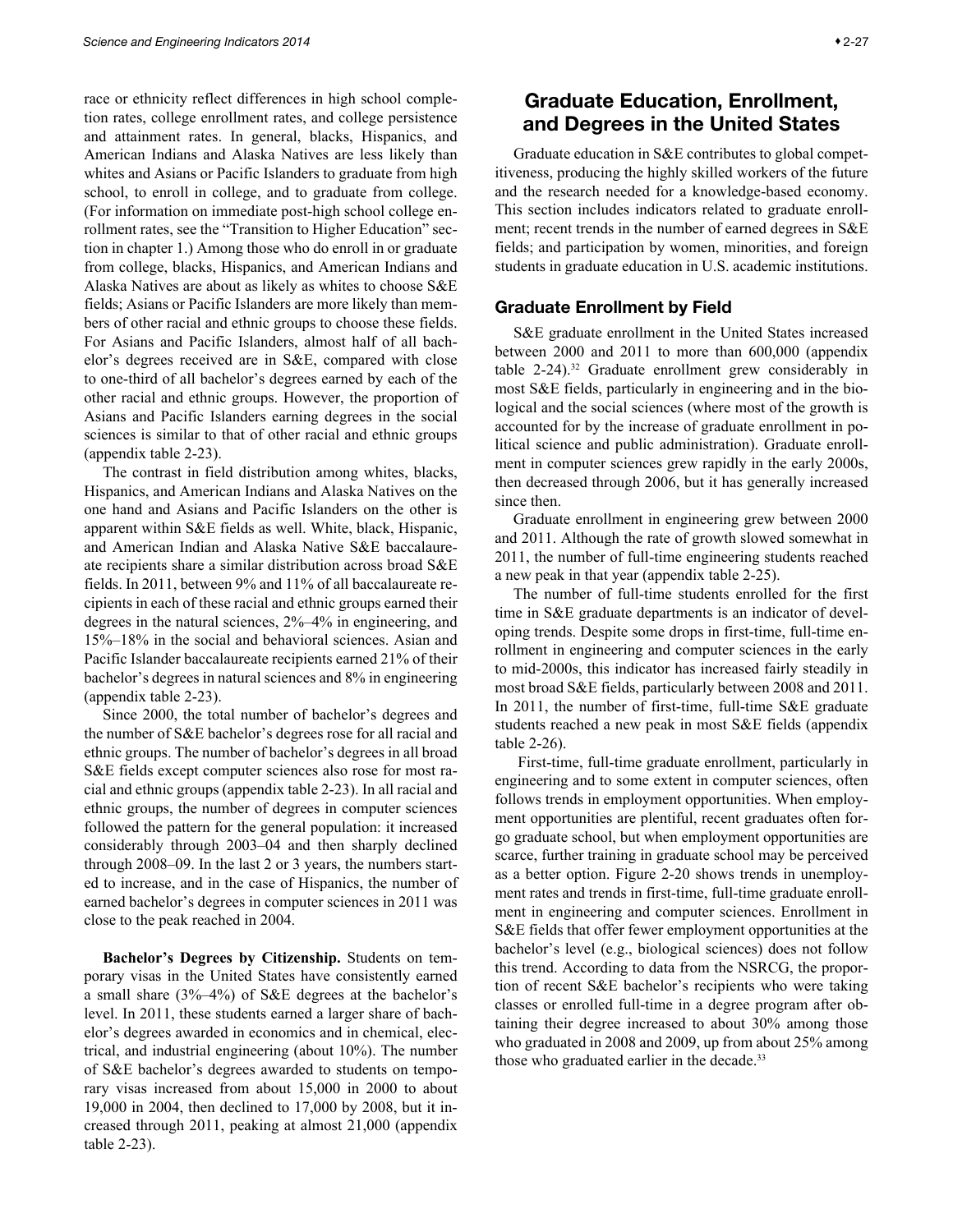#### <span id="page-27-0"></span>*Graduate Enrollment by Sex*

In 2011, 46% of the S&E graduate students enrolled in the United States were women (appendix table 2-24). The proportions of women graduate students enrolled in S&E differed considerably by field, with the lowest proportions in engineering, computer sciences, and physical sciences. Women constituted the majority of graduate students in psychology, medical and other health sciences, biological sciences, and social sciences, and they were half or close to half of graduate students in agricultural sciences and earth, atmospheric, and ocean sciences. Among the social sciences, economics has an unusually low proportion of women. Except for computer sciences and physical sciences, in most of these broad fields, the proportion of women enrolled increased between 2000 and 2005–07, but it has remained fairly stable since then. The proportion of women enrolled in graduate programs in computer sciences peaked in 2000 and has decreased since then. In the physical sciences, the proportion of women increased gradually in the last two decades, from 25% in 1991 to 33% in 2011 (for earlier data, see NSB 2008).

#### *Graduate Enrollment of Underrepresented Groups*

In 2011, among U.S. citizens and permanent residents, underrepresented minority students (blacks, Hispanics, and American Indians and Alaska Natives) accounted for 17% of students enrolled in graduate S&E programs (appendix table 2-27). The proportion of underrepresented minorities was



First-time, full-time graduate enrollment in engineering and computer sciences and unemployment rate of all workers: 2000–11



SOURCES: National Science Foundation, National Center for Science and Engineering Statistics, special tabulations (2012) of the Survey of Graduate Students and Postdoctorates in Science and Engineering, 2011. Unemployment rates are from the Bureau of Labor Statistics, Current Population Survey, table 1, employment status of the civilian noninstitutional population, 1942 to date, http://www.bls.gov/cps/ cpsaat01.htm, accessed 4 February 2013.

*Science and Engineering Indicators 2014*

highest in psychology and the social sciences (23%), medical and other health sciences (19%), and computer sciences (15%); it was lowest in the earth, atmospheric, and ocean sciences (9%) and the physical sciences (10%). Between 2000 and 2011, the proportion of underrepresented minorities enrolled has increased in all broad S&E fields, in particular in psychology and computer sciences.

In 2011, whites accounted for about 65% of S&E graduate enrollment among U.S. citizens and permanent residents. They constituted a larger proportion of graduate students enrolled in agricultural sciences and in earth, atmospheric, and ocean sciences (about 80%) and a smaller proportion of those enrolled in computer sciences and social sciences (about 60%). The proportions of whites in other fields fell in between. Over time, however, the proportion of whites among graduates enrolled in S&E has declined in all broad S&E fields except for computer sciences, where the proportion of whites increased slightly, from 58% in 2000 to 60% in 2011.

Asians and Pacific Islanders accounted for 9% of S&E graduate enrollment among U.S. citizens and permanent residents in 2011, with larger proportions in computer sciences (14%), engineering (13%), the biological and medical sciences (about 12% and 11%, respectively) and a lower proportion in the agricultural sciences (3%); earth, atmospheric, and ocean sciences (4%); psychology (5%); and the social sciences (6%). Between 2000 and 2011, the proportion of Asians and Pacific Islanders enrolled increased slightly in most broad fields, but it declined in computer sciences (from 21% in 2000 to 14% in 2011).

About 20% of graduate students reporting a disability were enrolled in S&E fields. Nearly two-thirds of those in S&E fields were men; nearly 90% were 24 years old or older (NSF/NCSES 2013a).

## *Foreign Graduate Enrollment*

In 2011, nearly 174,000 foreign students on temporary visas were enrolled in S&E graduate programs (appendix table 2-27). The concentration of foreign enrollment was highest in computer sciences, engineering, physical sciences, mathematics/statistics, chemistry, and economics.<sup>34</sup>

Following a post-9/11 decline, the numbers of first-time, full-time foreign graduates enrolled increased more or less consistently in most broad fields through 2011 (appendix table 2-26). Declines and subsequent increases were concentrated in engineering and computer sciences, the fields heavily favored by foreign students. However, between 2000 and 2011, foreign students' share of first-time, full-time S&E graduate enrollment dropped in other broad fields, particularly in the physical sciences (from 43% to 40%) and the social sciences (from 29% to 24%).

According to data collected by the Institute of International Education (IIE), the overall number of foreign graduate students in all fields increased by 1% from academic year 2010–11 to 2011–12 (IIE 2012). The number of new foreign graduate students increased by 3%. India, China,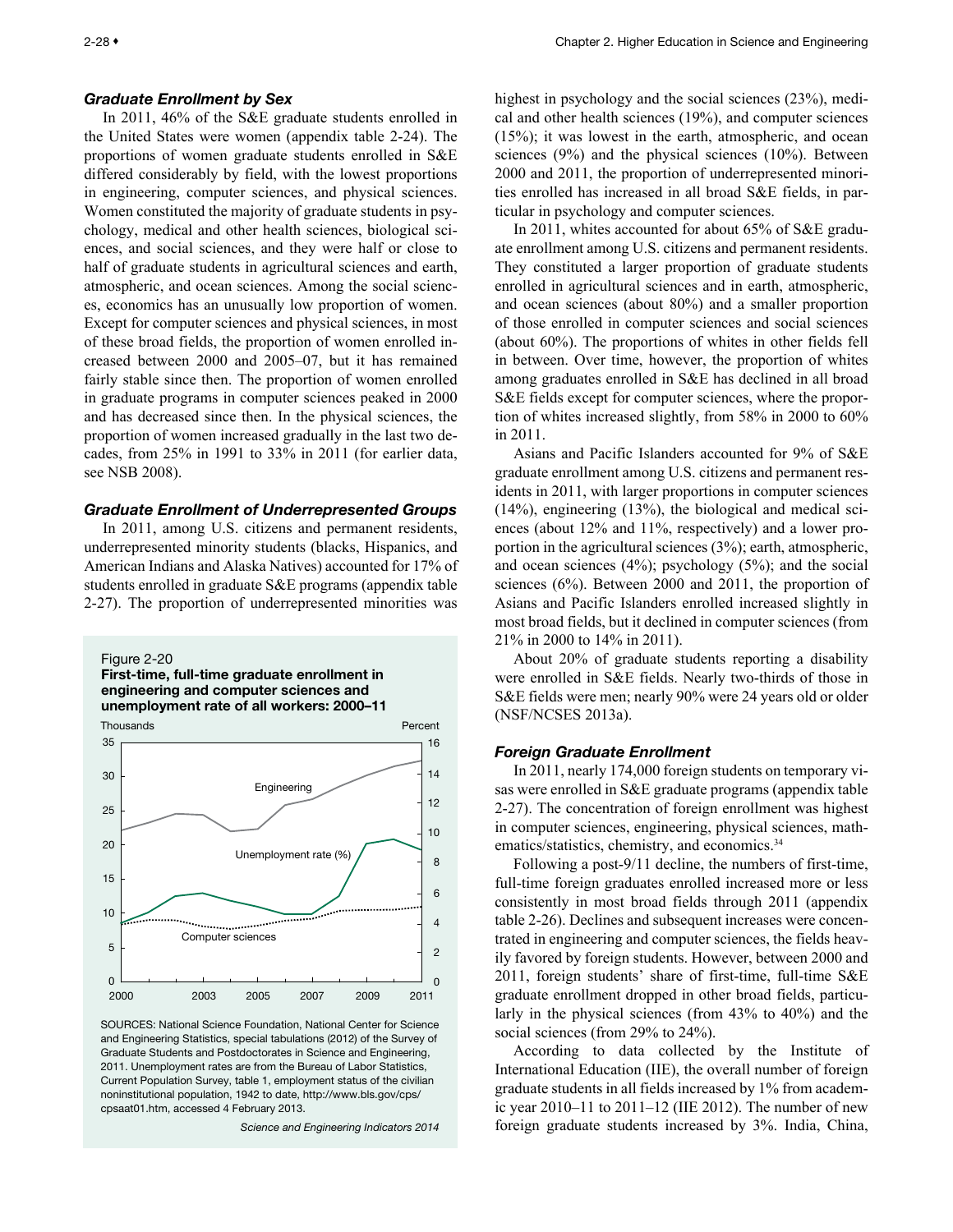<span id="page-28-0"></span>South Korea, Taiwan, and Canada were the top originating locations for foreign graduate students, similar to the leading foreign sources for undergraduate enrollment.

More recent data from SEVIS show an overall 3% increase in foreign graduate students from November 2011 to November 2012 in all fields (appendix table 2-28, table  $2-11$ ).<sup>35</sup> In 2012, nearly 60% of all foreign students in graduate programs at U.S. institutions were enrolled in S&E fields. Between fall 2011 and fall 2012, the number of foreign graduate students enrolled in S&E fields was stable, with declines in the numbers of foreign students in computer sciences (5%), biological sciences (4%), and engineering (2%) offset by increases in mathematics (11%), social sciences (7%), and psychology (4%). China and India continued to account for about 61% of the foreign S&E graduates in the United States in November 2012; however, between fall 2011 and fall 2012, the number of S&E foreign students from China increased, whereas the number of foreign students from India declined. South Korea, Taiwan, and Canada also sent large numbers of S&E graduate students, although these economies sent larger numbers of graduate students in non-S&E fields, primarily business and the humanities.

## S&E Master's Degrees

In some fields, such as engineering and geosciences, a master's degree can be a terminal degree that fully prepares students for an established career track. In other fields, master's degrees primarily mark a step toward doctoral degrees. Master's degrees awarded in S&E fields increased from about 96,000 in 2000 to about 151,000 in 2011, with growth concentrated in two periods, 2002–04 and 2007–11 (appendix table  $2-29$ ).<sup>36</sup> Increases occurred in all major science fields. Master's degrees awarded in engineering and computer sciences declined between 2004 and 2007, but they have since increased. The number of master's degrees awarded in engineering in 2011 was the highest in the last 12 years; in the case of computer sciences, the number of master's degrees awarded in 2011 was near its peak in 2004 (figure 2-21). During this 12-year period, growth was particularly high in engineering, psychology, and political science and public administration (appendix table 2-29). Both students and institutions are concerned that success rates in completing master's degrees are too low (see sidebar, "Master's Completion and Attrition in S&E").

In 2012, the Commission on Pathways through Graduate School and into Careers, a 14-member commission composed of industry leaders and university executives, led a research effort to understand the different career paths students may take and to modernize graduate education by emphasizing skills that align more closely with workforce needs (Wendler et al. 2012).37 Professional science master's degree programs, which stress interdisciplinary training, are part of this relatively new direction in graduate education (for details, see sidebar, "Professional Science Master's Degrees").

#### *Master's Degrees by Sex*

The number of S&E master's degrees earned by both men and women rose between 2000 and 2011 (figure 2-22). In 2000, women earned 43% of all S&E master's degrees; by 2011, they earned 45% (appendix table 2-29). Among U.S. citizens and permanent residents, women earned nearly half of all S&E master's degrees; among temporary residents, women earned about one-third of all S&E master's degrees (NSF/NCSES 2013a).

Women's share of S&E master's degrees varies by field. As with bachelor's degrees, in 2011, women earned a majority of master's degrees in psychology, biological sciences, agricultural sciences, and most social sciences except economics, but low proportions of master's degrees in engineering, computer sciences, and physics. Women's share of master's degrees in engineering in 2011, however, was slightly higher than their share in 2000 (appendix table 2-29). The number of master's degrees awarded to women in most major S&E fields increased fairly consistently throughout the last decade. In computer sciences, the numbers increased through 2004, then declined sharply through 2007, but they have increased consistently since then.

## *Master's Degrees by Race and Ethnicity*

The number of S&E master's degrees awarded to U.S. citizens and permanent residents increased for all racial and ethnic groups between 2000 and 2011 (figure 2-23; appendix table  $2-30$ ).<sup>38</sup>

The proportion of master's degrees in S&E fields earned by U.S. citizens and permanent residents from underrepresented racial and ethnic minorities increased slightly between





NOTE: Physical sciences include earth, atmospheric, and ocean sciences. SOURCES: National Center for Education Statistics, Integrated Postsecondary Education Data System, Completions Survey; and National Science Foundation, National Center for Science and Engineering Statistics, WebCASPAR database, http://webcaspar.nsf.gov.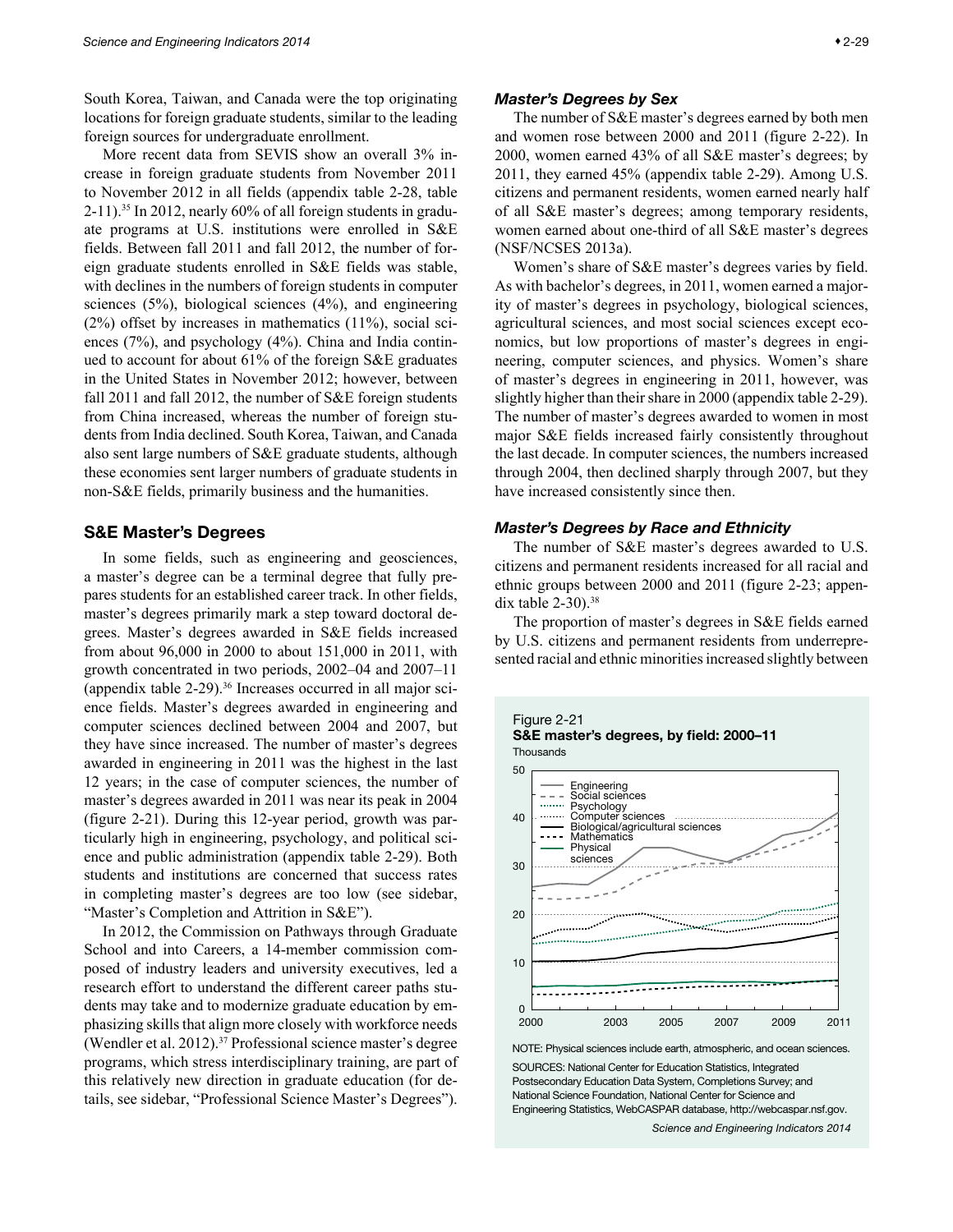<span id="page-29-0"></span>2000 and 2011. The trends are not very different from those found in the data on bachelor's degree awards among racial and ethnic groups. Blacks accounted for 10% of S&E master's degree recipients in 2011, up from 8% in 2000; Hispanics accounted for 8%, up from 5%; and American Indians and Alaska Natives accounted for 0.5%, similar to

# Master's Completion and Attrition in S&E

Trends in master's education have attracted considerable attention in recent years, but little is known about the extent to which master's students succeed in completing their programs. A study by the Council of Graduate Schools (CGS 2013) collected data on master's completion and attrition trends in master's programs from the 2003–04 to the 2006–07 academic years from five academic institutions in five broad S&E fields (biological and agricultural sciences, engineering, mathematics and computer sciences, physical and earth sciences, social and behavioral sciences) and in business. Although the data from this study are not nationally representative and cannot be generalized to S&E graduate programs as a whole, they come from a range of fields and institutions and are suggestive of factors affecting master's degree completion.

In surveys, graduating S&E master's students said that the most important factor contributing to the successful completion of a master's program was their motivation and determination, followed by nonfinancial family support, being a full-time student, quality of teaching, and supportive faculty.

S&E master's students who left their programs reported that the most important factors preventing them from earning a master's degree were interference from employment, program structure, lack of adequate financial support, and lack of support from faculty. Among students who reported having concerns about their ability to complete their master's in S&E, the most frequently reported challenge was finding the time to manage school, work, and family commitments.

In the institutions studied, 41% of the S&E master's students completed their program within 2 years, 60% within 3 years, and 66% within 4 years. Completion rates within 4 years varied little by S&E field, but rates within 2 years were lowest for students in physical and earth sciences. Women, Asians and Pacific Islanders, temporary residents, and younger cohorts of students completed their master's degrees at higher rates.

About 10% of students in S&E fields left their programs within 6 months, 17% within 1 year, and 23% within 2 years. The median time to degree for students in S&E fields was 23 months, and the median time to attrition was 8 months.

the proportion in 2000. The proportion of Asian and Pacific Islander S&E recipients also remained flat in this period.

The percentage of S&E master's degrees earned by white students fell from 70% in 2000 to 61% in 2011, whereas the percentage of degrees earned by blacks, Hispanics, and temporary residents increased. The proportion of S&E master's degrees recipients of other or unknown race doubled between 2000 and 2011, to 12% (appendix table 2-30).

# Professional Science Master's Degrees

Professional science master's (PSM) degrees provide advanced training in an S&E field beyond the bachelor's degree level while also developing administrative and business skills that are valued by employers, including leadership, project management, teamwork, and communication. Starting from a handful of PSM programs in 1997, there are now almost 300 such programs in more than 100 institutions in 32 states and the District of Columbia, as well as some international programs in Canada, Australia, and the United Kingdom.

Total enrollment in PSM programs in the United States reached nearly 5,800 students in 2012, about one-third of whom were first-time enrollees (Allum, Gonzales, and Remington 2013). More than half of the enrollees were men (55%) and, among U.S. citizens and permanent residents, one-quarter were underrepresented minorities. The majority of the students were enrolled in one of four fields of study: computational sciences (21%), biotechnology (16%), environmental sciences and natural resources (14%), and mathematics and statistics (14%).

Nearly 1,800 PSM degrees were awarded in 2012. More than one in five of them were in biotechnology, and a similar proportion was in computer or information sciences. Men earned the majority of the PSM degrees awarded in chemistry, geosciences and geographic information systems, bioinformatics and computational biology, and mathematics and statistics. Women earned the majority of the degrees granted in medical-related sciences and environmental sciences and natural resources.

PSM programs have not yet been subject to a systematic, formal evaluation. However, according to the Outcomes for PSM Alumni: 2010/11 survey conducted by the Council of Graduate Schools (Bell and Allum 2011), more than 8 in 10 PSM program graduates were working in the summer of 2011, the vast majority of them in jobs closely related to their fields of study. More than half of those working full-time reported salaries of \$50,000 or higher. Similar findings are reported by individual PSM programs that track student outcomes (Carpenter 2012).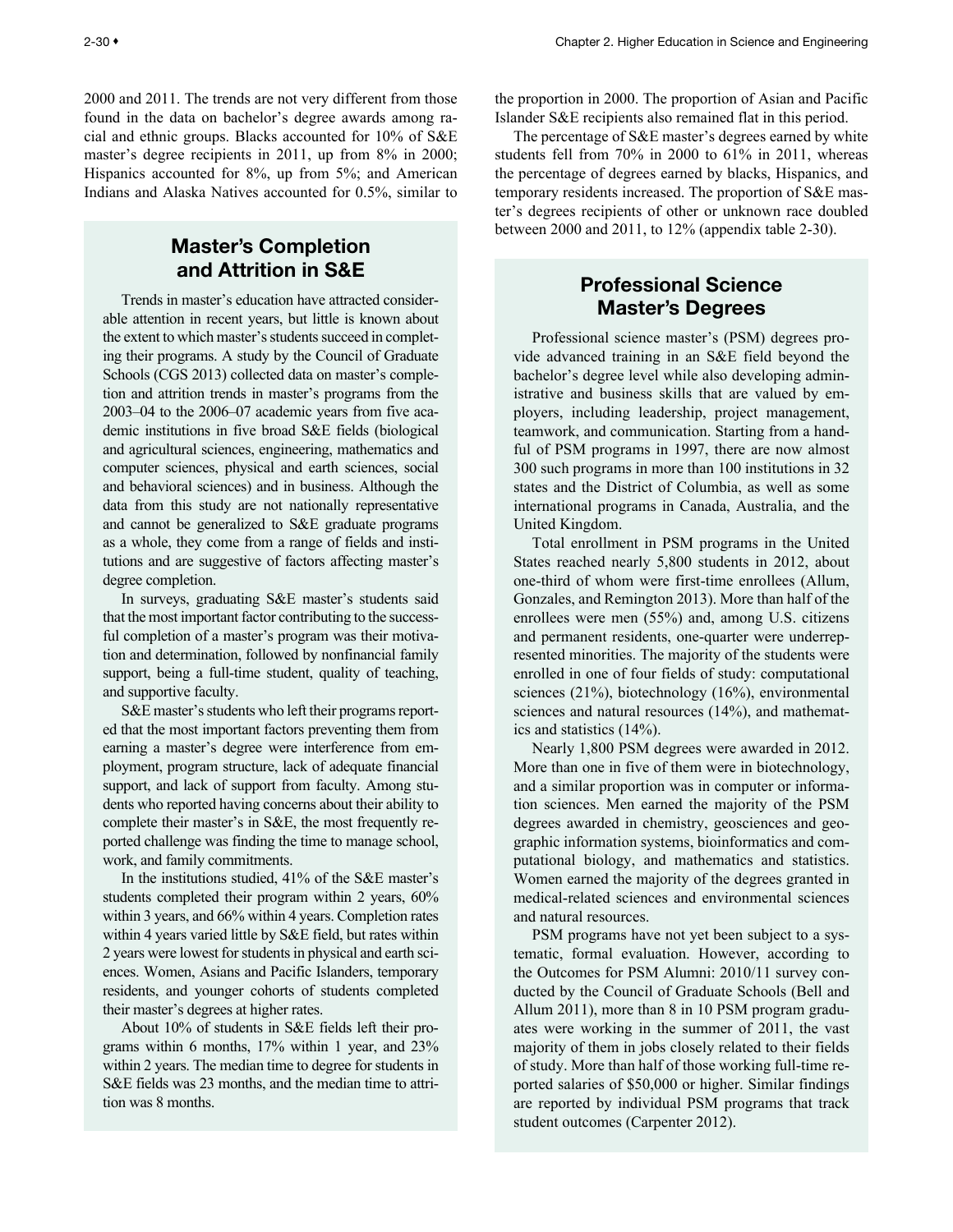#### <span id="page-30-0"></span>*Master's Degrees by Citizenship*

Foreign students make up a much higher proportion of S&E master's degree recipients than of bachelor's or associate's degree recipients. In 2011, foreign students earned

Figure 2-22





SOURCES: National Center for Education Statistics, Integrated Postsecondary Education Data System, Completions Survey; and National Science Foundation, National Center for Science and Engineering Statistics, WebCASPAR database, http://webcaspar.nsf.gov. *Science and Engineering Indicators 2014*

#### Figure 2-23 S&E master's degrees, by race, ethnicity, and citizenship of recipient: 2000–11

**Thousands** 



NOTES: Data on race and ethnicity include U.S. citizens and permanent residents. Hispanic may be any race. American Indian or Alaska Native, Asian or Pacific islander, black or African American, and white refer to individuals who are not of Hispanic origin.

SOURCES: National Center for Education Statistics, Integrated Postsecondary Education Data System, Completions Survey; and National Science Foundation, National Center for Science and Engineering Statistics, WebCASPAR database, http://webcaspar.nsf.gov.

*Science and Engineering Indicators 2014*

more than one-quarter of S&E master's degrees. Their degrees were heavily concentrated in computer sciences, economics, and engineering, where they received more than 4 out of 10 of all master's degrees awarded in 2011 (appendix table 2-30). Within engineering, students on temporary visas earned more than half of the master's degrees in electrical and chemical engineering.

The number of S&E master's degrees awarded to students on temporary visas reached its highest point in a decade in 2011 (39,000), after a sharp decline between 2004 and 2007. Most of the drop during this period was accounted for by decreasing numbers of temporary residents in the computer sciences and engineering fields, but in both fields numbers rebounded in both fields by about one-third in the following years.

## S&E Doctoral Degrees

Doctoral education in the United States generates new knowledge important for the society as a whole and for U.S. competitiveness in a global knowledge-based economy. It prepares a new generation of researchers in academia, industry, and government, as well as a highly skilled workforce for other sectors of the economy.

The number of S&E doctorates (excluding those in other health sciences) conferred annually by U.S. universities increased steadily between 2002 and 2008, then decreased in 2009 and 2010.39 The number rose by nearly 5% in 2011, to more than 38,000 (appendix table 2-31).<sup>40</sup> The growth in the number of S&E doctorates between 2000 and 2012 occurred among U.S. citizens and permanent residents as well as temporary residents. The largest increases were in engineering and the biological sciences (figure 2-24).

## *Time to Doctoral Degree Completion*

The time required to earn a doctoral degree and the success rates of those entering doctoral programs are concerns for those pursuing a degree, the universities awarding the degree, and the agencies and organizations funding graduate study. Longer times to degree mean lost earnings and a higher risk of attrition. Time to degree (as measured by time from graduate school entry to doctorate receipt) increased through the mid-1990s but has since decreased in all S&E fields from 7.7 to 7.0 years (appendix table 2-32). The physical sciences and mathematics had the shortest time to degree, whereas the social sciences and medical and other health sciences had the longest.

Between 1997 and 2011, time to degree for doctorate recipients decreased in each of the Carnegie types of academic institutions awarding doctoral degrees (see sidebar, "Carnegie Classification of Academic Institutions"). Time to degree was shortest at research universities with very high research activity (6.9 years in 2011, down from 7.2 years in 1997). Doctorate recipients at medical schools also finished quickly (6.7 years in 2011). Time to degree was longer at universities that were less strongly oriented toward research (table 2-12).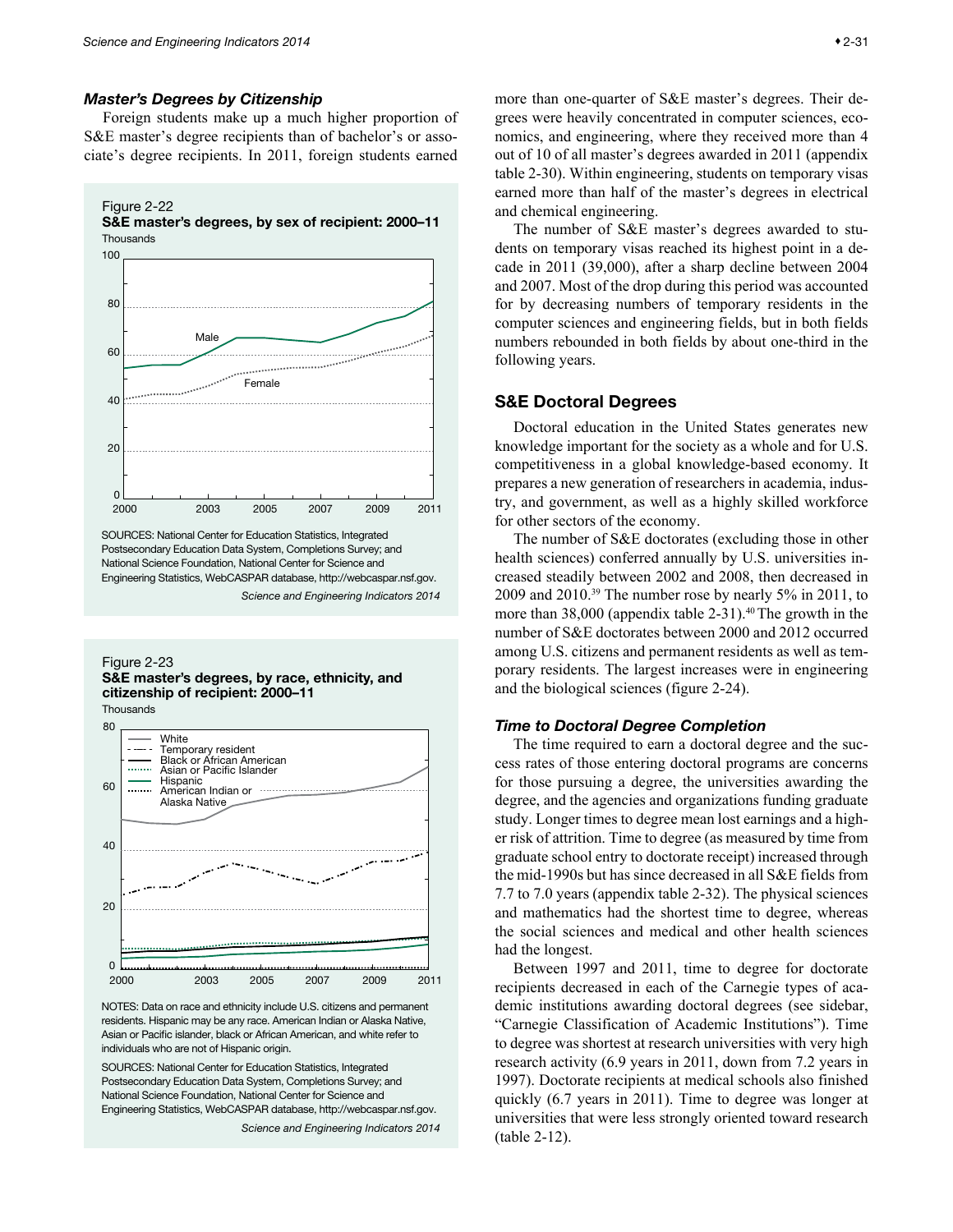<span id="page-31-0"></span>The median time to degree varies somewhat by demographics, but these variations tend to reflect differences among broad fields of study. In 2011, across all doctorate recipients, women have a longer time to degree than men  $(7.9 \text{ versus } 7.4 \text{ years})$ respectively) (NSF/NCSES 2012). However, these differences were very small or nonexistent when men and women were compared within broad fields.<sup>41</sup> Time to degree for men and women was similar in most broad S&E fields except for engineering, where it was slightly shorter for women (6.5 versus 6.9 for men). Within broad S&E fields, time to degree was longer for temporary visa holders than for U.S. citizens and permanent residents, and, in most broad fields, it was shorter for whites than for any other racial or ethnic group. In the life sciences, time to degree of Hispanic doctorate recipients was as short as that of whites (6.7).





NOTES: Physical sciences include earth, atmospheric, and ocean sciences. Data differ from doctoral degree data in other tables and figures in this report that are based on the National Science Foundation Survey of Earned Doctorates and that refer to research doctorates only. Greatest differences are in psychology and medical sciences.

SOURCES: National Center for Education Statistics, Integrated Postsecondary Education Data System, Completions Survey; and National Science Foundation, National Center for Science and Engineering Statistics, Integrated Science and Engineering Resources Data System (WebCASPAR), http://webcaspar.nsf.gov.

*Science and Engineering Indicators 2014*

#### *Doctoral Degrees by Sex*

Among U.S. citizens and permanent residents, the proportion of S&E doctoral degrees (excluding those in other health sciences; see endnote 39) earned by women grew from 43% in 2000 to 47% in 2011 (appendix table 2-31). During this decade, women made gains in most major fields, but considerable disparities continued in certain fields. In 2011, women earned half or more of doctorates in non-S&E fields, in most social and behavioral sciences except for economics, in the biological sciences, and in medical and other health sciences. They earned fewer than one-third of the doctorates awarded in physical sciences, mathematics and computer sciences, and engineering (appendix table 2-31). Although the percentages of degrees earned by women in physical sciences and engineering are low, they are higher than they were in 2000.

The number of S&E doctoral degrees earned by women grew faster than that earned by men. The number of U.S. citizen and permanent resident women earning doctorates in S&E increased from nearly 8,000 in 2000 to nearly 11,000 in 2011, while the number earned by men increased from about 10,000 to nearly 12,000 in the same time interval (appendix table 2-31). The increase in the number of S&E doctorates earned by women occurred in most major S&E fields. For example, the number of engineering doctorates earned by U.S. citizen and permanent resident women increased from approximately 500 in 2000 to 900 in 2011, biological sciences doctorates from 1,700 to 2,900, and physical sciences doctorates from 600 to nearly 900. A decrease in the number of doctorates earned by U.S. citizen and permanent resident men in the early years of the decade occurred in non-S&E fields and in many S&E fields. However, since 2005, the number of doctorates earned by men has increased in all major S&E fields except for agricultural sciences, and psychology.

#### *Doctoral Degrees by Disability Status*

In 2011, 3% of doctorate recipients reported having a disability. Compared with persons without disabilities, those with disabilities were less likely to earn doctorates in engineering fields (9% versus 17%) and more likely to earn doctorates in the social and behavioral sciences (21% versus 17%). Nearly one-third of the S&E doctorate recipients with disabilities reported a learning disability, 17% reported being blind or visually impaired, 13% reported a physical or orthopedic disability, 12% indicated being deaf or hard of hearing, 4% reported a vocal or speech disability, and 21% cited other or unspecified disabilities (NSF/NCSES 2013a).

## *Doctoral Degrees by Race and Ethnicity*

The number and proportion of doctoral degrees in S&E fields earned by underrepresented minorities increased between 2000 and 2011. In 2011, blacks earned 1,233 S&E doctorates, Hispanics earned 1,326, and American Indians and Alaska Natives earned 113—accounting for 8% of S&E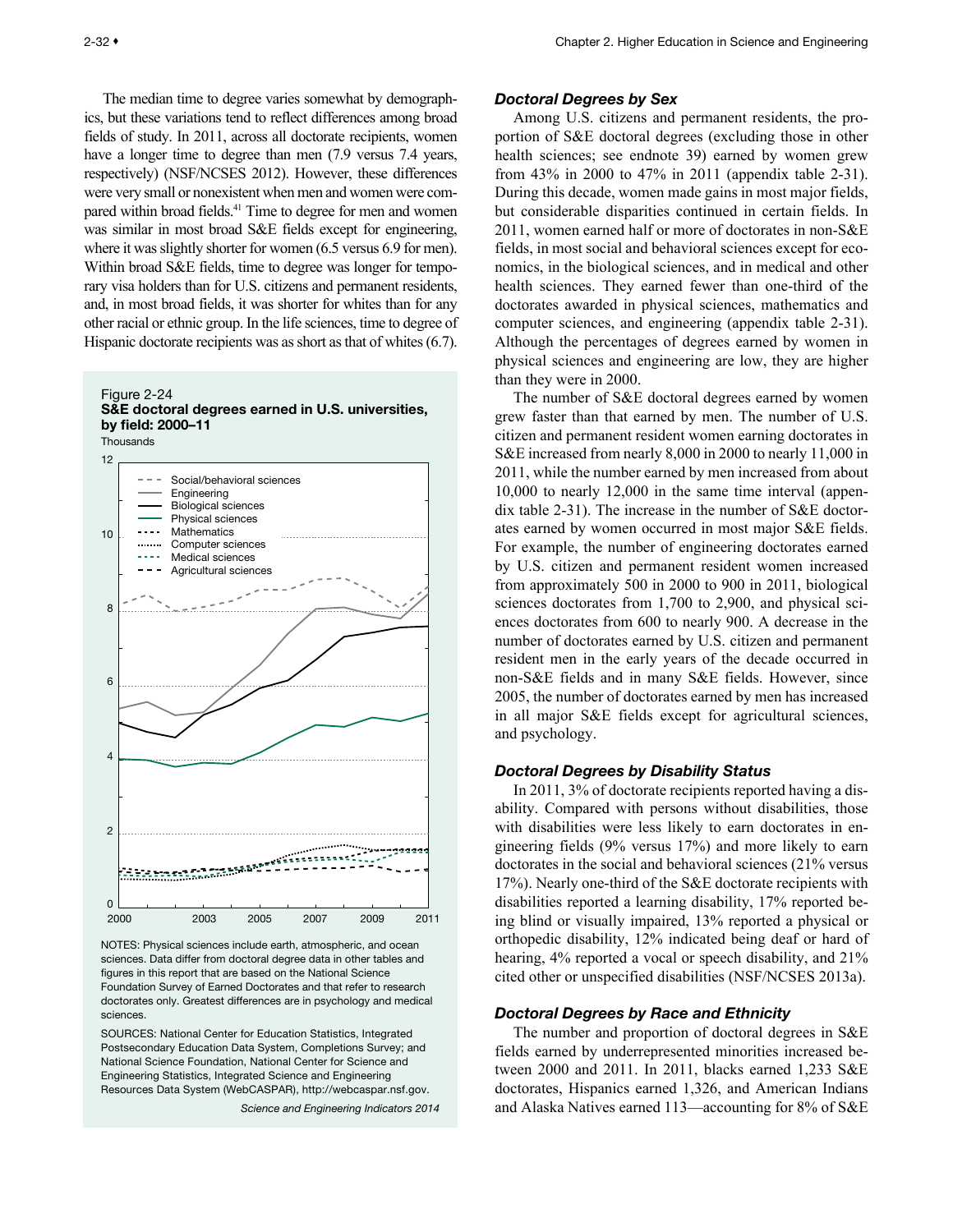<span id="page-32-0"></span>doctoral degrees (excluding doctorates in other health sciences; see endnote 39) earned that year, up from 6% in 2000 (appendix table 2-33).<sup>42</sup> Their share of the S&E doctorates earned by U.S. citizens and permanent residents rose from 9% to 12% in the same period. Gains by all groups contributed to this rise, although the number of S&E degrees earned by blacks and Hispanics rose considerably more than the number earned by American Indians and Alaska Natives (figure 2-25). Asian and Pacific Islander U.S. citizens and permanent residents earned 6% of all S&E doctorates in 2011, similar to 2000.

Although the number of S&E doctorates earned by white U.S. citizens and permanent residents increased between 2000 and 2011 (figure 2-26), the number of S&E doctorates awarded to minorities and temporary residents increased at a faster pace. As a result, the proportion of S&E doctoral degrees earned by white U.S. citizens and permanent residents decreased from 53% in 2000 to 43% in 2011 (appendix table 2-33).

#### *Foreign S&E Doctorate Recipients*

Temporary residents earned nearly 13,000 S&E doctorates in 2011, up from about 8,000 in 2000. Foreign students on temporary visas earned a larger proportion of doctoral degrees than master's, bachelor's, or associate's degrees (appendix tables 2-33, 2-30, 2-23, and 2-22, respectively). The temporary residents' share of S&E doctorates rose from 31% in 2000 to 36% in 2011. In some fields, these students earned even larger shares of doctoral degrees. In 2011, they earned half or more of doctoral degrees awarded in engineering, computer sciences, and economics. They earned considerably lower proportions of doctoral degrees in other S&E fields—for example, 27% in biological sciences, 26%

#### Figure 2-25





NOTES: Data differ from doctoral degree data in other tables and figures in this report that are based on the National Science Foundation Survey of Earned Doctorates and that refer to research doctorates only. Greatest differences are in psychology and medical/other health sciences. S&E excludes other health sciences. Hispanic may be any race. American Indian or Alaska Native and black or African American refer to individuals who are not of Hispanic origin.

SOURCES: National Center for Education Statistics, Integrated Postsecondary Education Data System, Completions Survey; and National Science Foundation, National Center for Science and Engineering Statistics, Integrated Science and Engineering Resources Data System (WebCASPAR), http://webcaspar.nsf.gov. See appendix table 2-33.

*Science and Engineering Indicators 2014*

Table 2-12

Median number of years from entering graduate school to receipt of S&E doctorate, by 2010 Carnegie classification of doctorate-granting institution: 1997–2011

| Year  | All institutions | Research<br>universities<br>(very high<br>research<br>activity) | Research<br>universities<br>(high research<br>activity) | Doctoral/<br>research<br>universities | Medical schools<br>and medical<br>centers | Other/not<br>classified |
|-------|------------------|-----------------------------------------------------------------|---------------------------------------------------------|---------------------------------------|-------------------------------------------|-------------------------|
|       | 7.7              | 7.2                                                             | 8.2                                                     | 9.7                                   | 7.7                                       | 8.2                     |
|       | 7.3              | 7.2                                                             | 8.2                                                     | 9.2                                   | 6.9                                       | 7.7                     |
|       | 7.2              | 7.2                                                             | 7.9                                                     | 9.0                                   | 6.7                                       | 7.7                     |
|       | 7.5              | 7.2                                                             | 8.2                                                     | 9.2                                   | 7.2                                       | 7.9                     |
| 2001. | 7.2              | 7.2                                                             | 8.2                                                     | 9.7                                   | 6.9                                       | 7.7                     |
|       | 7.5              | 7.2                                                             | 8.2                                                     | 9.9                                   | 6.9                                       | 7.9                     |
|       | 7.6              | 7.2                                                             | 8.2                                                     | 9.7                                   | 6.9                                       | 8.7                     |
|       | 7.2              | 7.0                                                             | 8.0                                                     | 9.3                                   | 6.9                                       | 7.7                     |
|       | 7.3              | 7.2                                                             | 7.9                                                     | 9.3                                   | 7.0                                       | 7.9                     |
|       | 7.2              | 7.0                                                             | 7.9                                                     | 9.0                                   | 6.9                                       | 7.7                     |
|       | 7.0              | 6.9                                                             | 7.7                                                     | 8.9                                   | 6.9                                       | 7.7                     |
|       | 7.0              | 6.9                                                             | 7.7                                                     | 8.9                                   | 6.7                                       | 7.6                     |
| 2009. | 7.0              | 6.9                                                             | 7.7                                                     | 9.2                                   | 6.8                                       | 7.7                     |
|       | 7.0              | 6.9                                                             | 7.7                                                     | 8.9                                   | 6.7                                       | 74                      |
|       | 7.0              | 6.9                                                             | 7.7                                                     | 8.7                                   | 6.7                                       | 7.7                     |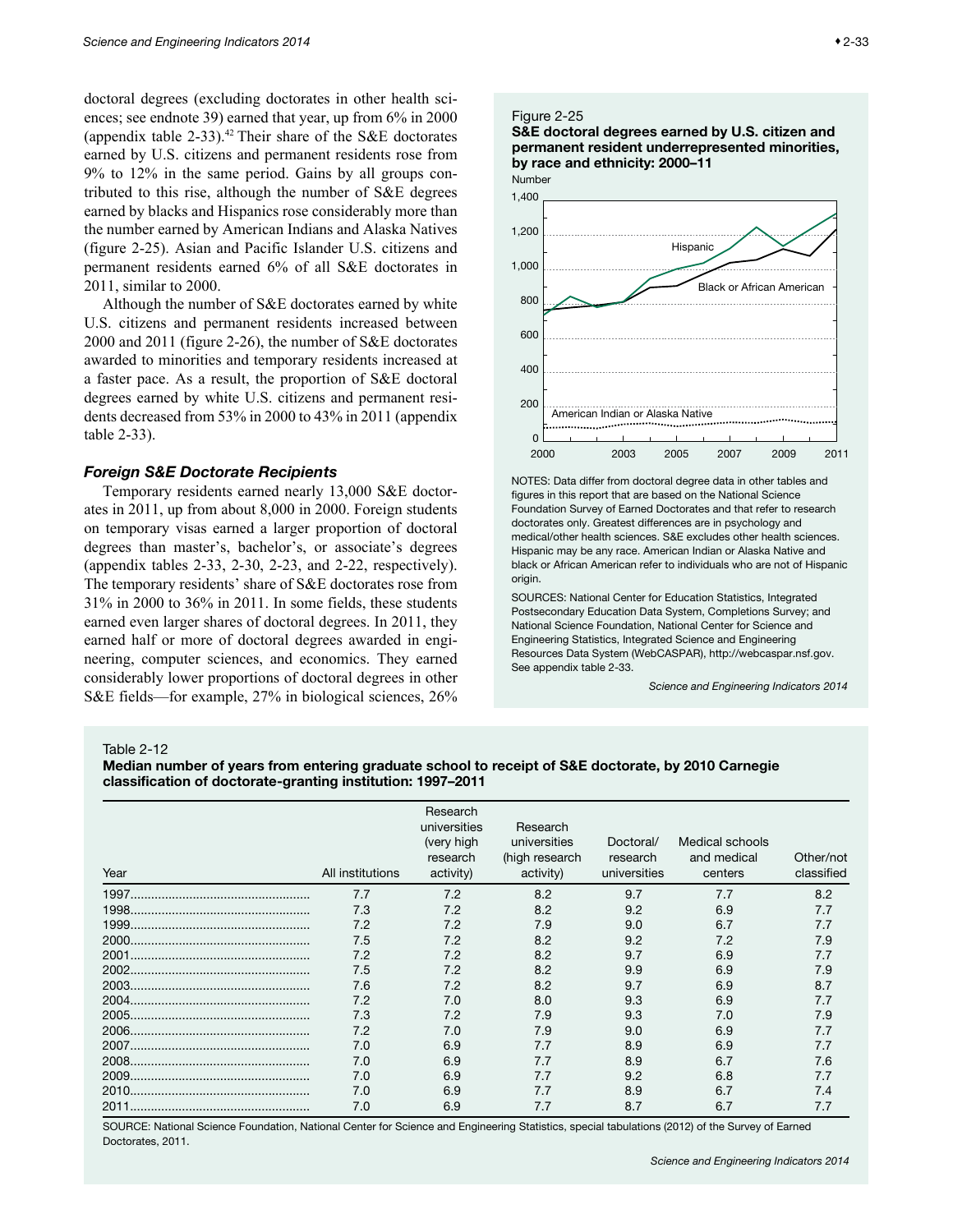<span id="page-33-0"></span>in medical sciences, 7% in psychology, and between 11% and 38% in most social sciences (except economics) (appendix table 2-33).

## *Countries and Economies of Origin*

The top 10 countries and economies of origin of foreign S&E doctorate recipients (both permanent and temporary residents) together accounted for 68% of all foreign recipients of U.S. S&E doctoral degrees from 1991 to 2011 (table 2-13). Six out of those top 10 locations are in Asia.

**Asia.** From 1991 to 2011, students from four Asian countries and economies (China, India, South Korea, and Taiwan, in descending order) earned more than half of U.S. S&E doctoral degrees awarded to foreign students (131,000 of 236,000)—more than three times more than students from Europe (41,000). China accounted for almost half of these (63,000), followed by India (28,000), South Korea (22,000), and Taiwan (17,000). Most of these degrees were awarded in engineering, biological sciences, and physical sciences (table 2-14). About one in five of the doctorates awarded to South Korean and Taiwanese recipients in this period was in a non-S&E field.



NOTES: Minority includes American Indian or Alaska Native, Asian or Pacific Islander, black or African American, and Hispanic, Data differ from doctoral degree data in other tables and figures in this report that are based on the National Science Foundation Survey of Earned Doctorates and that refer to research doctorates only. Greatest differences are in psychology and medical/other health sciences. S&E excludes other health sciences.

SOURCES: National Center for Education Statistics, Integrated Postsecondary Education Data System, Completions Survey; and National Science Foundation, National Center for Science and Engineering Statistics, Integrated Science and Engineering Resources Data System (WebCASPAR), http://webcaspar.nsf.gov. See appendix tables 2-31 and 2-33.

*Science and Engineering Indicators 2014*

The number of S&E doctorates earned by students from China declined in the late 1990s, increased through 2007, and dropped 16% in the following 3 years, but it rose 4% in 2011 (figure 2-27). Over the 20-year period, however, despite these fluctuations, the number of S&E doctorates earned by Chinese nationals more than doubled. The number of S&E doctorates earned by students from India also declined in the late 1990s, but it has increased almost every year since 2002; over the last two decades it nearly tripled. South Korea followed a similar trend but with a less dramatic increase. The number of S&E doctoral degrees earned by South Korean students also dipped in the late 1990s and then rose in the mid-2000s. In contrast, Taiwan experienced a substantially different trajectory. In 1991, its students earned more U.S. S&E doctoral degrees than those from India or South Korea.<sup>43</sup> However, as universities in Taiwan increased their capacity for advanced S&E education in the 1990s, the number of students from Taiwan earning S&E doctorates from U.S. universities declined. Since 2004, however, the number of Taiwanese doctorate recipients in the United States has been slowly going up again.

**Europe.** European students earned far fewer U.S. S&E doctorates than Asian students between 1991 and 2011, and they tended to focus less on engineering than did their Asian counterparts (tables 2-14 and 2-15). European countries whose students earned the largest number of U.S. S&E doctorates from 1991 to 2011 were Germany, Russia, the United Kingdom, Greece, Italy, Romania, and France, in that order. Trends in doctorate recipients from individual Western European countries vary (figure 2-28). The number of Central and Eastern European students earning S&E doctorates at U.S. universities quintupled between 1991 and 2011, to 553. Although their numbers almost reached the Western Europe total between 2005 and 2007, they have declined

#### Table 2-13

Foreign recipients of U.S. S&E doctorates, by country/economy of origin: 1991–2011

| Country/economy        | Number  | Percent |
|------------------------|---------|---------|
| All foreign recipients | 235.582 | 100.0   |
| Top 10 total           | 160.082 | 68.0    |
|                        | 63.341  | 26.9    |
|                        | 27.787  | 11.8    |
| South Korea            | 22,400  | 9.5     |
| Taiwan                 | 16.997  | 7.2     |
| Canada                 | 7.511   | 3.2     |
| Turkey                 | 6.138   | 2.6     |
| Thailand               | 4.232   | 1.8     |
| Germany                | 3.985   | 1.7     |
| Japan                  | 3.974   | 1.7     |
| Mexico                 | 3.717   | 1.6     |
| All others             | 75,500  | 32.0    |

NOTE: Foreign doctorate recipients include permanent and temporary residents.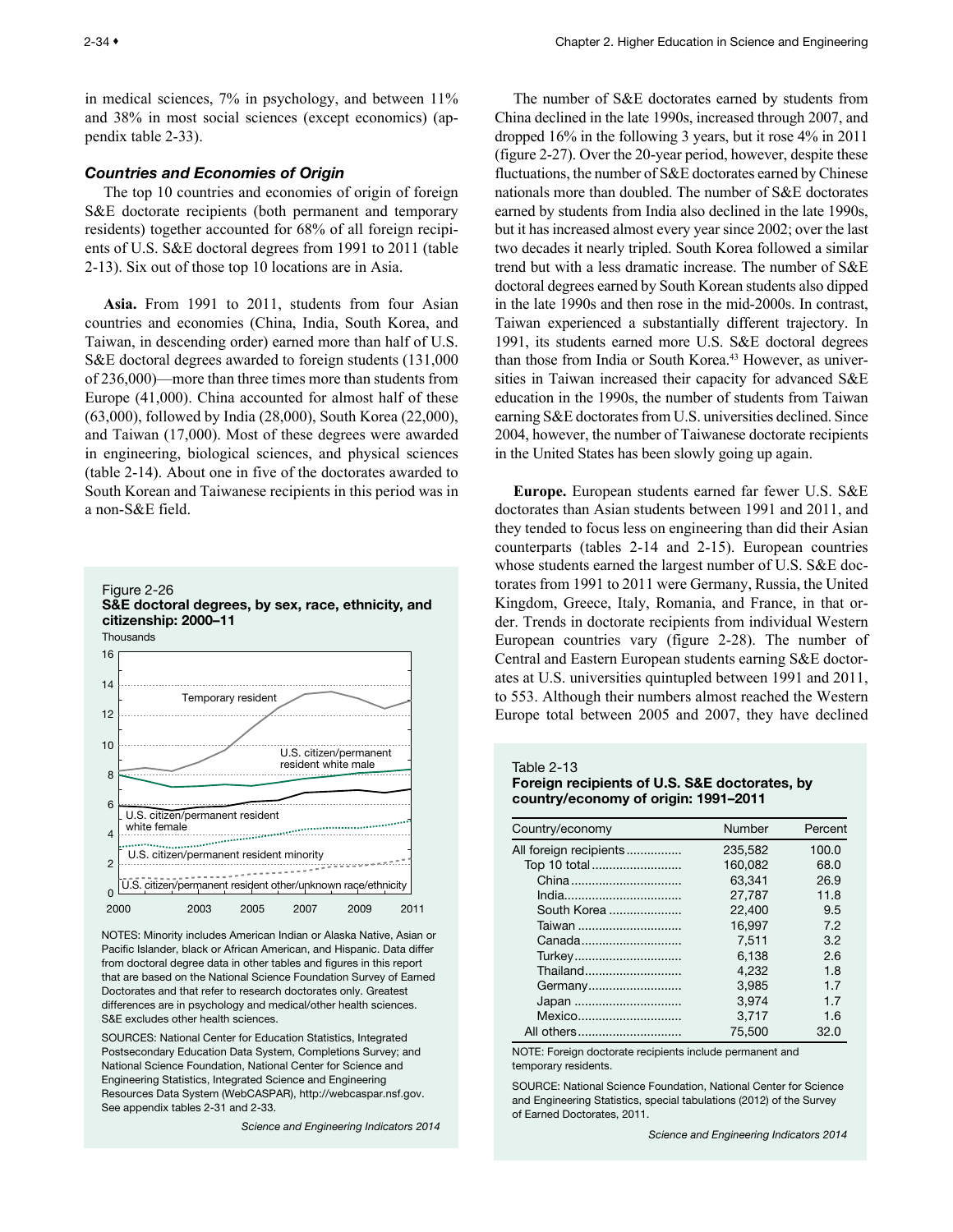<span id="page-34-0"></span>since then (figure 2-29). A higher proportion of doctorate recipients from Russia, Romania, and Greece than from the United Kingdom, France, Italy, and Germany earned their doctorates in S&E. Russian and Romanian doctorate recipients were more likely than those from Western European countries to earn their doctorates in mathematics and physical sciences, and Greeks were more likely to earn doctoral degrees in engineering (table 2-15).









NOTE: Degree recipients include permanent and temporary residents. SOURCE: National Science Foundation, National Center for Science and Engineering Statistics, special tabulations (2012) of the Survey of Earned Doctorates, 2011.

*Science and Engineering Indicators 2014*

**The Americas.** Despite the proximity of Canada and Mexico to the United States, the shares of U.S. S&E doctoral degrees awarded to residents of these countries were small compared with those awarded to students from Asia and Europe. The number of U.S. doctoral S&E degrees earned by students from Canada increased from about 320 in 1991 to nearly 500 in 2009, but it has declined in the last 2 years. The overall number of doctoral degree recipients from





NOTE: Degree recipients include permanent and temporary residents. SOURCE: National Science Foundation, National Center for Science and Engineering Statistics, special tabulations (2012) of the Survey of Earned Doctorates, 2011.

*Science and Engineering Indicators 2014*

#### Table 2-14

Asian recipients of U.S. S&E doctorates, by field and country/economy of origin: 1991–2011

| Field | Asia    | China  | India  | South Korea | Taiwan |
|-------|---------|--------|--------|-------------|--------|
|       | 174.538 | 68.104 | 30.985 | 28,898      | 21.307 |
|       | 150.963 | 63.341 | 27.787 | 22,400      | 16.997 |
|       | 54.831  | 20.823 | 12.144 | 8.779       | 7.294  |
|       | 96.132  | 42.518 | 15.643 | 13.621      | 9.703  |
|       | 5.296   | 1.804  | 727    | 831         | 630    |
|       | 27,276  | 14.326 | 4.760  | 2.746       | 2.753  |
|       | 8.400   | 3.312  | 2.346  | 1.017       | 855    |
|       | 3.063   | 1.737  | 324    | 377         | 286    |
|       | 7.356   | 4.068  | 782    | 1.017       | 639    |
|       | 5.226   | 1.342  | 1.232  | 654         | 936    |
|       | 22.155  | 11.947 | 3.145  | 2.561       | 1.684  |
|       | 2.213   | 485    | 320    | 462         | 350    |
|       | 15.147  | 3.497  | 2.007  | 3.956       | 1.570  |
|       | 23.575  | 4.763  | 3.198  | 6.498       | 4.310  |

NOTES: Data include permanent and temporary residents. Asia includes Afghanistan, Armenia, Azerbaijan, Bangladesh, Bhutan, Brunei, Burma/ Myanmar, Cambodia, China, Georgia, Hong Kong, India, Indonesia, Japan, Kazakhstan, Kyrgyzstan, Laos, Macau, Malaysia, Maldives, Mongolia, Nepal, Pakistan, Philippines, Singapore, South Korea, Spratly Islands, Sri Lanka, Taiwan, Tajikistan, Thailand, Turkmenistan, Uzbekistan, and Vietnam.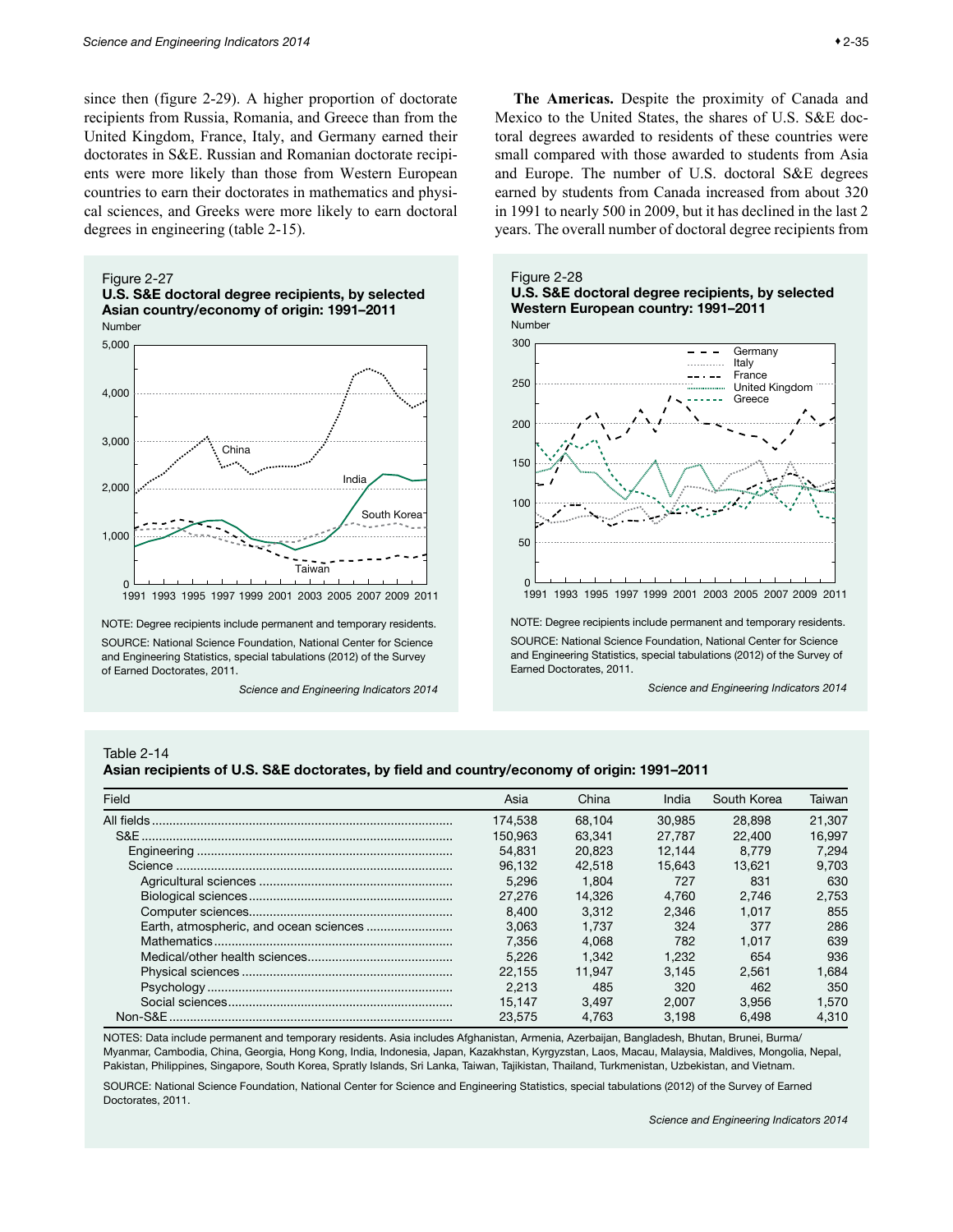<span id="page-35-0"></span>

NOTES: Degree recipients include permanent and temporary residents. Western Europe includes Andorra, Austria, Belgium, France, Germany, Greece, Ireland, Italy, Liechtenstein, Luxembourg, Malta, Monaco, Netherlands, Portugal, San Marino, Spain, Switzerland, and United Kingdom. Central and Eastern Europe includes Albania, Belarus, Bosnia-Herzegovina, Bulgaria, Croatia, Czech Republic, Estonia, Hungary, Kosovo, Latvia, Lithuania, Macedonia, Moldova, Montenegro, Poland, Romania, Russia, Serbia, Slovakia, Slovenia, and Ukraine. Scandinavia includes Denmark, Finland, Iceland, Norway, and Sweden.

SOURCE: National Science Foundation, National Center for Science and Engineering Statistics, special tabulations (2012) of the Survey of Earned Doctorates, 2011.

*Science and Engineering Indicators 2014*

Mexico and Brazil peaked earlier (2003 and 1996, respectively) and declined in recent years (figure 2-30).

A higher proportion of Mexican and Brazilian students earned U.S. doctorates in S&E fields than the comparable proportion for Canadians (table 2-16). In particular, higher proportions of Mexican and Brazilian students than Canadian students received U.S. doctoral degrees in engineering and agricultural sciences.





NOTE: Degree recipients include permanent and temporary residents. SOURCE: National Science Foundation, National Center for Science and Engineering Statistics, special tabulations (2012) of the Survey of Earned Doctorates, 2011.

*Science and Engineering Indicators 2014*

#### Table 2-15

#### European recipients of U.S. S&E doctorates, by field and region/country of origin: 1991–2011

|                               | All<br>European |         |        | United  |        |       |         |        |
|-------------------------------|-----------------|---------|--------|---------|--------|-------|---------|--------|
| Field                         | countries       | Germany | Russia | Kingdom | Greece | Italy | Romania | France |
|                               | 40.529          | 5.442   | 3.505  | 4.035   | 2.821  | 2.963 | 2.414   | 2.767  |
|                               | 31.479          | 3.986   | 3.115  | 2.669   | 2.479  | 2.245 | 2.144   | 2.056  |
|                               | 6.142           | 610     | 464    | 281     | 888    | 465   | 346     | 646    |
|                               | 25,337          | 3.376   | 2.651  | 2.388   | 1.591  | 1.780 | 1.798   | 1.410  |
| Agricultural sciences         | 827             | 113     | 27     | 68      | 61     | 60    | 23      | 62     |
| Biological sciences           | 4.912           | 700     | 445    | 548     | 264    | 229   | 264     | 297    |
| Computer sciences             | 1.803           | 238     | 141    | 66      | 249    | 93    | 263     | 78     |
| Earth, atmospheric, and ocean |                 |         |        |         |        |       |         |        |
|                               | 1.154           | 189     | 113    | 153     | 40     | 90    | 43      | 91     |
|                               | 3.015           | 300     | 407    | 178     | 168    | 217   | 398     | 83     |
| Medical/other health sciences | 752             | 105     | 16     | 128     | 62     | 33    | 21      | 36     |
|                               | 6.190           | 749     | 1.088  | 462     | 375    | 384   | 554     | 412    |
|                               | 1,174           | 228     | 54     | 216     | 56     | 66    | 37      | 37     |
|                               | 5.510           | 754     | 360    | 569     | 316    | 608   | 195     | 314    |
|                               | 9.050           | 1.456   | 390    | 1,366   | 342    | 718   | 270     | 711    |

NOTE: Data include permanent and temporary residents.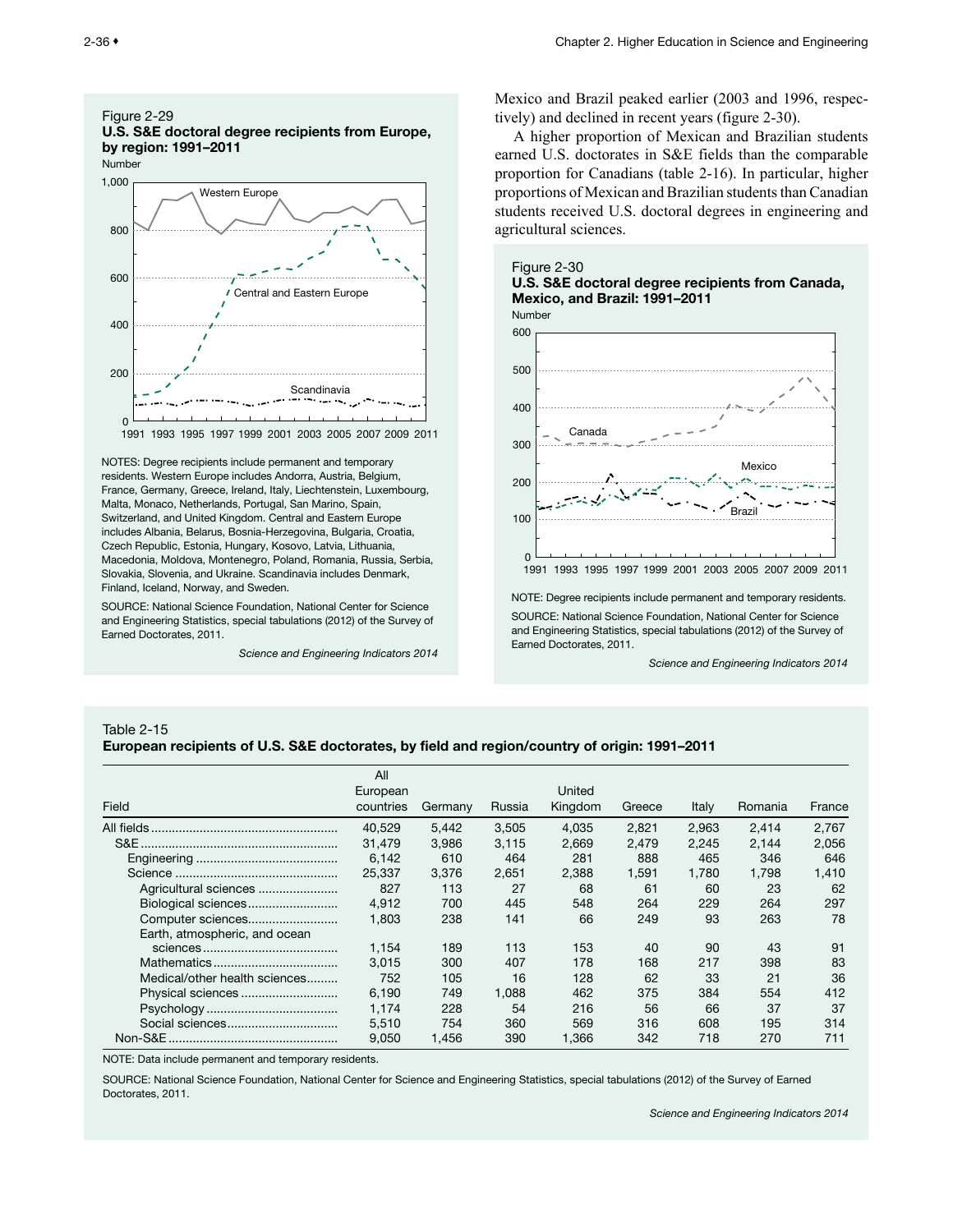<span id="page-36-0"></span>**The Middle East.** Between 1991 and 2011, Middle Eastern students earned far fewer U.S. S&E doctorates (about 20,000) than did students from Asia, Europe, or the Americas (tables 2-14, 2-15, and 2-16). Students from Turkey earned the largest number of U.S. S&E doctorates in this region, followed by those from Iran and Jordan. A larger proportion of doctorate recipients from Iran earned their doctorates in engineering (55%) than recipients from any other country above. More than one-third of doctorate recipients from Turkey and Jordan earned their doctorates in engineering, a proportion similar to that from Asian countries.

## International S&E Higher Education

In the 1990s, many countries expanded their higher education systems and increased access to higher education. At the same time, flows of students worldwide increased. More recently, a number of countries have adopted policies to encourage the return of students who studied abroad, to attract foreign students, or both. As the world becomes more interconnected, students who enroll in tertiary (post-high school) institutions outside their own countries have opportunities to expand their knowledge of other societies and languages and improve their employability in globalized labor markets.

#### Higher Education Expenditures

Increasingly, governments around the world have come to regard movement toward a knowledge-based economy as key to economic progress. Realizing that this requires a well-trained workforce, they have invested in upgrading and expanding their higher education systems and broadening participation in them. In most instances, government spending underwrites these initiatives. Recent investments by several governments to send large numbers of their students to study abroad are a strategy for workforce and economic development. Examples include the Brazilian Scientific Mobility Program (also known as "Science without Borders"), launched officially in July 2011, whose goal is to enable 75,000 Brazilian students to study in foreign countries (Knobel 2012). Similarly, the government of Saudi Arabia has invested considerably in a scholarship program launched in 2005 that has supported study abroad for more than 100,000 Saudi students throughout the world, at an estimated cost of at least \$5 billion since the program's inception (Knickmeyer 2012).

One indicator of the importance of higher education is the percentage of a nation's resources devoted to it, as measured by the ratio of expenditures on tertiary education to gross domestic product (GDP). Between 2005 and 2009, this indicator declined for the United States and Canada, even though

Table 2-16

North American, South American, and Middle Eastern recipients of U.S. S&E doctorates, by field and region/ country of origin: 1991–2011

|                                  |                  | North and South America <sup>a</sup> |        |        |                  | Middle East <sup>b</sup> |       |        |  |
|----------------------------------|------------------|--------------------------------------|--------|--------|------------------|--------------------------|-------|--------|--|
| Field                            | All<br>countries | Canada                               | Mexico | Brazil | All<br>countries | Turkey                   | Iran  | Jordan |  |
|                                  | 28.759           | 11,329                               | 4,458  | 3,904  | 19.660           | 7.257                    | 3,290 | 2,012  |  |
|                                  | 21,634           | 7.511                                | 3.717  | 3.168  | 16,169           | 6.138                    | 3.079 | 1.737  |  |
|                                  | 4,331            | 1,098                                | 866    | 750    | 7.118            | 2.728                    | 1.800 | 783    |  |
|                                  | 17,303           | 6.413                                | 2.851  | 2,418  | 9,051            | 3.410                    | 1.279 | 954    |  |
| Agricultural sciences            | 2,037            | 263                                  | 578    | 422    | 627              | 256                      | 68    | 84     |  |
| Biological sciences              | 4.114            | 1.614                                | 593    | 543    | 1.603            | 511                      | 300   | 173    |  |
| Computer sciences                | 733              | 253                                  | 112    | 174    | 924              | 348                      | 120   | 91     |  |
| Earth/atmospheric/ocean sciences | 780              | 254                                  | 140    | 133    | 264              | 109                      | 29    | 14     |  |
|                                  | 1.058            | 342                                  | 204    | 164    | 741              | 299                      | 138   | 83     |  |
| Medical/other health sciences    | 1.030            | 556                                  | 98     | 172    | 563              | 55                       | 66    | 148    |  |
| Physical sciences                | 2.058            | 903                                  | 315    | 162    | 1.482            | 592                      | 322   | 187    |  |
|                                  | 1.270            | 897                                  | 84     | 80     | 442              | 123                      | 38    | 8      |  |
|                                  | 4.223            | 1.331                                | 727    | 568    | 2.405            | 1.117                    | 198   | 166    |  |
|                                  | 7.125            | 3.818                                | 741    | 736    | 3.491            | 1.119                    | 211   | 275    |  |

a North America includes Bermuda, Canada, and Mexico; South America includes Argentina, Bolivia, Brazil, Chile, Colombia, Ecuador, Guyana, Paraguay, Peru, Suriname, Uruguay, and Venezuela.

**b Middle East includes Bahrain, Gaza Strip, Iran, Iraq, Israel, Jordan, Kuwait, Lebanon, Oman, Qatar, Saudi Arabia, Syria, Turkey, United Arab Emirates,** West Bank, and Yemen.

NOTE: Data include permanent and temporary residents.

SOURCE: National Science Foundation, National Center for Science and Engineering Statistics, special tabulations (2012) of the Survey of Earned Doctorates, 2011.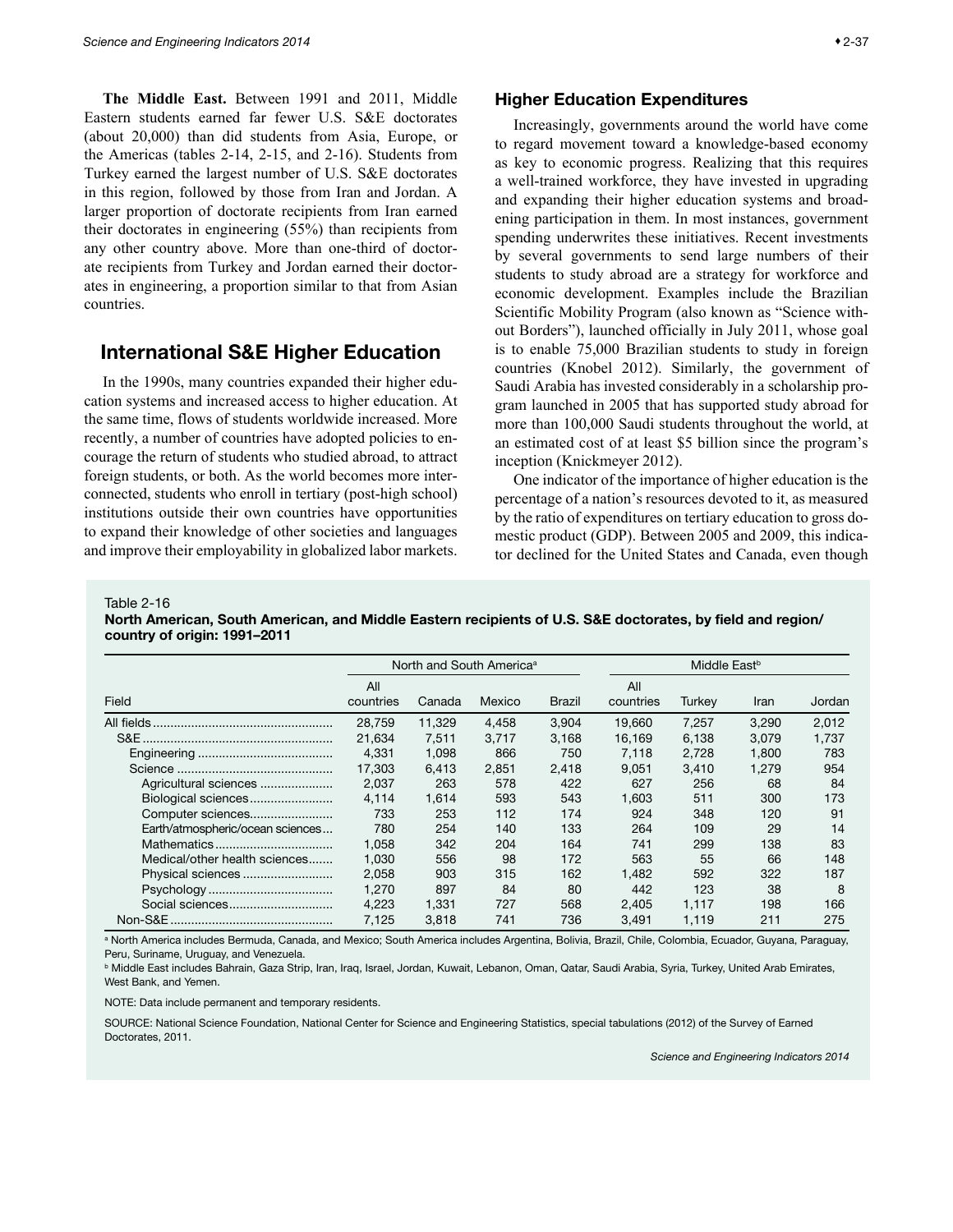<span id="page-37-0"></span>of all OECD countries, these countries and South Korea spent the highest percentage of GDP on higher education. Between 1995 and 2005, U.S. expenditures on tertiary education as a percentage of GDP were about double the OECD average; by 2009, this proportion had decreased to about 60% above the OECD average. Between 2005 and 2009, expenditures on tertiary education as a percentage of GDP rose in most other OECD countries; they remained stable in the United Kingdom (appendix table 2-34). As a result of the global recession and fiscal crisis, some European governments have cut investments on higher education. The effects of these cuts are not yet evident in the most recent data.

Higher education funding data are not always comparable across different nations. They can vary between countries for reasons unrelated to actual expenditures, such as differences in measurement, prevalence of public versus private institutions,<sup>44</sup> types and levels of government funding included, and types and levels of education included.

## Educational Attainment

Higher education in the United States expanded greatly after World War II. As a result, the U.S. population led the world in educational attainment for several decades. Because of this, the United States offered clear advantages for firms whose work would benefit from the availability of a highly educated workforce. In the 1990s, however, many countries in Europe and Asia began to expand their higher education systems. Some of them have now surpassed the United States in the attainment of degrees from tertiary-type A (see "Glossary") and advanced research programs in their younger cohorts. Over time, the expansion of higher education elsewhere has substantially diminished the U.S. educational advantage and its related economic advantages.

Although the United States continues to be among those countries with the highest percentage of the population ages 25–64 with a bachelor's degree or higher, several other countries have surpassed the United States in the percentage of the younger population (ages 25–34) with a bachelor's degree or higher (figure 2-31; appendix table 2-35).

 China has lower tertiary education attainment than all OECD countries. China's tertiary attainment rates are also lower than those of Brazil and Russia, the two non-OECD, G20 countries for which data are available. As in most OECD countries, attainment among the younger population (ages 25–34) in China is higher than in the older population.<sup>45</sup>

## First University Degrees in S&E Fields

Almost 17 million students worldwide earned first university degrees in 2010, with about 5.5 million of these in S&E fields (appendix table 2-36). These worldwide totals include only countries for which relatively recent data are available (primarily countries in Asia, Europe, and the Americas) and are therefore underestimates. Asian universities accounted for nearly 2.5 million of the world's S&E first university degrees in 2010, close to half of them in engineering. Students

#### Figure 2-31

## Attainment of tertiary-type A and advanced research programs, by country and age group: 2010



OECD = Organisation for Economic Co-operation and Development. NOTES: International Standard Classification of Education (ISCED) tertiary-type A programs, ISCED 5A, are largely theory-based and designed to provide sufficient qualifications for entry to advanced research programs and professions with high skill requirements such as medicine, dentistry, or architecture and have a minimum duration of 3 years' full-time equivalent, although they typically last 4 years or longer. In the United States, they correspond to bachelor's and master's degrees. Advanced research programs are tertiary programs leading directly to award of an advanced research qualification (e.g., doctorate).

SOURCE: OECD, *Education at a Glance 2012: OECD Indicators* (2012).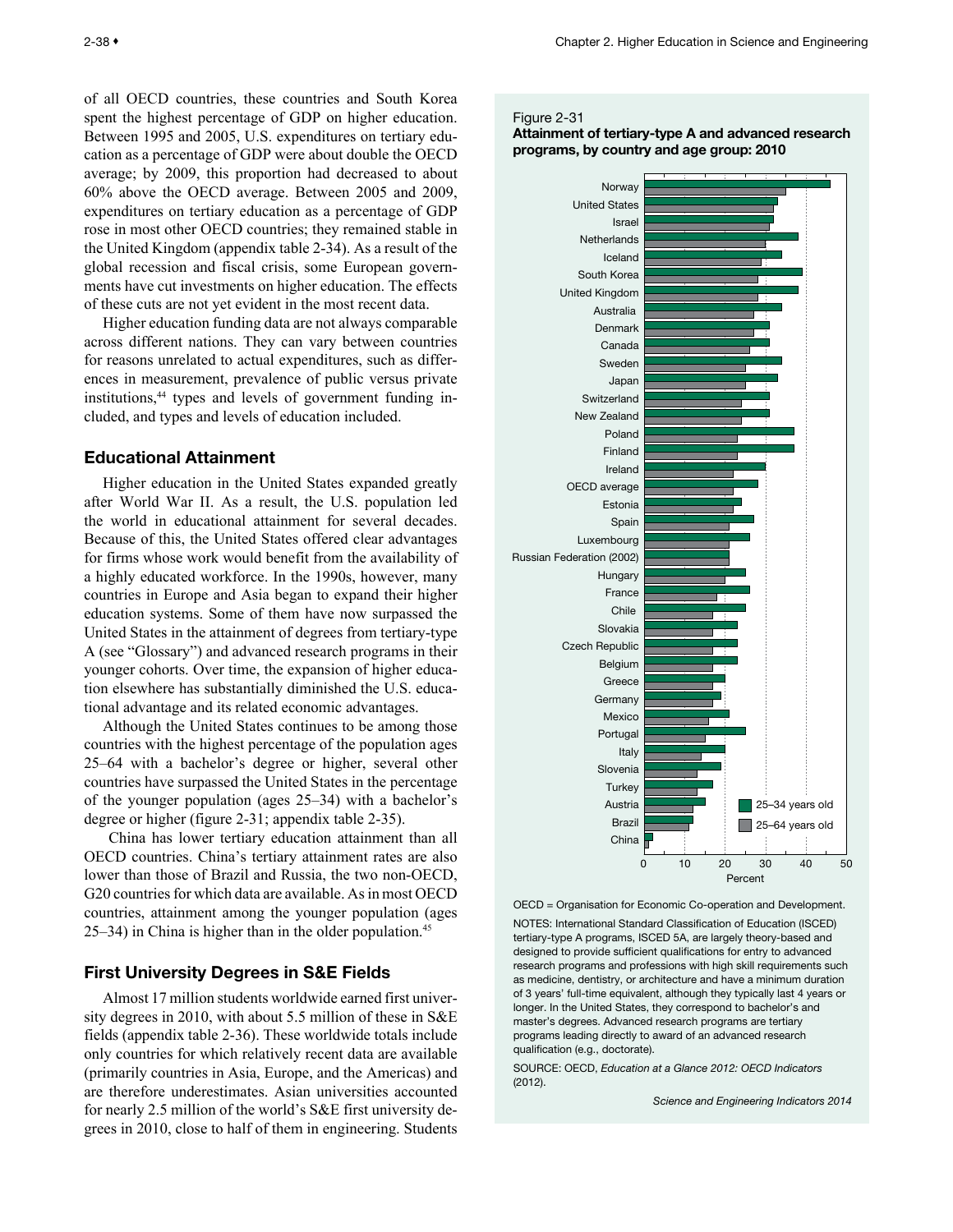<span id="page-38-0"></span>across Europe (including Eastern Europe and Russia) earned more than 1.5 million first university S&E degrees (nearly 40% of them in engineering), and students in North America earned more than 700,000 such degrees in 2010 (22% in engineering).

In several countries and economies around the world, the proportion of first university degrees in S&E fields was higher than in the United States. Half or more of all first university degrees in Japan and China were in S&E fields, compared with about one-third in the United States. National differences in engineering degrees largely account for overall differences in the proportion of S&E degrees, given that the disparity was especially large in engineering. However, differences in the taxonomies and quality of engineering programs and level of reporting detail across countries make comparisons problematic. For example, according to Wadhwa et al. (2007), in China in the mid-2000s, the term "engineer" had no standard definition and did not translate well into different dialects, so the reports sent to the Ministry of Education from different Chinese provinces did not count degrees consistently. In the late 1990s, the Chinese government implemented top-down policy changes to increase enrollment in engineering. However, the total number of technical schools and the corresponding teachers and staff declined, which meant that degree awards were achieved by increasing class sizes and student-to-teacher ratios.

China has traditionally awarded a large proportion of its first university degrees in engineering, although the percentage declined from 43% in 2000 to 31% in 2011 (appendix table 2-37). Other places with a high proportion of engineering degrees are Singapore, Iran, South Korea, and Taiwan (appendix table 2-36). In the United States, about 5% of all bachelor's degrees are in engineering. About 11% of all bachelor's degrees awarded in the United States and worldwide are in natural sciences (physical, biological, computer, and agricultural sciences, as well as mathematics).

The number of S&E first university degrees awarded in China, Taiwan, Turkey, Germany, and Poland more than doubled or nearly doubled between 2000 and 2010. During this period, S&E first university degrees awarded in the United States and several other countries (i.e., Australia, Italy, the United Kingdom, Canada, and South Korea) increased between 23% and 56%, whereas those awarded in France, Japan, and Spain declined by 14%, 9%, and 4%, respectively (appendix table 2-37).

Natural sciences and engineering degrees account for most of the increase in S&E first university degrees in China. The number of natural sciences and engineering first university degrees in China grew by more than 300% between 2000 and 2010 (figure 2-32). The number awarded in Germany grew by nearly 90%, and the number awarded in South Korea, the United States, and the United Kingdom increased between 20% and 29%; in Japan, it declined by 9%.

## Figure 2-32



**Thousands** 



NOTE: Natural sciences include agricultural sciences; biological sciences; computer sciences; earth, atmospheric, and ocean sciences; and mathematics.

SOURCES: China—National Bureau of Statistics of China, China Statistical Yearbook, annual series (Beijing) various years; Germany and South Korea—Organisation for Economic Co-operation and Development, Education Online Database, http://stats.oecd.org/ Index.aspx; Japan—Government of Japan, Ministry of Education, Culture, Sports,Science and Technology, Higher Education Bureau, Monbusho Survey of Education; United Kingdom—Higher Education Statistics Agency; and United States—National Center for Education Statistics, Integrated Postsecondary Education Data System, Completions Survey; and National Science Foundation, National Center for Science and Engineering Statistics, WebCASPAR database, http://webcaspar.nsf.gov.

*Science and Engineering Indicators 2014*

In 1999, 29 European countries, through the Bologna Declaration, initiated a system of reforms in higher education throughout Europe. The goal of the Bologna Process was to harmonize certain aspects of higher education within participating countries so that degrees were comparable; credits were transferable; and students, teachers, and researchers could move freely from institution to institution across national borders. Ten years later, the European Higher Education Area was launched, and higher education reform in Europe was extended to 47 participating countries. In recent years, countries have made considerable changes: they have modified higher education structures by implementing three degree cycles (bachelor's, master's, and doctorate), developed quality assurance systems, and established mechanisms to facilitate mobility (EACEA 2012). In 2009, for the first time, the Bologna Process established a quantitative target for student mobility. By 2020, at least 20% of those graduating in the Area should have spent time studying abroad. For details on student mobility in Europe, see sidebar, "Mapping Mobility in European Higher Education."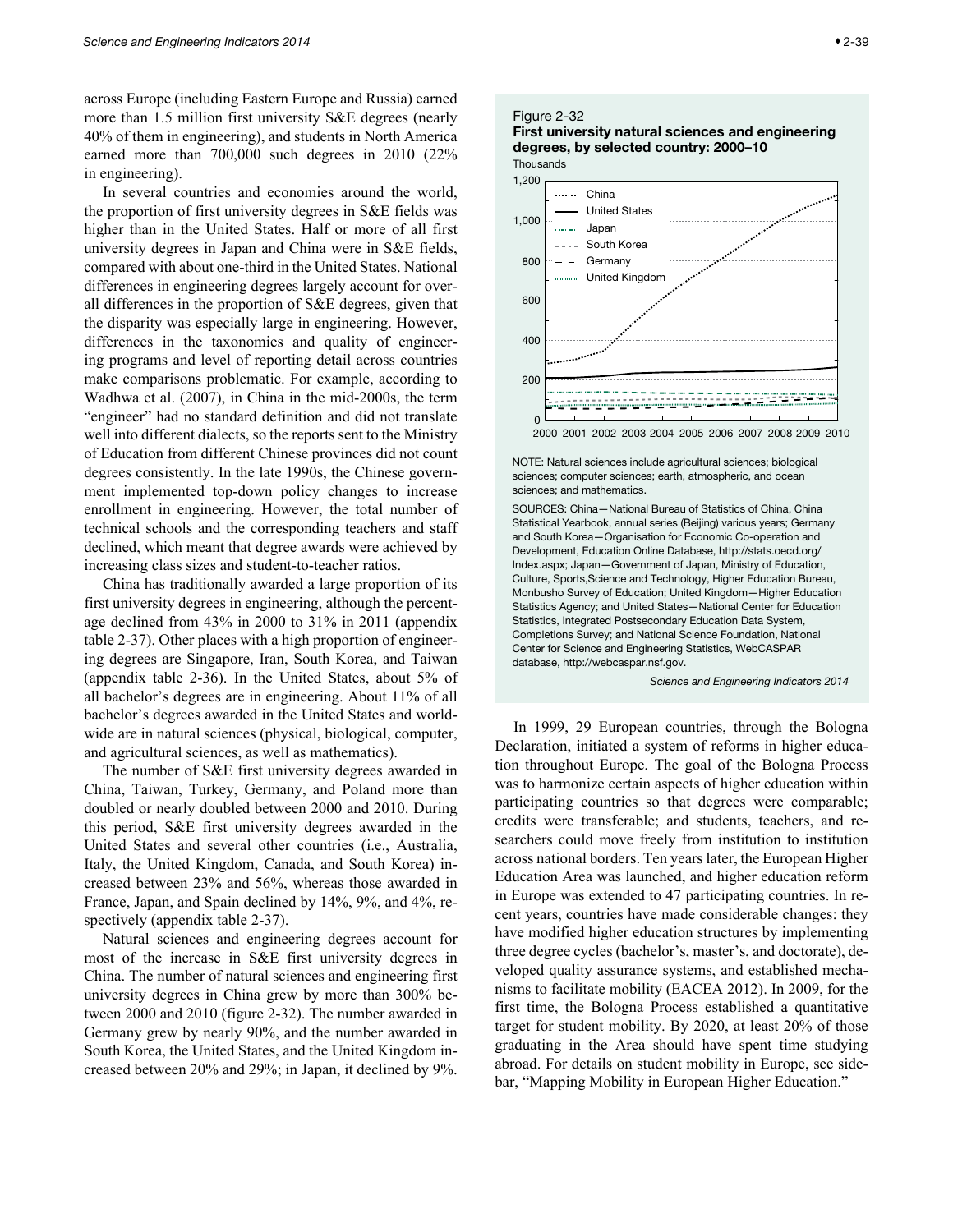## <span id="page-39-0"></span>S&E First University Degrees by Sex

Women earned half or more of first university degrees in S&E in many countries around the world in 2010, including the United States and a number of smaller countries. Most large countries in Europe are not far behind, with more than 40% of first university S&E degrees earned by women. In the Middle East, women earned nearly half or more of the S&E first university degrees in most countries in the region, except for Iraq, Turkey, Iran, and Jordan. In several Asian

## Mapping Mobility in European Higher Education

A 2011 study produced for the European Commission's Directorate-General for Education and Culture examines degree mobility and credit mobility into, out of, and between 32 European countries (the European Union [EU]-27, European Free Trade Association [EFTA]-4, and Turkey, also called the "Europe 32 [EU 32] area") (Teichler et al. 2011).

The report distinguishes between two types of student mobility. Degree or diploma mobility includes students who travel abroad to obtain a degree, whereas credit mobility refers to students who study abroad on a more temporary basis. Data for degree mobility come from United Nations Educational, Scientific and Cultural Organization, Organisation for Economic Co-operation and Development, and Eurostat data. For credit mobility, however, there is no comprehensive data set, so the study examines data on participation in ERASMUS, an EU study-abroad program that enables students at higher education institutions in Europe to study in another participating country for a period between 3 months and 1 year.\* Although ERASMUS is one of the largest programs of its kind in this region, it supports only a portion of total credit mobility in Europe, so its figures are an underestimation.

Average degree mobility levels in the EU 32 region are high by global standards and increased considerably between 1998–99 and 2006–07. In 2006–07, 1.5 million foreign students, representing 51% of the global student market, were enrolled in a degree program in the EU 32. In addition, despite growing competition worldwide, EU 32 countries have increased their global share of foreign students since 1998–99. The strong growth in foreign enrollment was fueled primarily by students from non-EU 32 nations. These students accounted for 58% of all foreign students in 2006–07, compared with 38% of nationals from EU 32 countries (in the case of 4% of foreign students, the nationality was unknown).

Degree mobility levels differed considerably across countries. Almost two-thirds of all foreign students pursuing a degree in the EU 32 zone were enrolled in one of three countries: the United Kingdom, Germany, and France. In all other countries of the EU 32, regional mobility levels are considerably lower. The proportion of EU 32 students in a degree program in a foreign country

and African countries, women generally earn about onethird or fewer of the first university degrees awarded in S&E fields (appendix table 2-38).

In Canada, Japan, the United States, and many smaller countries, more than half of the S&E first university degrees earned by women were in the social and behavioral sciences. In South Korea and Singapore, nearly half of the S&E first university degrees earned by women were in engineering, a much higher proportion than in the United States or in any countries in Europe.

grew by nearly 40% between 1998–99 and 2006–07, but growth was considerably lower than that of foreign nationals studying in the EU 32 zone.

Large differences exist between countries. At one extreme, in Cyprus, the majority of citizens are enrolled abroad (1,380 abroad for every 1,000 at home); at the other, in the United Kingdom, studying in a foreign country is rare (12 abroad for every 1,000 in the United Kingdom). The vast majority of students from the EU 32 who are pursuing a degree in another country choose a country in the same region.

With regard to credit mobility, according to ERASMUS statistics, the number of students embarking in a study-abroad program more than doubled in the 11-year period between 1998–99 and 2008–09, to nearly 200,000. Despite this growth, the number of students participating in ERASMUS represents a very small share (less than 1%) of EU 32 students.

Spain, Finland, Malta, Poland, Portugal, and Slovakia are more attractive as study-abroad destinations than for degree-type studies. Compared to the other EU 32 countries in 2006–07, these countries hosted more ERASMUS students than foreign degree students. Although the United Kingdom has a large number of college students, it has one of the lowest numbers of study-abroad students.

In the case of both degree and credit mobility, in 2008– 09, 21 out of the 32 countries were either net exporters or net importers. Eastern European countries tended to be net exporters (with the exception of the Czech Republic and Hungary), and countries from Western and Northern Europe tended to be net importers. Ten countries were net importers of degree-seeking students but net exporters of study-abroad students. These countries include Germany, France, the Czech Republic, and Hungary.

Students in the social sciences, business, and law; engineering; and humanities and arts more often embarked on ERASMUS study-abroad programs than students in mathematics, computing, sciences, agriculture, and teacher training and education science.†

<sup>\*</sup> ERASMUS also provides opportunities for student placements in enterprises and for university staff teaching and training, and it also funds cooperation projects between higher education institutions across Europe.

<sup>†</sup> The data do not allow comparisons by degree level.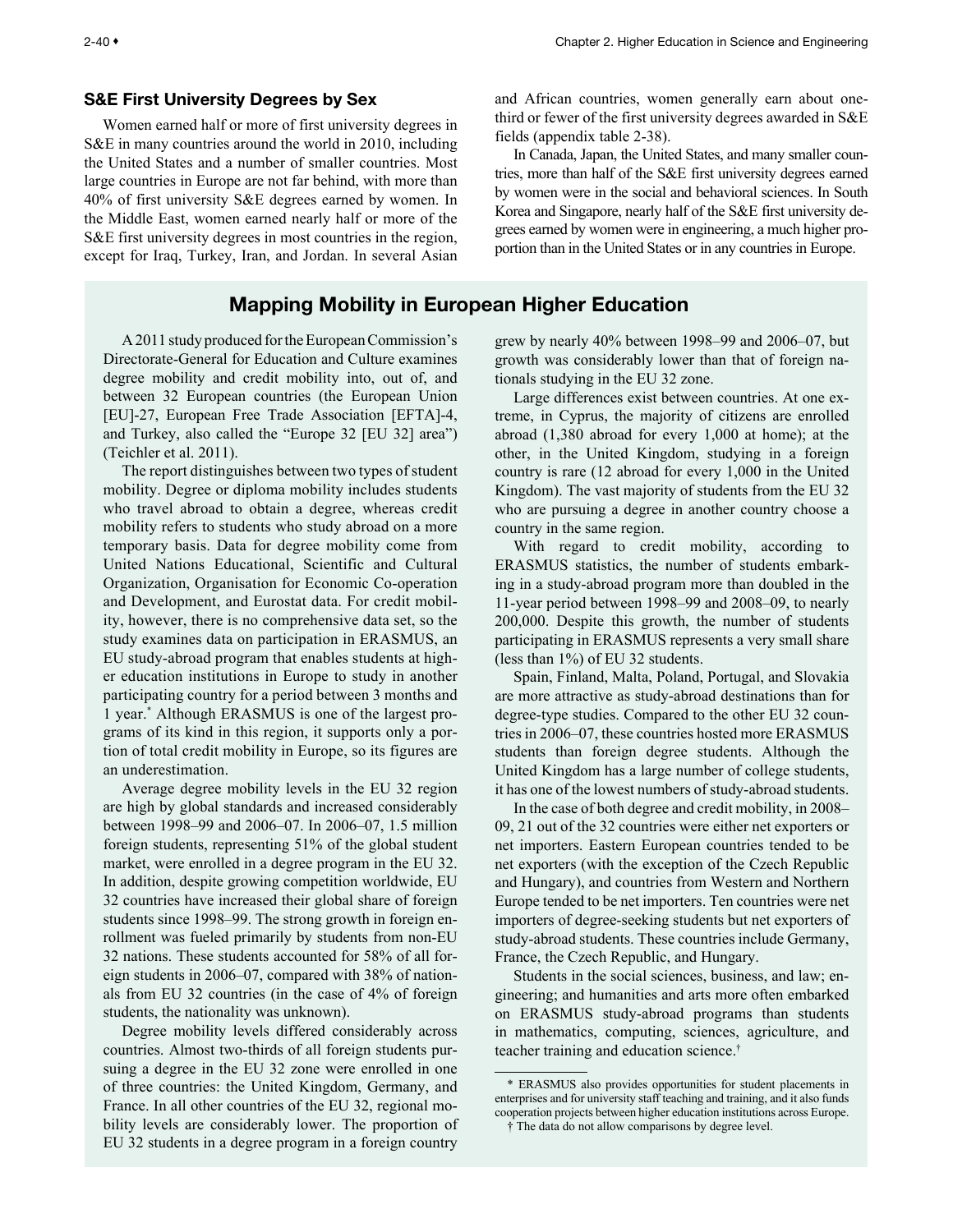## <span id="page-40-0"></span>Global Comparison of S&E Doctoral Degrees

More than 200,000 S&E doctoral degrees were earned worldwide in 2010.<sup>46</sup> The United States awarded the largest number of S&E doctoral degrees of any country (about 33,000), followed by China (about 31,000), Russia (almost 16,000), Germany (about 12,000), and the United Kingdom (about 11,000) (appendix table 2-39). About 58,000 S&E doctoral degrees were earned in the European Union (EU; see "Glossary" for member countries).

Women earned 41% of S&E doctoral degrees awarded in the United States in 2010, about the same percentage earned by women in Australia, Canada, the EU, and Mexico (appendix table 2-40). In the United States, women earned nearly half of the S&E doctoral degrees awarded to U.S. citizens and permanent residents in 2010 (appendix table 2-31). Women earned close to half of S&E doctoral degrees in Portugal and Italy but less than one-quarter of those in the Netherlands, South Korea, and Taiwan (appendix table 2-40).

The number of S&E doctoral degrees awarded in China rose steeply between 2000 and 2009 and leveled off in 2010. Although the rise was steeper in China, the trend was similar to the recent trend in doctoral production in the United States (appendix tables 2-41 and 2-42).

In 2007, China surpassed the United States as the world's largest producer of natural sciences and engineering doctoral degrees (figure 2-33). In the United States, as well as in France, Germany, Italy, Spain, Switzerland, and the United Kingdom, the largest numbers of S&E doctoral degrees were awarded in the physical and biological sciences (appendix table 2-41).

In Asia, China has been the largest producer of S&E doctoral degrees since 2000 (appendix table 2-42). As China's capacity for advanced S&E education increased, the number of S&E doctorates awarded rose from about 4,000 in 1996 to more than 31,000 in 2010, a substantially faster rate of growth than that of the number of doctorates earned by Chinese citizens in the United States during the same period (figure 2-34). In the mid-1990s the number of "homegrown" Chinese doctorate recipients and the number of doctorate recipients of Chinese origin with U.S. degrees were very similar, but since then the gap has grown considerably because of the large increase of doctorates awarded in China. In 2007, the Chinese Ministry of Education announced that China would begin to limit admissions to doctoral programs and would focus more on quality of graduates (Mooney 2007). The number of S&E doctorates awarded in India, South Korea, and Taiwan also increased from 1996 to 2010, but at a lower rate; in Japan the numbers rose consistently through 2006 but declined in the following years. In China, Japan, South Korea, and Taiwan, more than half of S&E doctorates were awarded in engineering. In India, close to three-quarters of the S&E doctorates were awarded in the physical and biological sciences (appendix table 2-42).

#### Figure 2-33

#### Natural sciences and engineering doctoral degrees, by selected country: 2001–10 **Thousands**



NOTES: Natural sciences and engineering include biological, physical, earth, atmospheric, ocean, and agricultural sciences; computer sciences; mathematics; and engineering. Data for India are not available for 2007–10; data for Japan are not available for 2010.

SOURCES: China—National Bureau of Statistics of China; India— Department of Science and Technology; Japan—Government of Japan, Ministry of Education, Culture, Sports, Science and Technology, Higher Education Bureau, Monbusho Survey of Education; Russia—Institute for Statistical Studies and Economics of Knowledge/National Research University, Higher School of Economics; Germany and South Korea— Organisation for Economic Co-operation and Development, Education Online database, http://www.oecd.org/education/database/; United Kingdom—Higher Education Statistics Agency; and Organisation for Economic Co-operation and Development, Education Online database, http://stats.oecd. org/Index.aspx; United States—National Center for Education Statistics, Integrated Postsecondary Education Data System, Completions Survey; and National Science Foundation, National Center for Science and Engineering Statistics, Integrated Science and Engineering Resources Data System (WebCASPAR), http://webcaspar.nsf.gov.

*Science and Engineering Indicators 2014*

#### Figure 2-34



S&E doctoral degrees earned by Chinese students at home universities and U.S. universities: 1994–2010 Thousands

NOTE: Degree recipients in the United States include permanent and temporary residents.

SOURCES: China—National Research Center for Science and Technology for Development and Education Statistics Yearbook of China (various years); United States—National Science Foundation, National Center for Science and Engineering Statistics, special tabulations (2012) of the Survey of Earned Doctorates, 2011.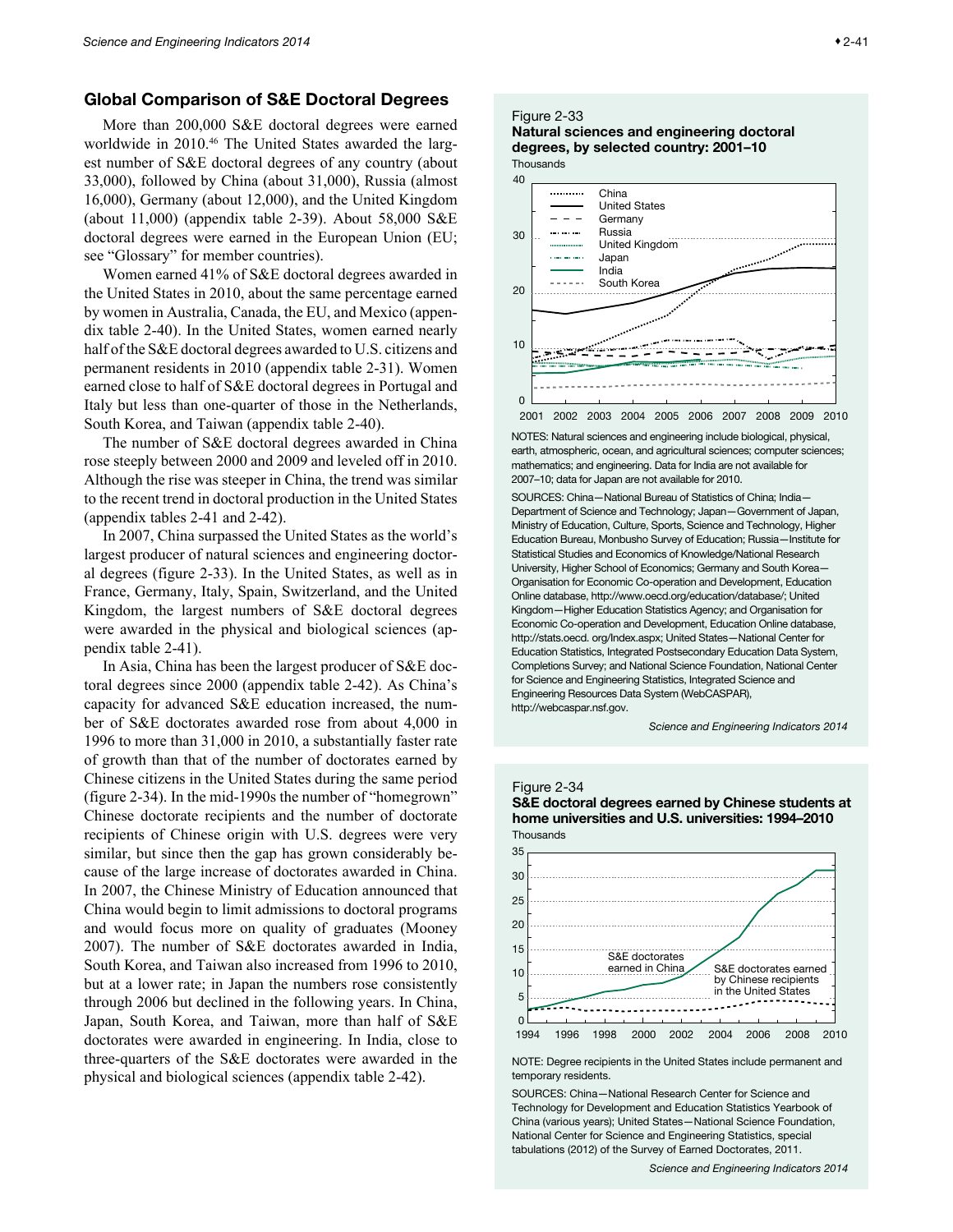## <span id="page-41-0"></span>Global Student Mobility

Students have become more internationally mobile in the past two decades, and countries are increasingly competing for them. According to data from UNESCO, the number of internationally mobile students nearly doubled between 2000 and 2010, to 3.6 million (UNESCO 2011).<sup>47</sup> In general, students migrate from developing countries to the more developed countries and from Europe and Asia to the United States. However, a few countries have emerged as regional hubs in their geographic regions—for example, Australia, China, and South Korea for East Asia and South Africa for sub-Saharan Africa (UNESCO 2009). In addition, several countries have set targets for increasing the numbers of international students they host; among these are Jordan (which plans to host 100,000 students by 2020), Singapore (150,000 by 2015), Japan (300,000 by 2025), and China (500,000 by 2020) (Bhandari and Belyavina 2012).

Some students migrate temporarily for education, whereas others remain abroad permanently after completing their studies. Some factors influencing the decision to seek a degree abroad include the policies of the countries of origin regarding sponsoring their citizens' study abroad, the tuition fee policies of the countries of destination, the financial support the countries of destination offer to international students, the cost of living and exchange rates that affect the cost of international education, and the perceived value of obtaining a foreign credential. The long-term return from international education also depends on how international degrees are recognized by the labor market in the country of origin (OECD 2010). For host countries, enrolling international students can help raise revenues from higher education and can also be part of a larger strategy to attract highly skilled workers, in particular as demographic changes in many developed countries cause their own populations of college-age students to decrease (OECD 2012) (appendix table 2-43).<sup>48</sup>

In recent years, many countries have expanded their provision of transnational education. One growing trend is the establishment of branch campuses: offshore programs established by higher education institutions in foreign countries. Branch campuses give students the opportunity to earn degrees from foreign universities without leaving their home countries. According to research by the Observatory on Borderless Higher Education, by the end of 2011, 200 degree-awarding international branch campuses were operating worldwide, and 37 new ones were planning to open in 2012 and 2013 (Lawton and Katsomitros 2012). Collaborative programs, such as international joint and dual-degree programs, are another trend in transnational education. In these programs, students study at two or more institutions; after successfully completing the requirements, they receive a separate diploma from each institution in dual-degree programs or a single diploma representing both institutions in joint degree programs (CGS 2010). The most common fields for dual degrees at the master's level are business, engineering, and the social sciences; at the doctoral level, engineering and physical sciences predominate (for additional details, see sidebar, "Transnational Higher Education," in NSB 2012).

More internationally mobile students (both undergraduate and graduate) go to the United States than to any other country (figure 2-35). Other top destinations for international students include the United Kingdom (11%), Australia (7%), France (7%), and Germany (6%). Together with the United States, these countries receive about half of all internationally mobile students worldwide.

Although the United States remains the destination for the largest number of internationally mobile students

#### Figure 2-35 Internationally mobile students enrolled in tertiary education, by selected country: 2010



NOTES: Data are based on the number of students who have crossed a national border and moved to another country with the objective of studying (i.e., mobile students). Data for Canada and the Russian Federation correspond to 2009. Data for the Netherlands and Germany exclude advanced research programs (e.g., doctorate). Data for Spain exclude advanced research programs and tertiary-type B programs (e.g., associate's).

SOURCE: UNESCO Institute for Statistics, special tabulations (2013). *Science and Engineering Indicators 2014*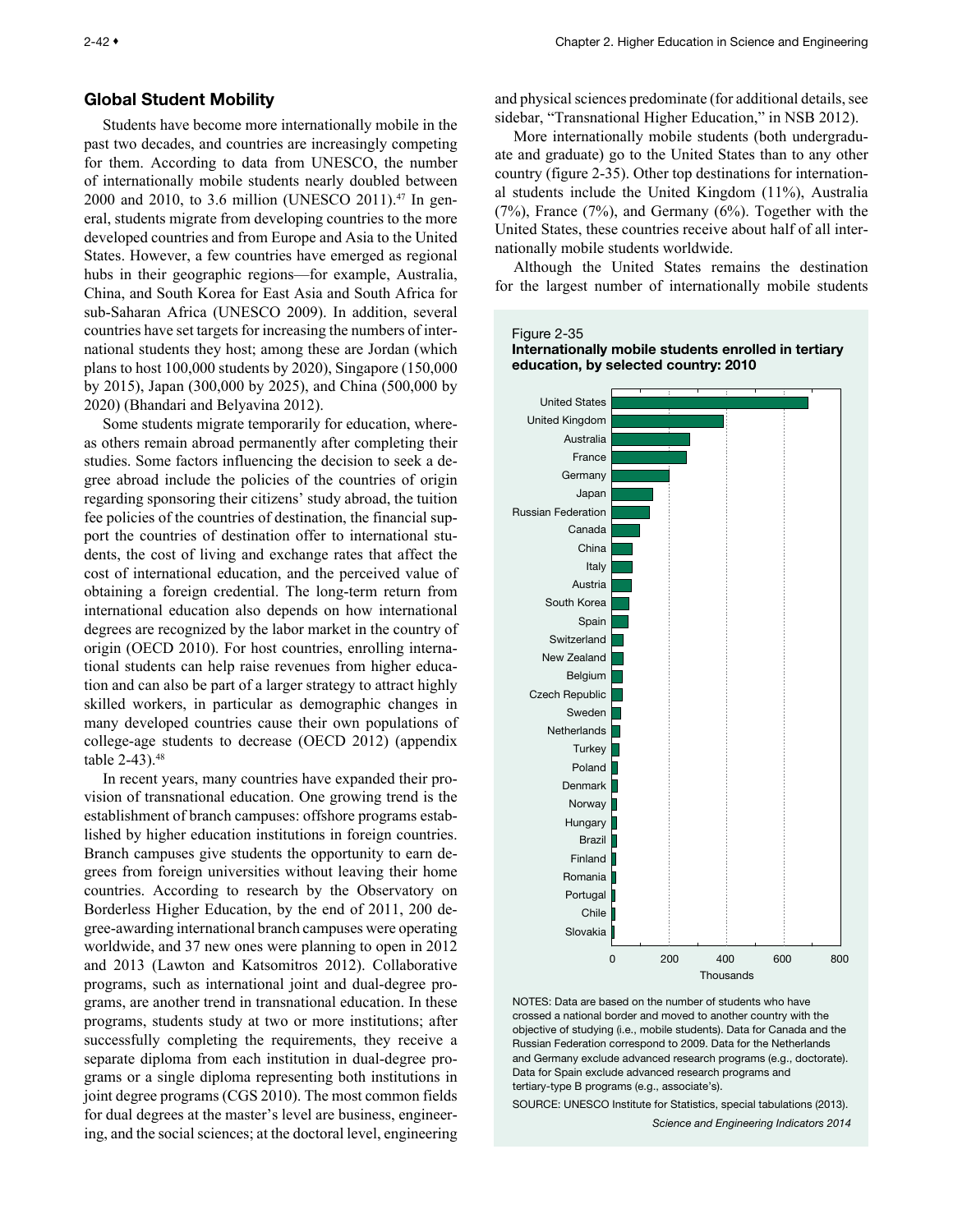<span id="page-42-0"></span>worldwide, its share in all fields has declined from 25% in 2000 to 19% in 2010 (UNESCO 2011). Between 2005 and 2010, the U.S. share in the natural sciences and engineering declined as well, but an increase in international students coming to the United States to study social and behavioral sciences kept the overall S&E share stable (table 2-17).

In the United States, international students are a small proportion (about 3%) of students enrolled in higher education (including both undergraduate and graduate levels); this proportion is higher at the graduate level. In other countries, the proportion of international students is much higher. Australia, with a much smaller higher education system than the United States, has a higher percentage (21%) of international students but a lower share (7%) of international students worldwide. Other countries with relatively high percentages of international higher education students in their higher education systems include the United Kingdom (16%), Austria (15%), Switzerland (15%), and New Zealand (14%).49 In Switzerland and the United Kingdom, more than 4 out of 10 doctoral students are international students. A number of other countries, including New Zealand, Australia, the United States, Ireland, Sweden, and Canada, have relatively high percentages (more than 20%) of doctoral students who are internationally mobile (OECD 2012).

Since the late 1990s, the United Kingdom has been actively working to improve its position in international education, both by recruiting foreign students to study in the country and by expanding its provision of transnational education (British Council 2013; UK Council for International Student Affairs 2013). Between 1994 and 2010, foreign student enrollment in S&E fields in the United Kingdom increased, especially at the graduate level, with increasing flows of students from China and India (appendix table 2-44). The overall pattern of top countries is similar to that of the United States. In 2010, foreign students made up 48% of all graduate students studying S&E in the United Kingdom (an increase from 29% in the mid-1990s). Foreign students accounted for 60% of graduate students in mathematics and computer sciences, as well as in engineering. Students from China and India accounted for most of the increase, but the number of graduate students from Nigeria, Pakistan, the United States, France, Ireland, and Germany also increased considerably. At the undergraduate level, the overall percentage of foreign students in S&E did not increase as much during this period. As a result of recent stricter student visa regulations that apply to those from non-EU countries, in the last year, foreign enrollment declined at the graduate level, mainly due to a decline in the number of students from India and Pakistan. The declines were larger in mathematics and computer sciences and in engineering (appendix table 2-44).

Japan has increased its enrollment of foreign students in recent years (both in S&E and in all fields) and in 2008 announced plans to triple foreign enrollment in 12 years (McNeil 2008, 2010). Nonetheless, growth has slowed considerably in the last 2 years (appendix table 2-45; appendix table 2-41 in NSB 2012), perhaps caused in part by the March 2011 earthquake and tsunami (McNeil 2012). In 2012, slightly more than 70,000 foreign students were enrolled in S&E programs in Japanese universities, similar to 2010, and up from 57,000 in 2004. Unlike in the United Kingdom, foreign S&E student enrollment in Japan is concentrated at the undergraduate level, accounting for more than two-thirds of all foreign S&E students. Foreign nationals accounted for 3% of undergraduate and 17% of graduate

Table 2-17

Internationally mobile students in selected OECD countries and the United States: 2005 and 2010

|                                                           |                                   |                                   |                                 | S&E                             |                                 |                                     |                                |                                   |  |  |
|-----------------------------------------------------------|-----------------------------------|-----------------------------------|---------------------------------|---------------------------------|---------------------------------|-------------------------------------|--------------------------------|-----------------------------------|--|--|
|                                                           | All fields                        |                                   | Total                           |                                 |                                 | Natural sciences<br>and engineering |                                | Social and<br>behavioral sciences |  |  |
| Host location                                             | 2005                              | 2010                              | 2005                            | 2010                            | 2005                            | 2010                                | 2005                           | 2010                              |  |  |
| Worldwide<br>OECD countries <sup>a</sup><br>United States | 2,814,917<br>2,128,579<br>590.158 | 3,645,622<br>2,574,710<br>684.807 | <b>NA</b><br>800.052<br>242,358 | <b>NA</b><br>995,295<br>301.447 | <b>NA</b><br>598,416<br>202,516 | <b>NA</b><br>746.718<br>245.937     | <b>NA</b><br>201.635<br>39.842 | <b>NA</b><br>248,577<br>55,510    |  |  |
| United States/OECD (%) <sup>a</sup><br>United States/     | 27.7                              | 26.6                              | 30.3                            | 30.3                            | 33.8                            | 32.9                                | 19.8                           | 22.3                              |  |  |
| worldwide (%)                                             | 21.0                              | 18.8                              | <b>NA</b>                       | <b>NA</b>                       | <b>NA</b>                       | <b>NA</b>                           | <b>NA</b>                      | <b>NA</b>                         |  |  |

 $NA = not available$ 

OECD = Organisation for Economic Co-operation and Development.

<sup>a</sup> OECD countries include those where data on internationally mobile students by field of study were available: Austria, Australia, Belgium, Canada, Czech Republic, Denmark, Finland, France, Germany, Hungary, Italy, Japan, Netherlands, New Zealand, Norway, Poland, Portugal, Spain, Sweden, Switzerland, Turkey, United Kingdom, and United States.

NOTE: Internationally mobile students are students who have crossed a national border and moved to another country with the objective of studying (i.e., mobile students).

SOURCE: UNESCO Institute for Statistics, special tabulations (2013).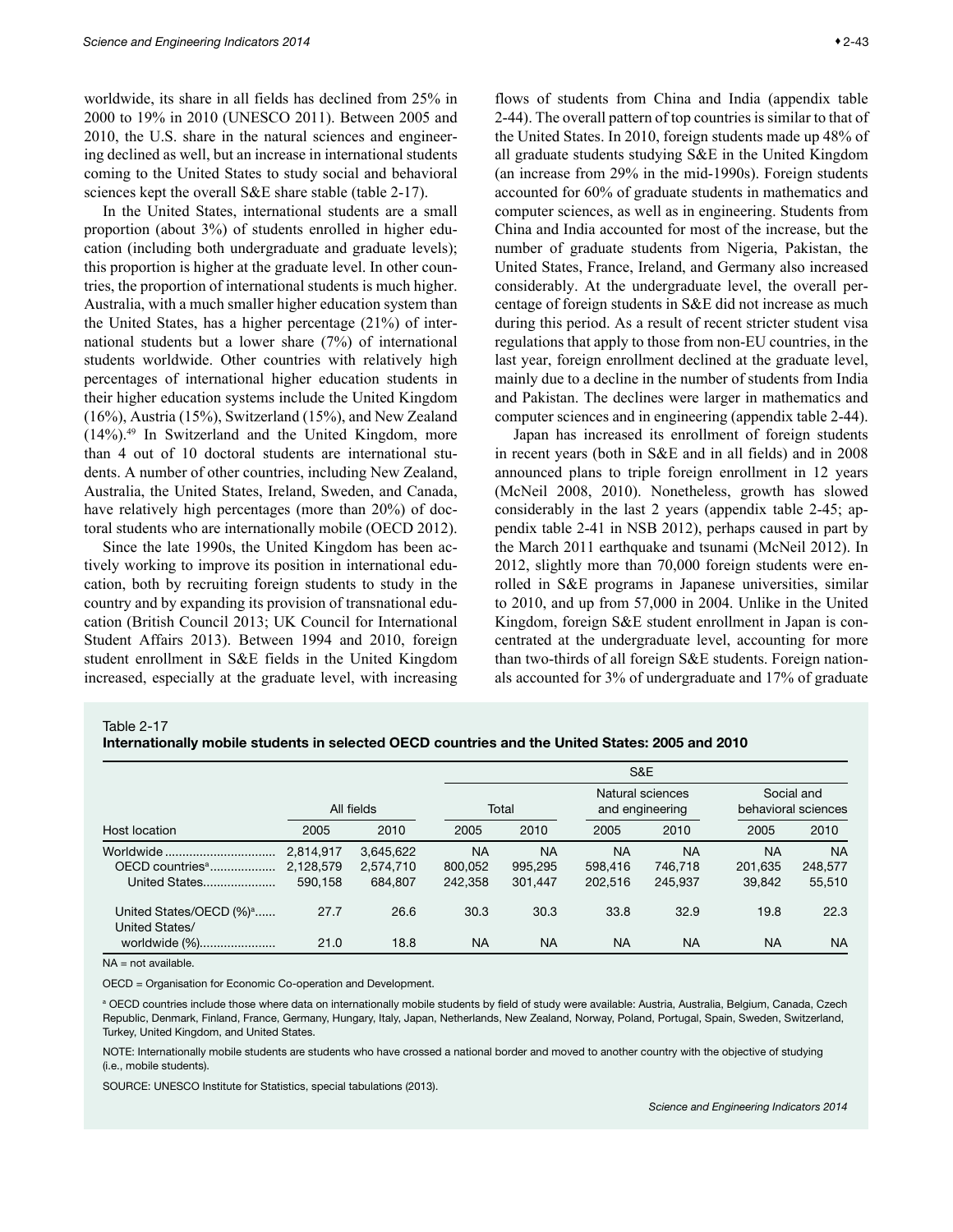<span id="page-43-0"></span>S&E students in Japan. The vast majority of the foreign students were from Asian countries. In 2012, Chinese students accounted for 70% of the foreign S&E undergraduate students and 59% of the foreign S&E graduate students in Japan. South Koreans were 18% of the foreign undergraduates and 9% of the foreign graduate students. Indonesia, Vietnam, Malaysia, Thailand, Mongolia, and Nepal were among the top 10 countries of origin for both undergraduates and graduate students (appendix table 2-45).

Foreign students constitute an increasing share of enrollment in Canadian universities at the undergraduate level. In 2010, foreign S&E students accounted for about 7% of undergraduate S&E enrollment in Canada, up from 5% in 2000. At the graduate level, the proportion of foreign students in S&E fields was stable during that period (19%). In 2010, at both the undergraduate and graduate levels, the highest percentages of foreign S&E students were in mathematics and computer sciences and in engineering. At the undergraduate level, China was the top country of origin of foreign S&E students in Canada, accounting for 13% of foreign undergraduate students, followed by France and the United States (11% each). At the graduate level, the top country of origin of foreign S&E students was France (13%), followed by Iran and China (11% each) (appendix table 2-46).

Although the United States hosts the largest number of international students worldwide, U.S. students constitute a relatively small share of foreign students worldwide. About 57,000 U.S. students (in all fields) were reported as foreign students by OECD and OECD-partner countries in 2010, far fewer than the number of foreign students from China, India, South Korea, Germany, Turkey, or France. The main destinations of U.S. students were the United Kingdom (15,600), Canada (9,100), Germany (3,900), France (3,400), New Zealand (3,200), and Australia (3,000)—mostly Englishspeaking OECD countries (OECD 2012).

Nearly 275,000 U.S. university students enrolled in study-abroad programs in the 2010–11 academic year (credit mobility), a 1% increase from the preceding year but a 78% rise from 2000–01 (IIE 2012). Nearly 40% were enrolled in programs during the summer term; more than one-third enrolled in programs lasting one semester, 13% in short-term programs lasting up to 8 weeks, 4% for the academic or the calendar year, and the rest for one or two quarters or a month. About 9% were master's and 1% were doctoral students; the rest were undergraduates, primarily juniors or seniors. Nearly two-thirds of the U.S. students studying abroad were women and more than three-quarters were white. More than one-third were studying in S&E fields: 23% in social sciences, 8% in physical or life sciences, 4% in engineering, 2% in mathematics or computer sciences, and 1% in agricultural sciences; these proportions have been stable since 2000–01. The leading destinations for study-abroad programs in the 2010–11 academic year were the United Kingdom, Italy, and Spain, followed by France and China.

According to a recent study conducted by IIE and Project Atlas, more than 43,000 U.S. students are enrolled in academic degree programs in the 13 countries represented (degree mobility). Most students were enrolled in master's degree programs (44%), followed by students in bachelor's degree programs (39%) and doctoral programs (19%). Almost three-quarters of them studied in Anglophone countries; the top destination was the United Kingdom. Humanities, social sciences, and business and management were the most popular broad fields of study for students pursuing a degree abroad (Belyavina and Bhandari 2012).

## Conclusion

S&E higher education in the United States is attracting growing numbers of students. The number of bachelor's and master's degrees awarded in all fields and in S&E fields continues to rise, having reached new peaks in 2011. Most of the growth in undergraduate S&E education occurred in science fields, in particular in the social and behavioral sciences and in the biological sciences. In engineering, bachelor's degrees have increased consistently for the last 10 years but have not yet reached the record high levels attained in the 1980s. After a steep decline between 2004 and 2007, computer sciences degree awards began to rebound. The number of master's and doctoral degrees awarded grew in all major S&E fields. In the last decade, growth in doctoral degrees awarded occurred mostly in the natural sciences and engineering fields.

Over the last two decades, higher education spending and revenue patterns and trends have undergone substantial changes, which intensified during the recent economic downturn. Public institutions faced competing demands in a tight budget environment, caught between declining state appropriations and the need to maintain educational quality and access. Community colleges, which serve diverse groups of students and play a key role in increasing access to higher education, were particularly affected, as the number of students seeking an affordable college education increased.

Foreign student enrollment in S&E has recovered since the decline post-9/11. In recent years, foreign student enrollment has increased considerably at the undergraduate and graduate levels, both in S&E and non-S&E fields.

Globalization of higher education continues to expand. Universities in several other countries have expanded their enrollment of foreign S&E students. The United States continues to attract the largest number and fraction of internationally mobile students worldwide, although its share of foreign students in all fields has decreased in recent years. The share of international students in the natural sciences and engineering fields declined as well, but an increase in international students coming to the United States to study social and behavioral sciences has kept the overall S&E share stable.

Higher education is undergoing rapid transformation. The growth of distance and online education through MOOCs and similar innovations expands access to knowledge and has the potential to decrease the cost of some degrees, at the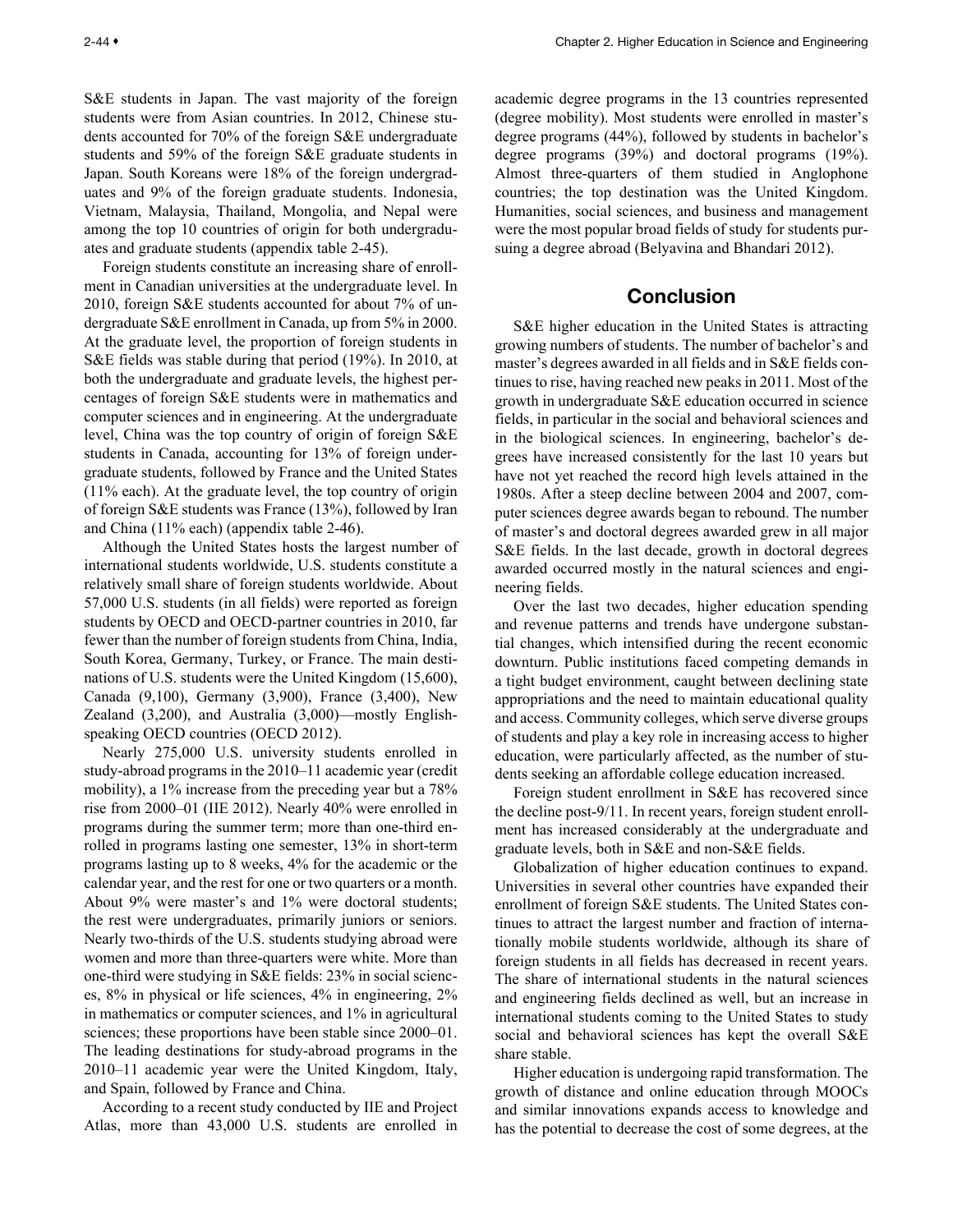<span id="page-44-0"></span>same time as pressures have been increasing to reduce rising costs. However, it is too early to assess whether MOOCs will be widely adopted by different types of institutions, whether increased access will be accompanied by increased learning, and what consequences online and distance innovations will bring to the higher education landscape.

## **Notes**

1. Data on postdoctoral scientists and engineers are included in chapters 3 and 5. Data on stay rates of doctorate recipients are included in chapter 3.

2. U.S. Department of Education, National Center for Education Statistics, Integrated Postsecondary Education Data System (IPEDS), fall 2011, Institutional Characteristics component, special tabulation.

3. For a crosswalk between the Classification of Instructional Programs (CIP) codes and the academic fields in enrollment and completion tables, see https://webcaspar. nsf.gov/Help/dataMapHelpDisplay.jsp?subHeader=DataSo urceBySubject&type=DS&abbr=DEGS&noHeader=1&JS= No, accessed 23 August 2013.

4. High Hispanic enrollment institutions are those whose undergraduate, full-time equivalent student enrollment is at least 25% Hispanic, according to fall 2011 data in the Integrated Postsecondary Education Data System, directed by the National Center for Education Statistics. HBCUs are listed by the White House Initiative on Historically Black Colleges and Universities. The Higher Education Act of 1965, as amended, defines an HBCU as "any historically black college or university that was established prior to 1964, whose principal mission was, and is, the education of black Americans, and that is accredited by a nationally recognized accrediting agency or association determined by the Secretary [of Education] to be a reliable authority as to the quality of training offered or is, according to such an agency or association, making reasonable progress toward accreditation."

5. Minority-serving institutions include HBCUs (see endnote 4), high Hispanic enrollment institutions, and tribal colleges.

6. See tables 5-8, 5-9, and 5-10 in NSF/NCSES 2013a for additional details.

7. U.S. Department of Education, National Center for Education Statistics, Integrated Postsecondary Education Data System (IPEDS), fall 2011, Institutional Characteristics component, special tabulation.

8. In 2011–12 IPEDS began asking institutions whether they were exclusively a distance education institution, that is, whether all of their programs were offered via distance education, defined as "education that uses one or more technologies to deliver instruction to students who are separated from the instructor and to support regular and substantive interaction between the students and the instructor synchronously or asynchronously." A distance education course is a

course in which the instructional content is delivered exclusively via distance education. A distance education program is a program for which all the required coursework for program completion can be completed via distance education courses. Examinations, orientation, and practical experience components of courses or programs are not considered instructional content. For more details, see the IPEDS online glossary at http://nces.ed.gov/ipeds/glossary/.

9. For the definition of "net tuition revenue," see "Glossary." Definitions of standard expense categories are available at http://www.deltacostproject.org/resources/pdf/ Delta-Spending-Trends-Production.pdf, and an explanation of revenue sources is available at http://www.deltacostproject.org/pdfs/Revenue\_Trends\_Production.pdf.

10. Another large source of revenue for very high research institutions is "hospitals, independent operations, and other sources," which includes revenue generated by hospitals operated by the institution and revenues independent of or unrelated to instruction, research, or public services.

11. In 2010, income from private and affiliated gifts, investment returns, and endowment income at private very high research institutions (\$62,000 per FTE) was more than the income from net tuition (\$23,000 per FTE) and federal appropriations (\$28,000 per FTE) combined (appendix table 2-4).

12. Another large source of expenditures for very high research institutions is "auxiliary enterprises, hospitals and clinics, and independent and other operations." Auxiliary enterprises include dormitories, bookstores, and meal services.

13. The 4-year and graduate institutions category includes the following 2005 Carnegie institution types: doctorate-granting universities/high research activity, doctoral/research universities, master's colleges/universities, and baccalaureate colleges. The figures in this section correspond to the public institutions.

14. Community colleges are the public "associate's colleges" in the 2005 Carnegie Classification.

15. The proportion of U.S.-trained doctorate holders employed at community colleges in adjunct positions grew from 12% in 1993 to 28% in 2010, according to estimates from the Survey of Doctorate Recipients. This suggests that one of the ways community colleges may have reined in expenses during this period was to increase their reliance on adjuncts.

16. In this section, data on net tuition and fees paid by full-time undergraduate students are based on data reported to the College Board by colleges and universities in the Annual Survey of Colleges. Net tuition and fees equal published tuition and fees minus total grant aid and tax benefits. Data on net tuition revenues reported in the section "Trends in Higher Education Revenues and Expenditures" are based on IPEDS data. Net tuition revenue, in this case, is the amount of money the institution takes in from students after institutional grant aid is provided.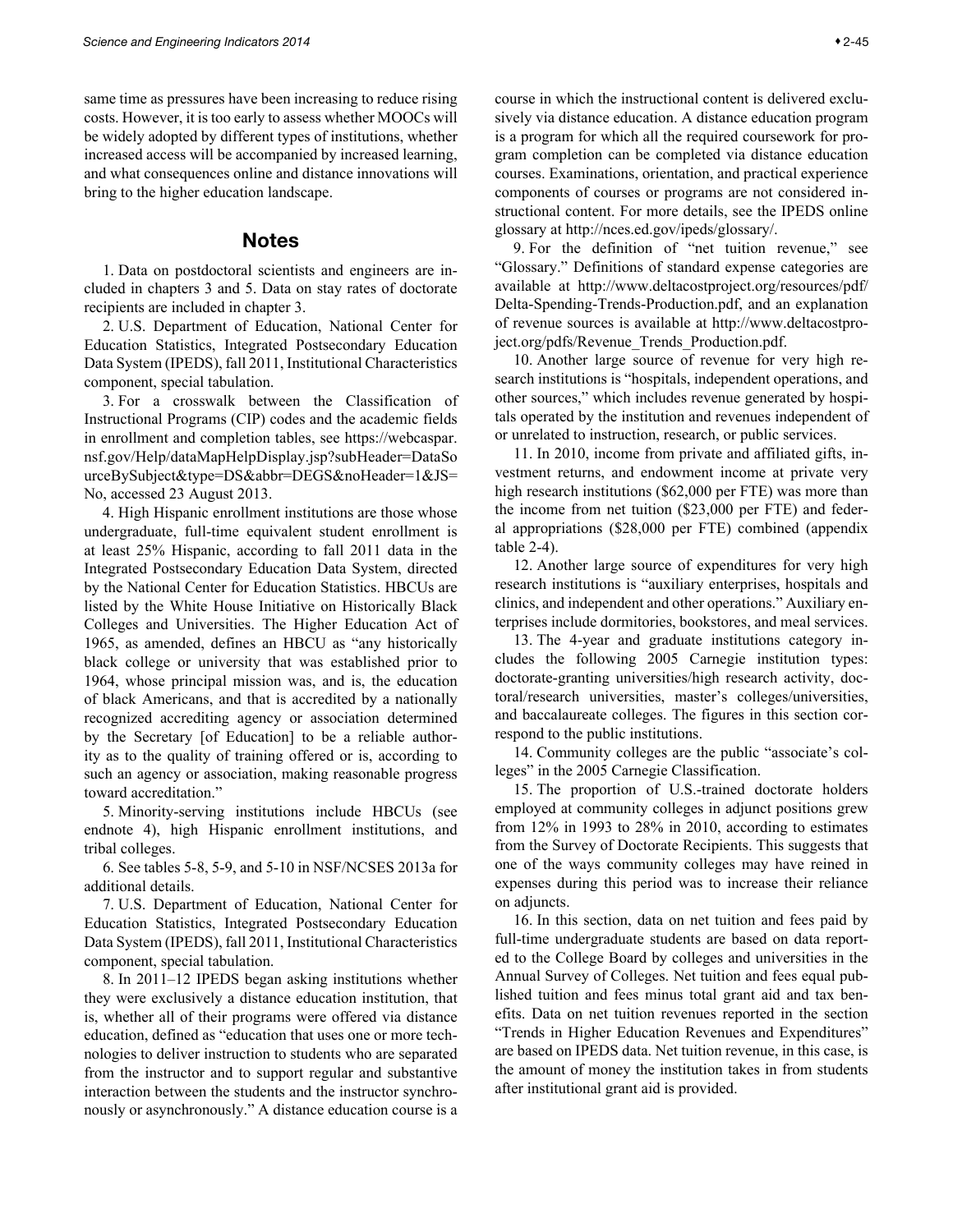17. For more details, see Figure 2009\_8 at http://trends. collegeboard.org/college-pricing/figures-tables/net-pricesby-income-over-time-public-sector and Figure 2009\_9 at http://trends.collegeboard.org/college-pricing/figurestables/net-prices-by-income-over-time-private-sector. Accessed 29 July 2013.

18. Clinical psychology programs and programs that emphasize professional practice (professional schools and PsyD programs) are associated with higher debt, but even in the more research-focused subfields of psychology, lower percentages of doctorate recipients were debtfree, and higher percentages had higher levels of debt, than those in other S&E fields. For information on debt levels of clinical versus nonclinical psychology doctorates in 1993–96, see *Psychology Doctorate Recipients: How Much Financial Debt at Graduation?* (NSF 00-321) at http:// www.nsf.gov/statistics/issuebrf/sib00321.htm (accessed 6 November 2013).

19. The population projections in this section and in appendix table 2-15 are based on the latest population projections published by the Census Bureau, which are in turn based on the 2010 Census (http://www.census.gov/population/projections/data/national/2012/downloadablefiles.html, accessed 15 May 2013). In its publication "Projection of Education Statistics," NCES projects enrollment trends in postsecondary institutions. However, in the latest publication (Hussar and Bailey 2013), NCES used Census projections from 2008, which were based on the 2000 Census. Unlike the Census Bureau, NCES incorporates disposable income (a measure of ability to pay) and age-specific unemployment rates (a measure of opportunity costs) in its projections.

20. These data are from sample surveys and are subject to sampling error. Information on estimated standard errors can be found in appendix D of the annual report *The American Freshman: National Norms Fall 2012*, published by the Cooperative Institutional Research Program of the Higher Education Research Institute, University of California–Los Angeles (http://www.heri.ucla.edu/monographs/TheAmericanFreshman2012.pdf). Data reported here are significant at the 0.05 level.

21. The number of S&E degrees awarded to a particular freshman cohort is lower than the number of students reporting intentions to major in S&E. It reflects losses of students from S&E, gains of undecided students and students from non-S&E fields after their freshman year, and general attrition from bachelor's degree programs.

22. The PCAST report also included associate's degrees trends in the natural sciences and engineering. The proportion of associate's degrees in these fields was also fairly stable at about 5%, except in the early 2000s when it increased to 8%–9% because of the rise in the number of associate's degree awards in computer sciences, which declined after 2004.

23. The data in this section come from the Institute of International Education (IIE) and the Student and Exchange

Visitor Information System (SEVIS). IIE conducts an annual survey of about 3,000 accredited U.S. higher education institutions. An international student in this survey is defined as anyone studying at an institution of higher education in the United States on a temporary visa that allows academic coursework, primarily F and J visas. SEVIS collects administrative data, including the numbers of all foreign national students enrolled in colleges and universities in the United States. Data on exchange visitors are not included in this chapter; some limited data on this topic can be found in chapter 3.

24. The figures include active foreign national students on F-1 visas in the SEVIS database, excluding those participating in optional practical training (OPT). Students with F visas have the option of working in the United States by engaging in OPT, temporary employment directly related to the student's major area of study, either during or after completion of the degree program. Students can apply for 12 months of OPT at each level of education. Starting in 2008, students in certain STEM fields became eligible for an additional 17 months of OPT. The number of students in OPT varies according to labor market conditions. According to data from SEVIS, the number of students with F1 visas in OPT declined sharply between November 2010 and November 2011 and rose back up steeply by November 2012 (68,510 in November 2010; 22,820 in November 2011; and 80,680 in November 2012).

25. These data include foreign students pursuing both bachelor's and associate's degrees. Comparable data for U.S. citizen and permanent resident students do not exist. However, the proportion of S&E associate's and bachelor's degree awards earned by U.S. citizens and permanent residents is considerably lower.

26. About 14% of recent S&E bachelor's degree recipients who earned their degree between 1 July 2007 and 30 June 2009 had previously earned an associate's degree (National Science Foundation, National Center for Science and Engineering Statistics, National Survey of Recent College Graduates 2010, special tabulation).

27. Data on degree completion from NCES were obtained from WebCASPAR (https://webcaspar.nsf.gov/). Data uploaded in WebCASPAR correspond to NCES provisional data, which undergo all NCES data quality control procedures and are imputed for nonresponding institutions. These data are used by NCES in their First Look (Provisional Data) publications.

28. Data for racial and ethnic groups are for U.S. citizens and permanent residents only.

29. Data on degree completion from NCES were obtained from WebCASPAR (https://webcaspar.nsf.gov/). Data uploaded in WebCASPAR correspond to NCES provisional data, which undergo all NCES data quality control procedures and are imputed for nonresponding institutions. These data are used by NCES in their First Look (Provisional Data) publications.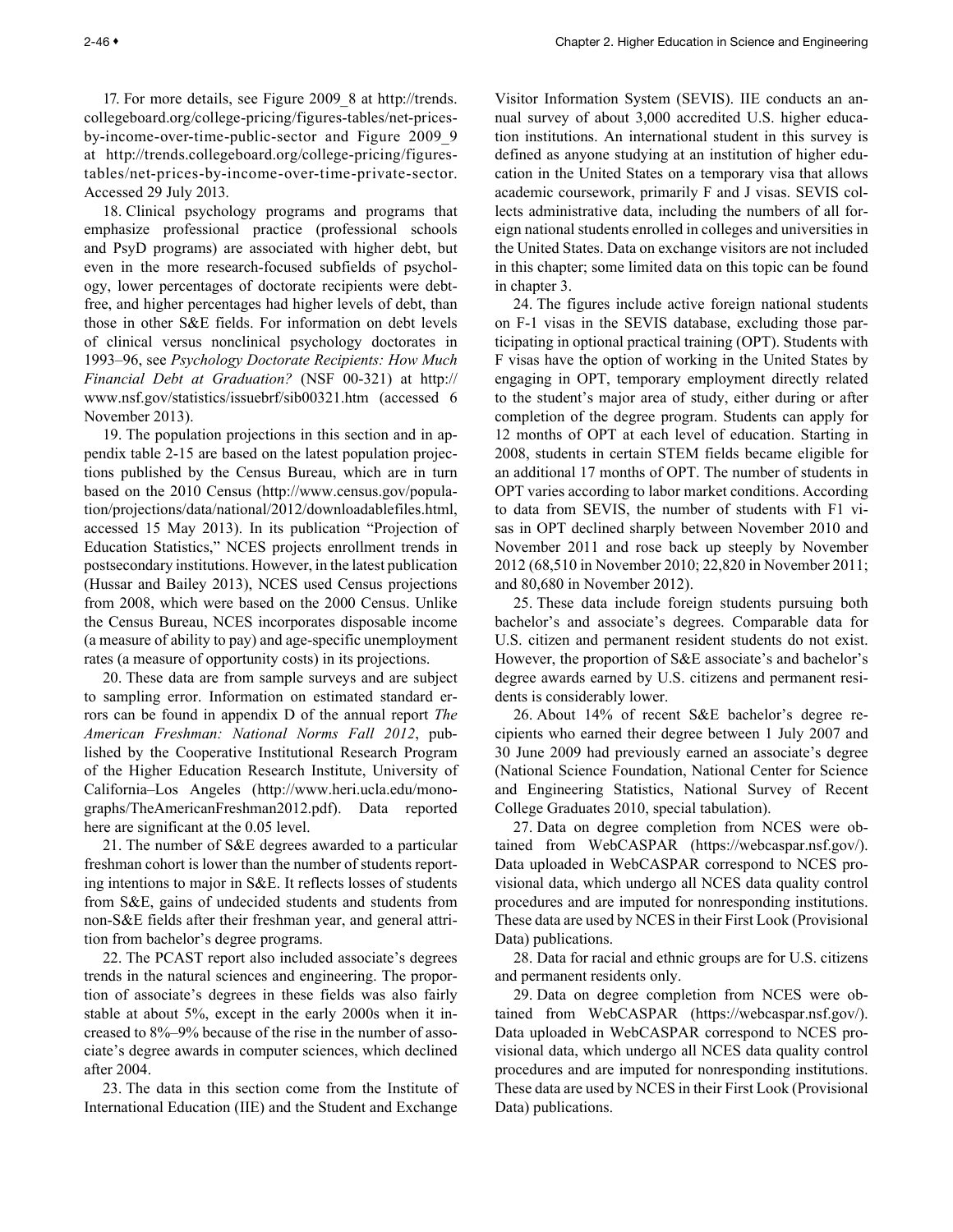30. For longer trends in degrees, see NSB 2010. For more detail on enrollment and degrees by sex and by race and ethnicity, see NSF/NCSES 2013a.

31. Data for racial and ethnic groups are for U.S. citizens and permanent residents only.

32. The Survey of Graduate Students and Postdoctorates in Science and Engineering was redesigned in 2007. Because of methodological changes, the data collected from 2007 through 2010 are not strictly comparable to those collected before 2007. As a result, care should be used when assessing trends within the GSS data. Throughout the appendix tables in this chapter, "2007new" reports the data as collected in 2007, and "2007old" provides the data as they would have been collected in 2006. In addition, between 2008 and 2010, the survey conducted a more rigorous follow-up with institutions regarding the exclusion of practitioner-oriented graduate degree programs. Some or all of the declines in psychology and other health fields in 2008–10 are likely due to this increased effort to exclude practitioner-oriented graduate degree programs rather than changes in actual enrollments. Care should therefore be used when examining long-term trends. Because of this methodological change, in this section, "S&E" excludes psychology and other health fields. For a detailed discussion on the survey redesign, please see appendix A, "Technical Notes," in *Graduate Students and Postdoctorates in Science and Engineering: Fall 2007* (http://www.nsf.gov/statistics/nsf10307/).

33. Special tabulation NSRCG (2003, 2006, 2008, 2010).

34. See NSF/NCSES 2013a for more detail on enrollment of foreign students by sex.

35. The figures include active foreign national students on F-1 visas in the SEVIS database, excluding those on OPT (temporary employment directly related to the student's major area of study either during or after completion of the degree program). See endnote 24.

36. Data on degree completion from NCES were obtained from WebCASPAR (https://webcaspar.nsf.gov/). Data uploaded in WebCASPAR correspond to NCES provisional data, which undergo all NCES data quality control procedures and are imputed for nonresponding institutions. These data are used by NCES in their First Look (Provisional Data) publications.

37. Chapter 3 includes a sidebar on a 2012 NIH report discussing how employment patterns in the biological sciences have changed in the last two decades.

38. Data for racial and ethnic groups are for U.S. citizens and permanent residents only.

39. In 2008, NCES allowed optional reporting in three new doctoral degree categories: doctor's—research/scholarship, doctor's—professional practice, and doctor's—other. Degrees formerly classified as professional degrees (e.g., MDs and JDs) could then be reported as doctoral degrees, most often as doctor's—professional practice. Data for 2008 and 2009 included only those doctorates reported under the old category plus those reported as doctor's—research/ scholarship. Data for 2010 and 2011 included data reported

as doctor's—research/scholarship, as the old category was eliminated. As a result of these methodological changes, doctor's—research/scholarship degrees in "other health sciences" declined sharply between 2009 and 2010. To facilitate comparability over time, "S&E" excludes "other health sciences" throughout the sections "S&E Doctoral Degrees," "Doctoral Degrees by Sex," and "Doctoral Degrees by Race and Ethnicity."

40. Data on degree completion from NCES were obtained from WebCASPAR (https://webcaspar.nsf.gov/). Data uploaded in WebCASPAR correspond to NCES provisional data, which undergo all NCES data quality control procedures and are imputed for nonresponding institutions. These data are used by NCES in their First Look (Provisional Data) publications.

41. See table 32 in the *2011 Doctorate Recipients from U.S. Universities* report (NSF/NCSES 2012), where broad fields are aggregated as follows: life sciences includes agricultural sciences and natural resources, biological and biomedical sciences, and health sciences; physical sciences includes mathematics and computer and information sciences; and social sciences includes psychology.

42. For the corresponding proportion in the 1990s, see NSB 2008.

43. The number of S&E doctorate recipients from China surpassed that of Taiwan in 1990. Up until that year, Taiwanese students earned more U.S. S&E doctorates than Chinese, Indian, or South Korean students. (See NSB 2008 figure 2-25 and NSB 2010 figure 2-22.)

44. According to an international database compiled by the Program for Research on Private Higher Education, at the State University of New York at Albany, the United States and Japan have long-standing private higher education sectors, and Western Europe has an almost completely public higher education sector. Eastern and Central Europe and several African countries have recently seen growth in private higher education. In most countries in Latin America, more than half of all higher education institutions are private. For more information, see http://www.albany. edu/dept/eaps/prophe/index.html (accessed 15 May 2013).

45. These data are based on national labor force surveys and are subject to sampling error; therefore, small differences between countries may not be meaningful. The standard error for the U.S. percentage of 25–64-year-olds with a bachelor's or higher degree is roughly 0.1, and the standard error for the U.S. percentage of 25–34-year-olds with a bachelor's or higher degree is roughly 0.4.

46. In international degree comparisons, S&E does not include medical or health fields. This is because international sources cannot separate the MD degrees from degrees in the health fields, and the MDs are professional or practitioner degrees, not research degrees.

47. Internationally mobile students are students who have crossed a national or territorial border for the purposes of education and are now enrolled outside their country of origin. This concept is different from "foreign students," which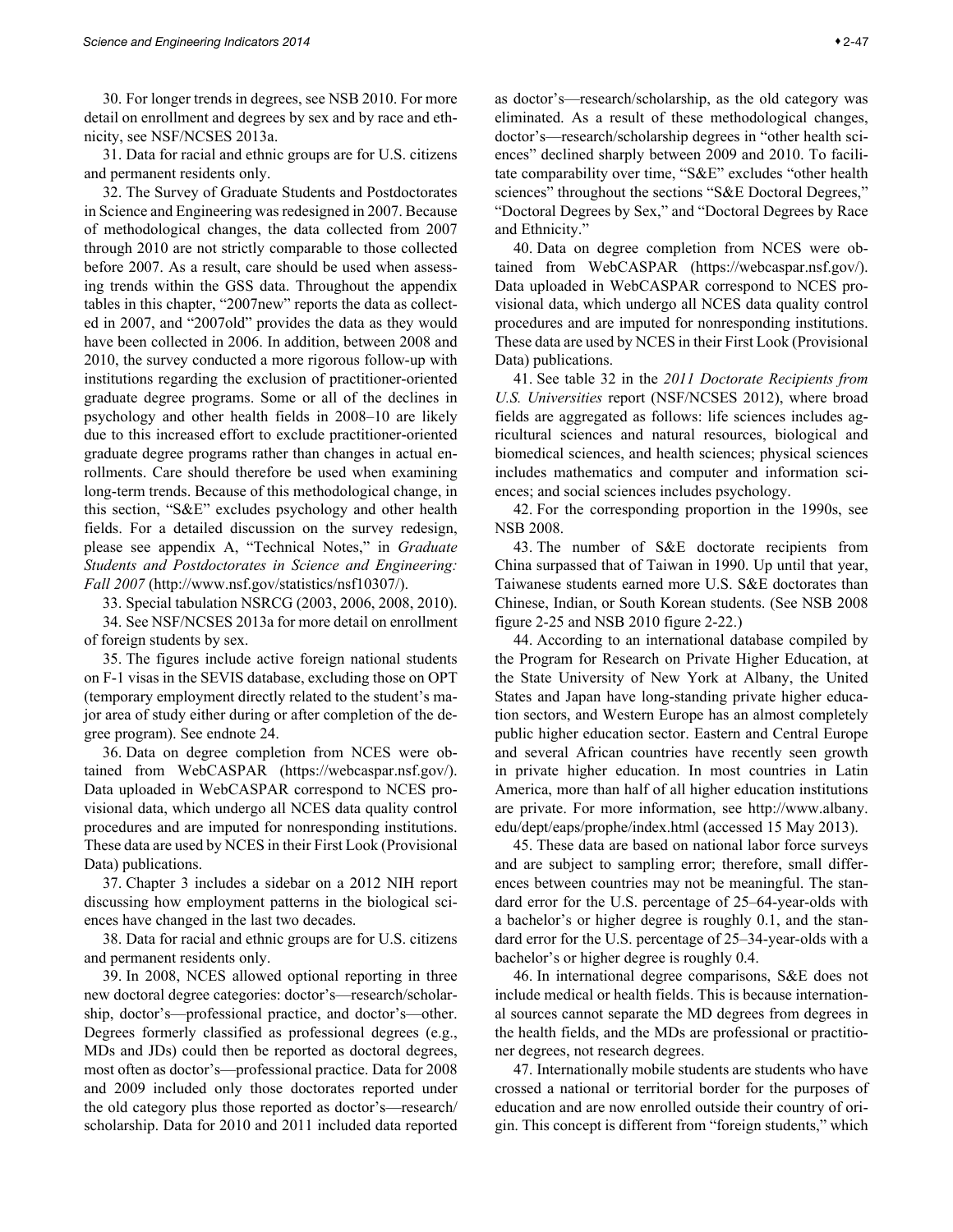<span id="page-47-0"></span>are those who are not citizens of the country where they are enrolled, but may, in some cases, be long-term residents or have been born in the country (OECD 2012).

48. The population of individuals ages 20–24 (a proxy for the college-age population) decreased in China, Europe, Japan, and the United States in the 1990s and is projected to continue decreasing in China, Europe (mainly Eastern Europe), Japan, South Korea, and South America. The U.S. population of 20–24-year-olds is projected to increase.

49. In Luxembourg, international students represent 41%, mostly due to the high level of integration with neighboring countries (OECD 2012).

## Glossary

**Baccalaureate-origin institution:** The college or university from which an S&E doctorate recipient earned a bachelor's degree.

**Credit mobility:** Short-term, for-credit foreign study and exchange programs that last less than a full school year.

**Degree or diploma mobility:** For-credit foreign study programs in which students pursue a higher education degree outside their usual country of residence.

**European Union (EU):** As of June 2013, the European Union comprised 27 member nations: Austria, Belgium, Bulgaria, Cyprus, Czech Republic, Denmark, Estonia, Finland, France, Germany, Greece, Hungary, Ireland, Italy, Latvia, Lithuania, Luxembourg, Malta, the Netherlands, Poland, Portugal, Romania, Slovakia, Slovenia, Spain, Sweden, and the United Kingdom. Croatia joined the EU in July 2013. Unless otherwise noted, Organisation for Economic Co-operation and Development data on the EU include all 28 members; data on the EU from other sources are limited to the 27 nations that were members as of June 2013.

**First university degree:** A terminal undergraduate degree program; these degrees are classified as level 5A first university in the International Standard Classification of Education, which is developed by UNESCO, although individual countries use different names for the first terminal degree (e.g., *corso di Laurea* in Italy, *diplom* in Germany, *licence* in France, and *bachelor's degree* in the United States and in Asian countries).

G20: Group of Twenty brings together finance ministers and central bank governors from Argentina, Australia, Brazil, Canada, China, France, Germany, India, Indonesia, Italy, Japan, the Republic of Korea, Mexico, Russia, Saudi Arabia, South Africa, Turkey, the United Kingdom, the United States, and the EU.

**Internationally mobile students:** Students who have crossed a national or territorial border for purposes of education and are now enrolled outside their countries of origin. This term refers to degree mobility in data collected by UNESCO/UNESCO Institute for Statistics, OECD, and Eurostat and excludes students who travel for credit mobility.

**Natural sciences:** Include agricultural; biological; computer; earth, atmospheric, and ocean; and physical sciences and mathematics.

**Net price:** The published price of an undergraduate college education minus the average grant aid and tax benefits that students receive.

**Net tuition revenue:** Total revenue from tuition and fees (including grant and loan aid used by students to pay tuition); excludes institutional student aid that is applied to tuition and fees.

**Tertiary-type A programs:** Higher education programs that are largely theory based and designed to provide sufficient qualifications for entry to advanced research programs and to professions with high skill requirements, such as medicine, dentistry, or architecture. These programs have a minimum duration of 3 years, although they typically last 4 or more years and correspond to bachelor's or master's degrees in the United States.

**Tertiary-type B programs:** Higher education programs that focus on practical, technical, or occupational skills for direct entry into the labor market and have a minimum duration of 2 years. These programs correspond to associate's degree programs in the United States.

**Underrepresented minorities:** Blacks, Hispanics, and American Indians and Alaska Natives are considered to be underrepresented minorities in S&E.

## References

- Allum, JR, Gonzales, LM, Remington, JK. 2013. *Enrollment and Degrees in Professional Science Master's (PSM) Programs: 2012*. Available at http://www.sciencemasters. com/portals/0/pdfs/PSM\_Enrollment\_and\_Degrees\_ Report 2012.pdf. Accessed 26 June 2013.
- Aud S, Hussar W, Planty M, Snyder T, Bianco K, Fox MA, Frohlich L, Kemp J, Drake L. 2010. *The Condition of Education: 2010*. NCES 2010-028. U.S. Department of Education. Washington, DC: National Center for Education Statistics (NCES).
- Aud A, Hussar W, Johnson F, Kena G, Roth E, Manning E, Wang X, Zhang J. 2012. *The Condition of Education: 2012.* NCES 2012-045. U.S. Department of Education. Washington, DC: National Center for Education Statistics (NCES).
- Bell, NE, Allum, JR. 2011. *Outcomes for PSM Alumni: 2010/11*. Washington, DC: Council of Graduate Schools.
- Belyavina R, Bhandari R. 2012. U.S. students in overseas degree programs: Key destinations and fields of study. http://www.iie.org/Research-and-Publications/ Publications-and-Reports/IIE-Bookstore/US-Students-In-Overseas-Degree-Programs. Accessed 15 May 2013.
- Bhandari R, Belyavina R. 2012. Global student mobility: Trends and new directions. *International Higher Education* 66(Winter):14–15.
- British Council. 2013. The Prime Minister's initiative for international education. http://www.britishcouncil.org/ eumd-pmi2-about.htm. Accessed 12 October 2013.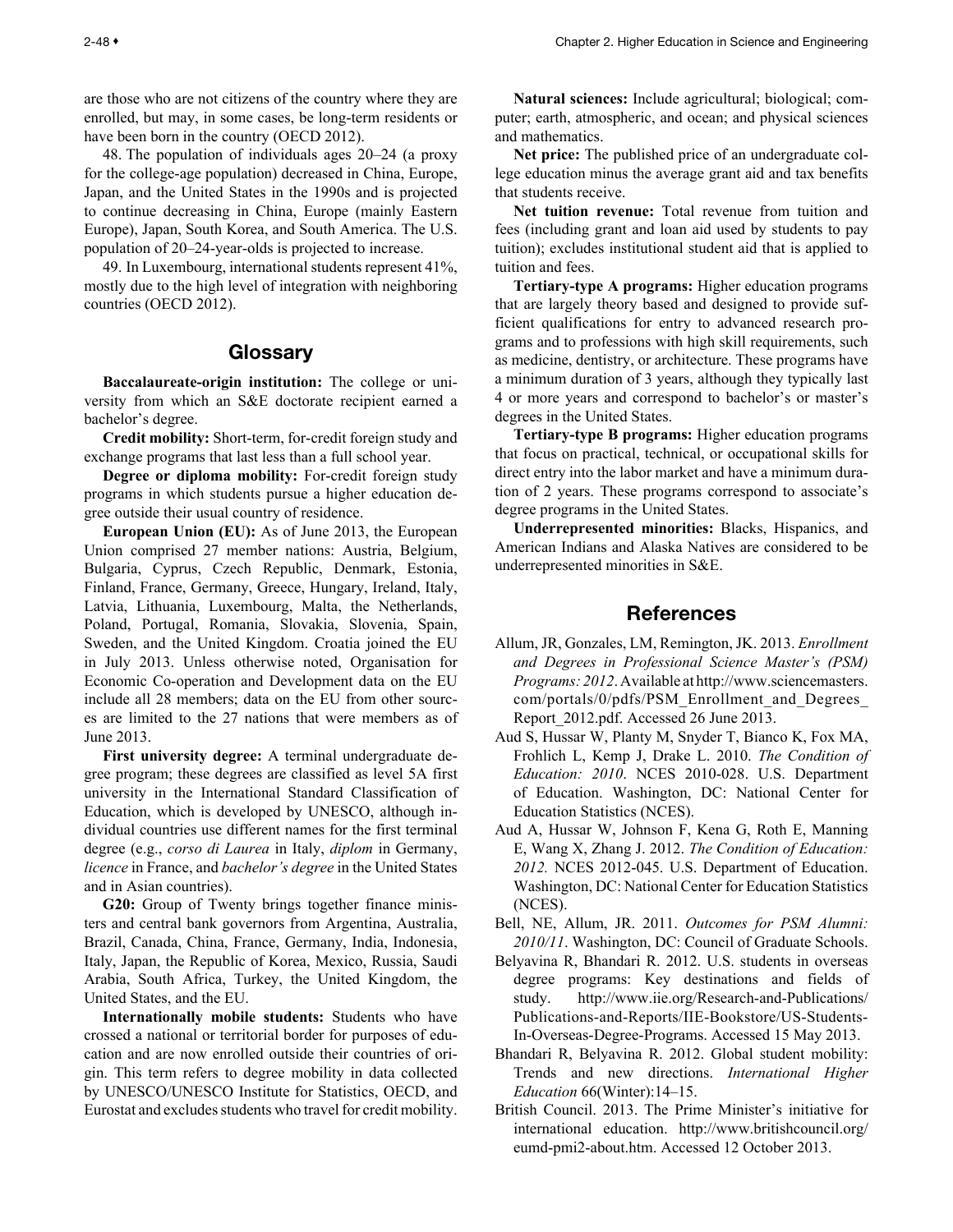- Carpenter, S. 30 March 2012. Does a professional science master's degree pay off? *Science Careers*. http:// sciencecareers.sciencemag.org/career\_magazine/ previous\_issues/articles/2012\_03\_30/caredit.a1200036. Accessed 5 October 2013.
- College Board. 2012a. Trends in college pricing: 2012. http://trends.collegeboard.org/college-pricing. Accessed 26 June 2013.
- College Board. 2012b. Trends in student aid: 2012. http:// trends.collegeboard.org/student-aid. Accessed 26 June 2013.
- Council of Graduate Schools (CGS). 2010. *Joint Degrees, Dual Degrees, and International Research Collaborations*. Washington, DC: Author.
- Council of Graduate Schools (CGS). 2013. *Completion and Attrition in STEM Master's Programs: Pilot Study Findings*. Washington, DC: Author.
- DeNavas-Walt C, Proctor BD, Smith JC. 2012. Income, poverty, and health insurance coverage in the United States: 2011. Available at http://www.census.gov/ prod/2012pubs/p60-243.pdf. Current Population Reports, p. 60-243. Washington, DC: U.S. Department of Commerce, Economic and Statistical Administration, U.S. Census Bureau. Accessed 8 October 2013.
- Education, Audiovisual & Culture Executive Agency (EACEA), Eurydice, Eurostat, Eurostudent. 2012. *The European Higher Education Area in 2012: Bologna Process Implementation Report*. Brussels, Belgium: EACEA P9 Eurydice. Available at http:// www.ehea.info/Uploads/(1)/Bologna%20Process%20 Implementation%20Report.pdf. Accessed 6 November 2013.
- Engineering Workforce Commission (EWC). 2012. *Engineering & Technology Enrollments, Fall 2011*. Washington, DC: American Association of Engineering Societies.
- Ginder S, Sykes A. 2013. *Web Tables: Characteristics of Exclusively Distance Education Institutions, by State: 2011–12*. U.S. Department of Education. NCES 2013- 172. Washington, DC: National Center for Education Statistics (NCES).
- Hussar WJ, Bailey TM. 2013. *Projections of Education Statistics to 2021*. NCES 2013-008. U.S. Department of Education. Washington, DC: National Center for Education Statistics (NCES).
- Institute of International Education (IIE). 2012. Open doors 2012: A report on international education exchange. http://www.iie.org/opendoors. Accessed 13 October 2013.
- Knapp LG, Kelly-Reid JE, Ginder SA. 2009. *Enrollment in Postsecondary Institutions, Fall 2007; Graduation Rates, 2001 & 2004 Cohorts; and Financial Statistics, Fiscal Year 2007*. NCES 2009-155. U.S. Department of Education. Washington, DC: National Center for Education Statistics (NCES).
- Knapp LG, Kelly-Reid JE, Ginder SA. 2011. *Enrollment in Postsecondary Institutions, Fall 2009; Graduation Rates, 2003 & 2006 Cohorts; and Financial Statistics, Fiscal Year 2009.* NCES 2011-230. U.S. Department of Education. Washington, DC: National Center for Education Statistics (NCES).
- Knickmeyer E. 2012. Saudi students flood in as U.S. reopens door. *Wall Street Journal* November 8.
- Knobel M. 2012. Brazil seeks academic boost by sending students abroad. *International Higher Education*. 66(Winter):15–17.
- Kolowich S. 2013. American Council on Education recommends 5 MOOCs for credit. *Chronicle of Higher Education* October 7.
- Lawton W, Katsomitros A. 1 December 2012. International branch campuses: Data and developments. *The Observatory on Borderless Higher Education*. http:// www.obhe.ac.uk/documents/view\_details?id=894. Accessed 10 June 2013.
- Lewin T. 2013. Universities abroad join partnerships on the Web. *New York Times* February 20.
- McNeil D. 2008. Japan announces plan to enroll more foreign students. *Chronicle of Higher Education* July 29.
- McNeil D. 2010. Japan's globalization project stalls as some criticize focus on elite universities. *Chronicle of Higher Education* September 8.
- McNeil D. 2012. Foreign-student numbers start to recover in Japan, one year after the disaster. *Chronicle of Higher Education* April 3.
- Mooney P. 2007. China limits growth of universities*. Chronicle of Higher Education* February 9.
- National Center for Education Statistics (NCES). 2012*. Digest of Education Statistics*. http://nces.ed.gov/ programs/digest/2012menu\_tables.asp. U.S. Department of Education. Accessed 22 October 2013. Washington, DC: Author.
- National Center for Public Policy and Higher Education (NCPPHE). 2008. Measuring up 2008: The national report card on higher education. http://measuringup2008. highereducation.org/. Accessed 26 June 2013. San Jose, CA.
- National Research Council (NRC). (2012a). *Improving Measurement of Productivity in Higher Education.* T.A. Sullivan, C. Mackie, W.F. Massy, E. Sinha, editors. Panel on Measuring Higher Education Productivity: Conceptual Framework and Data Needs, Committee on National Statistics and Board on Testing and Assessment, Division of Behavioral and Social Sciences and Education. Washington, DC: The National Academies Press. Available at http://www.nap.edu/catalog.php?record\_ id=13417. Accessed 26 June 2013.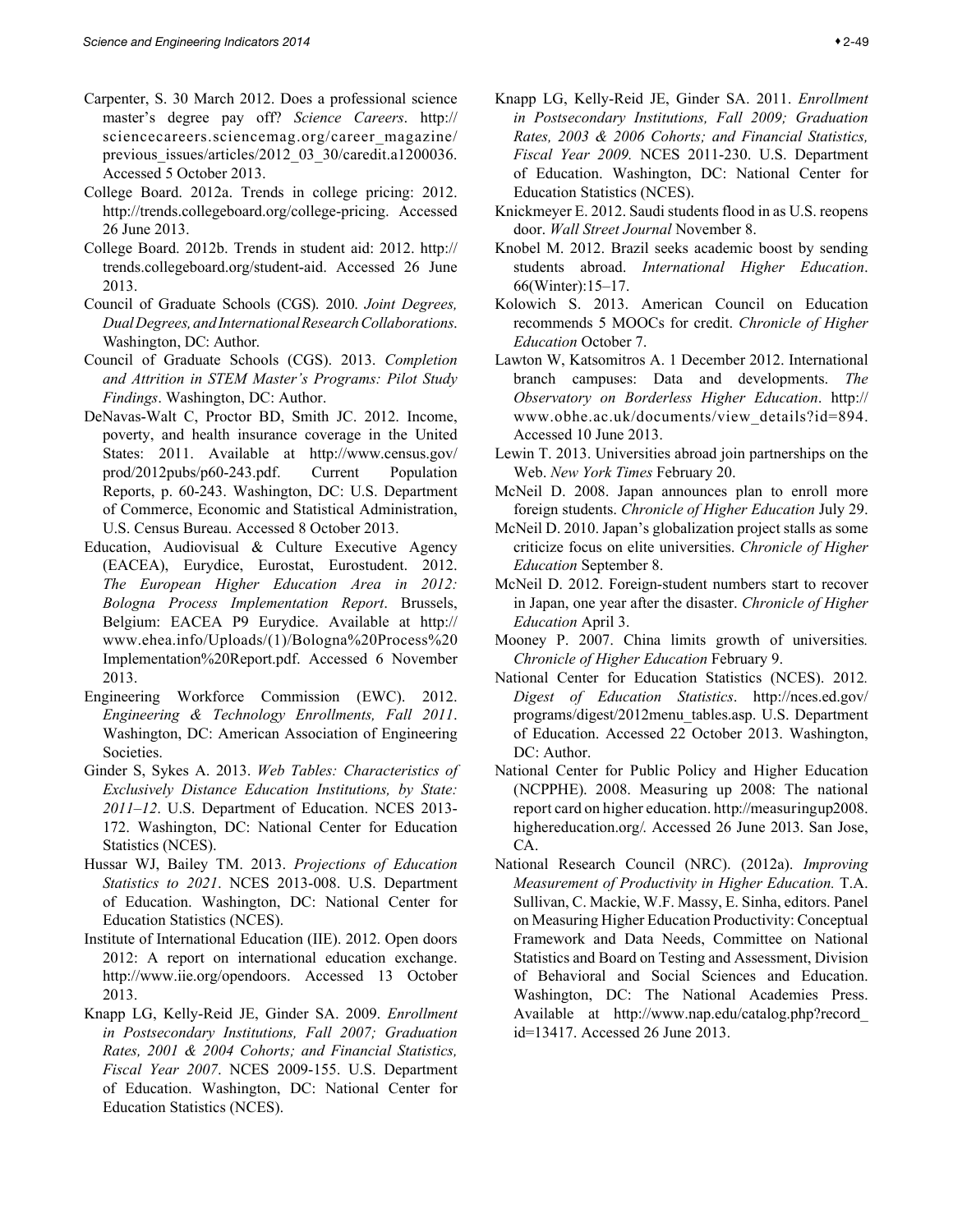- National Research Council (NRC). (2012b). *Discipline-Based Education Research: Understanding and Improving Learning in Undergraduate Science and Engineering*. S.R. Singer, N.R. Nielsen, H.A. Schweingruber, editors. Committee on the Status, Contributions, and Future Directions of Discipline-Based Education Research, Board on Science Education, Division of Behavioral and Social Sciences and Education. Washington, DC: The National Academies Press. Available at http://www. nap.edu/catalog.php?record\_id=13362. Accessed 27 June 2013.
- National Research Council (NRC) and National Academy of Engineering (NAE). 2012. *Community Colleges in the Evolving STEM Education Landscape: Summary of a Summit*. S. Olson and J.B. Labov, rapporteurs. Planning Committee on Evolving Relationships and Dynamics between Two- and Four-Year Colleges, and Universities. Board on Higher Education and Workforce, Division on Policy and Global Affairs. Board on Life Sciences, Division on Earth and Life Studies. Board on Science Education, Teacher Advisory Council, Division of Behavioral and Social Sciences and Education. Engineering Education Program Office, National Academy of Engineering. Washington, DC: The National Academies Press. Available at http://www.nap.edu/ catalog.php?record\_id=13399. Accessed 27 June 2013.
- National Science Board (NSB). 2008. *Science and Engineering Indicators 2008.* Two volumes (vol. 1, NSB 08-01; vol. 2, NSB 08-01A). Arlington, VA: National Science Foundation. Available at http://www.nsf.gov/ statistics/seind08/.
- National Science Board (NSB). 2010. *Science and Engineering Indicators 2010.* NSB 10-01. Arlington, VA: National Science Foundation. Available at http:// www.nsf.gov/statistics/seind10/.
- National Science Board (NSB). 2012. *Science and Engineering Indicators 2012.* NSB 12-01. Arlington, VA: National Science Foundation. Available at http:// www.nsf.gov/statistics/seind12/.
- National Science Foundation, National Center for Science and Engineering Statistics (NSF/NCSES). 2000. *Modes of Financial Support in the Graduate Education of Science and Engineering Doctorate Recipients.* Special Report NSF 00-319. Arlington, VA. Available at http:// www.nsf.gov/statistics/nsf00319/.
- National Science Foundation, National Center for Science and Engineering Statistics (NSF/NCSES). 2010. *Characteristics of Recent Science and Engineering Graduates: 2006.* Detailed Statistical Tables. NSF 10- 318. Arlington, VA. Available at http://www.nsf.gov/ statistics/nsf10318/. Accessed 21 October 2013.
- National Science Foundation, National Center for Science and Engineering Statistics (NSF/NCSES). 2012. *Doctorate Recipients from U.S. Universities: 2011.* Special Report NSF 13-301. Available at http://www.nsf. gov/statistics/sed/2011/.
- National Science Foundation, National Center for Science and Engineering Statistics (NSF/NCSES). 2013a. *Women, Minorities, and Persons with Disabilities in Science and Engineering: 2013.* Special Report NSF 13-304. Arlington, VA. Available at http://www.nsf.gov/ statistics/wmpd/. Accessed 3 May 2013.
- National Science Foundation, National Center for Science and Engineering Statistics (NSF/NCSES). 2013b. *Baccalaureate Origins of U.S.-Trained S&E Doctorate Recipients.* InfoBrief NSF 13-323. Arlington, VA. Available at http://www.nsf.gov/statistics/infbrief/ nsf13323/. Accessed 26 June 2013.
- Organisation for Economic Co-operation and Development (OECD). 2008. *Education at a Glance: 2008.* Paris, France. http://www.oecd.org/education/skills-beyondschool/41284038.pdf. Accessed 25 June 2013.
- Organisation for Economic Co-operation and Development (OECD). 2010. *Education at a Glance: 2010.* Paris, France. Available at http://www.oecd.org/education/skillsbeyond-school/45926093.pdf. Accessed 25 June 2013.
- Organisation for Economic Co-operation and Development (OECD). 2012. *Education at a Glance: 2012*. Paris, France. Available at http://www.uis.unesco.org/ Education/Documents/oecd-eag-2012-en.pdf. Accessed 25 June 2013.
- Parry M. 2012. edX offers proctored exams for open online course. *Chronicle of Higher Education* September 6*.*
- President's Council of Advisors on Science and Technology (PCAST). 2012. *Report to the President: Engage to Excel: Producing One Million Additional College Graduates with Degrees in Science, Technology, Engineering, and Mathematics.* Available at http://www.whitehouse.gov/ sites/default/files/microsites/ostp/pcast-engage-to-excelfinal 2-25-12.pdf. Accessed 21 October 2013.
- Reid M, Cochrane D. 2012. *Student Debt and the Class of 2011.* Oakland, CA: The Institute for College Access and Success, Project on Student Debt. Available at http:// projectonstudentdebt.org/files/pub/classof2011.pdf. Accessed 21 October 2013.
- Teichler U, Ferencz I, Wächter B, Rumbley L, Bürger S. 2011. Mapping mobility in European higher education vol. I: Overview and trends. Brussels, Belgium. [Directorate General for Education and Culture (DG EAC) of the European Commission]. Available at http:// ec.europa.eu/education/more-information/doc/2011/aca\_ en.pdf. Accessed 21 October 2013.
- United Nations Educational, Scientific and Cultural Organization (UNESCO). 2009. *Global Education Digest 2009: Comparing Education Statistics Across the World.* Available at http://unesdoc.unesco.org/ images/0018/001832/183249e.pdf. Accessed 14 June 2011.